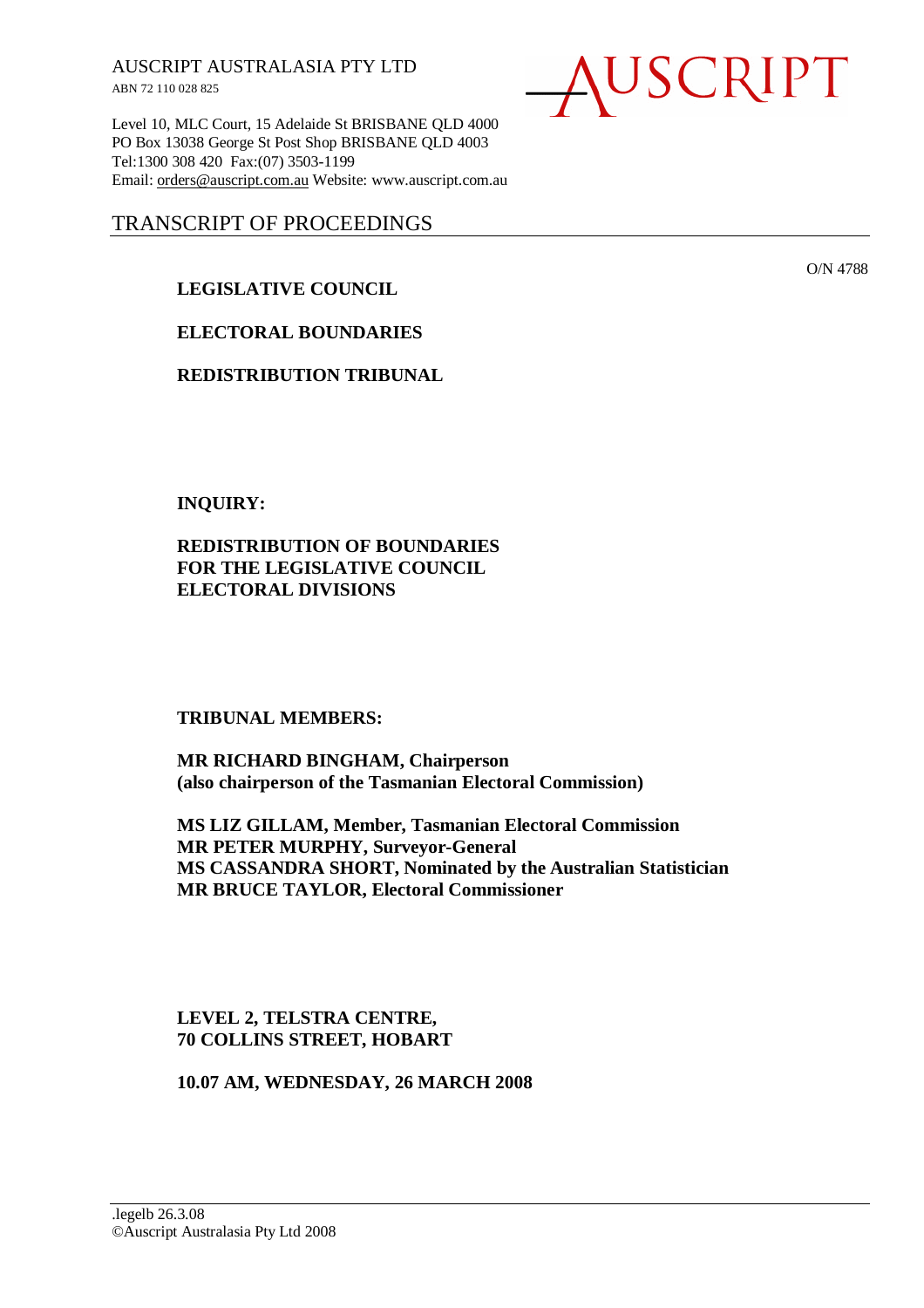MR TYPE: Could I advise the Tribunal that James Walker has advised that he is unable to attend this morning, but that he intends to endeavour to attend this afternoon and certainly I hope that he may be able to find time for the Tribunal to hear him then. I've only been advised this morning that the Tasmanian Greens will

- 5 not be represented at the Tribunal today. I made repeated attempts to contact them last week and have only finally secured that advice this morning. I've asked the Australian Labor Party if they could attend at 2 pm and I believe that they will be able to do so, although that's subject to confirmation from Doug Parkinson, MLC. So I think that the first witness will be the Hobart City Council, who I understand is
- 10 being represented by Penelope Ikedife I'm not sure of her surname from Simmons Wolfhagen and she will be in attendance at 10.30.

THE CHAIRPERSON: Okay. Thanks very much for that, Julian. I might just take the opportunity to put some things on the record before we get under way with the

- 15 first witness. First off, welcome everybody and thank you for your attendance here. I won't go through and introduce all the members of the Tribunal because we've got labels on us and I assume that that's sufficient. I did just want to outline the process to this point and to indicate the way in which the proceedings today will occur and what happens after today. So the process to this point; firstly, the Electoral
- 20 Commission determined and published the council division quota in accordance with section 12 of the Act in September of last year.

An initial redistribution proposal was prepared by the Redistribution Committee comprising Bruce Taylor, Cassie Short and Peter. I would like to take the

- 25 opportunity to place on record my thanks to them, to the members of the Electoral Commission staff, and everybody who has contributed to putting together that proposal. I know there's been a lot of land-information work that's been done. I'm very grateful for the assistance that's been provided to us for all of that. The initial proposal was advertised and comments, suggestions, and objections were sought. I
- 30 refer to all of these as objections because that's the terminology used by the Act, but it certainly doesn't mean that we need to treat it as an adversarial process where all we're dealing with is objections in that sense.
- This inquiry into the objections is a new process. This Tribunal has got an obligation 35 to bring an unbiased perspective to its consideration of the committee's proposal and we're not here to defend the committee's proposal. However, the Tribunal is obliged to apply the same principles as the Redistribution Committee, namely, that our first priority is to ensure that four years and six months after the redistribution, the numbers of electors in each electorate is within 10 per cent of the average council
- 40 division enrolment and our second priority is the community of interest within each council division. After taking these priorities into account, we must consider means of communication and travel within each division, physical features and areas within each division, existing electoral boundaries and distinct natural boundaries.
- 45 Every objector has a right to be heard at this inquiry as a witness and it's also open to us to seek material from other sources and people if we wish. So far as the procedure today is concerned, it's not a court of law and for the most part the Tribunal can determine its own procedures. We will deal with these matters as informally as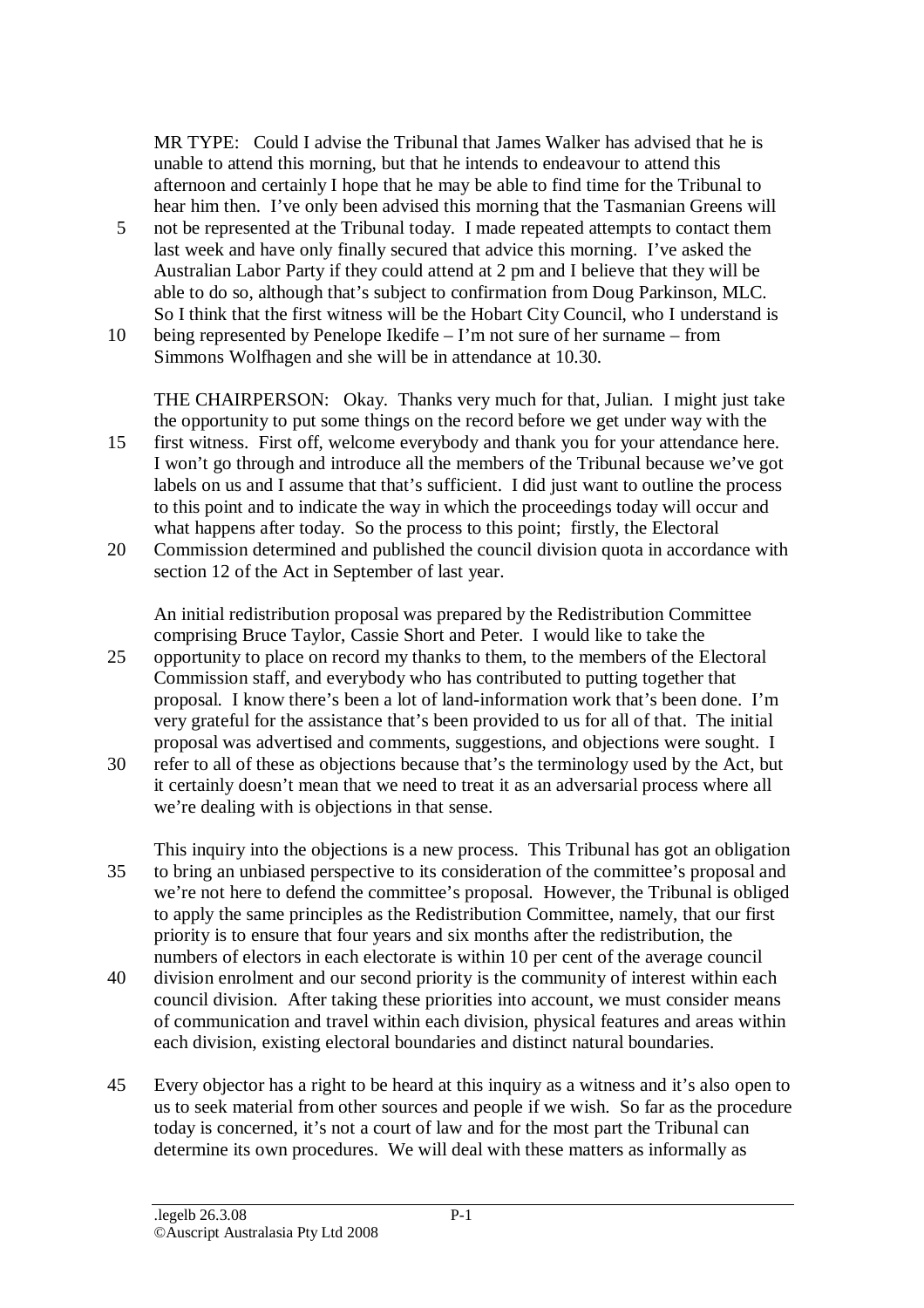possible and noting only that it's required to be a public inquiry and the Tribunal has the power if it thinks it's in the public interest to do so, to hold parts of the inquiry in private. I'll be inviting people who are appearing before us to indicate whether there's any part of the material they want to provide us with which they believe

5 ought to be heard in private. We'll consider those applications if and when they're made.

Secondly, although the Tribunal does have the power to do so, we won't be swearing people in to give evidence because we're dealing essentially with matters of opinion 10 rather than contested fact, but we do reserve the right to require a witness to give sworn evidence if necessary. Also the Act requires that any evidence which is given by way of written statement must be tendered and verified by oath. So if any witness or objector is doing that we'll need to administer an oath to them for the purposes of

- verifying the witness statement. Subject to these two matters, the intention is that 15 each objector will be invited to outline the nature of the objection uninterrupted and taking the objection as read. We'll provide an opportunity for discussion and comment and questioning from members of the Tribunal and then an opportunity for a closing statement from the objector.
- 20 As you can tell, the proceedings are being recorded and unless any person objects a transcript is going to be placed on the internet along with the initial objection so that anybody reading can understand what the issues before the Tribunal might be. Following today's inquiries and tomorrow's in Launceston, the Tribunal is going to deliberate. We won't be making any immediate responses to anything that's put to
- 25 us today. We'll advertise a further redistribution proposal as soon as practicable after completing our inquiries. We currently aim to do this by 12 April. If we believe that the further proposal is significantly different from the initial proposal, we are obliged to invite further objections and unless they're frivolous or vexatious we need to conduct further hearings into those objections.
- 30

So if there is substantial difference there'll be a second round of hearings like these. If we don't believe that the further proposal is significantly different from the initial proposal, we will publish a final determination and reasons against which there's no appeal. That's the process from here. Unless anybody has got anything that they

35 want to raise at this point, I'd suggest that we should adjourn until the Hobart City Council witness arrives at 10.30 and we can get underway with hearing those objections at that time. Is there anything from anyone?

MR MURPHY: No, thanks.

40

THE CHAIRPERSON: Peter? Liz? Cassie? Bruce? No? Okay. Well, we'll take a break until 10.30.

## 45 **ADJOURNED [10.15 am]**

## **RESUMED** [10.22 am]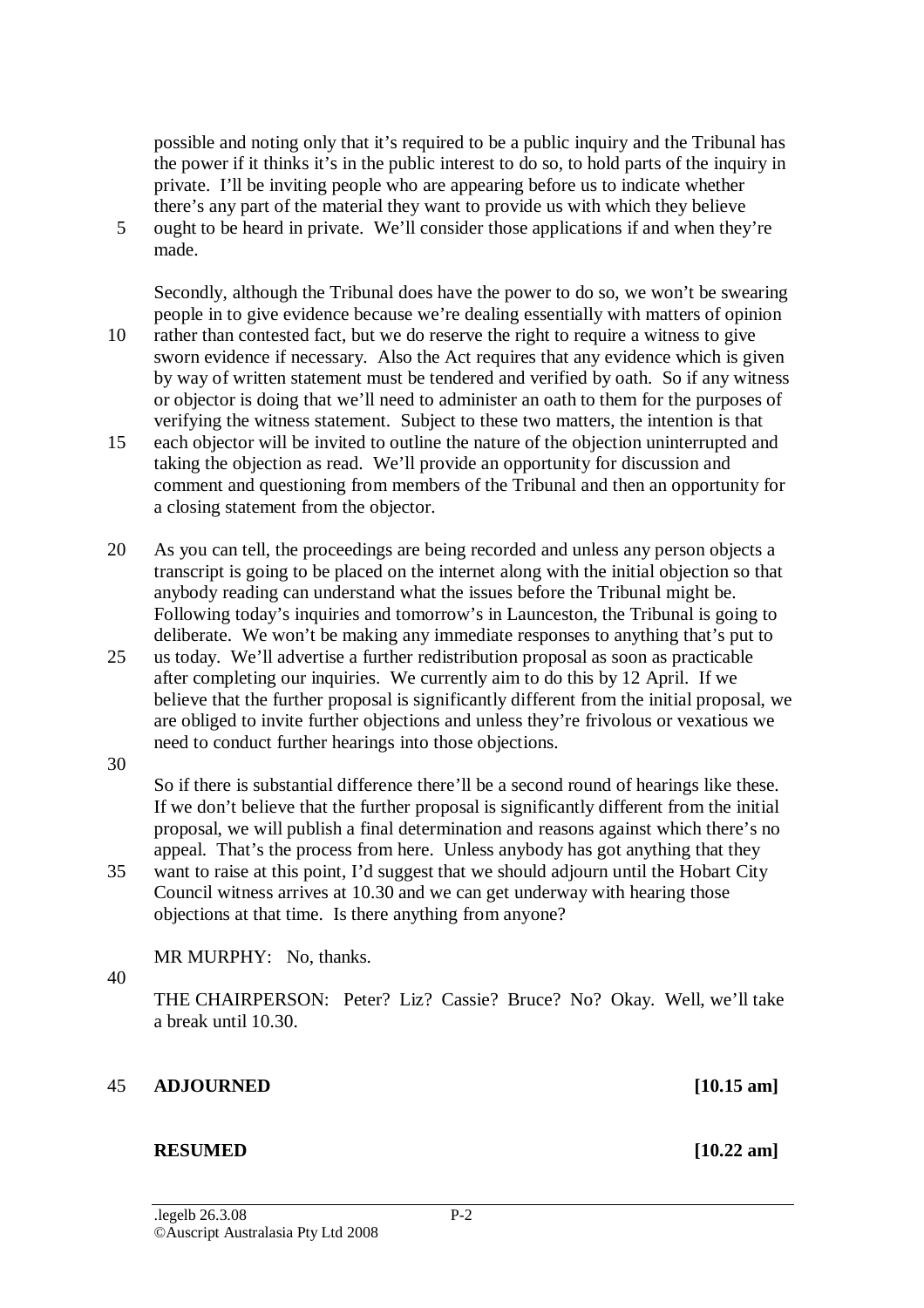THE CHAIRPERSON: Okay. Everybody is here. So we'll get underway again, if that's convenient?

# 5 **<MS PENELOPE IKEDIFE, CALLED**

THE CHAIRPERSON: Welcome along, Penny. Thank you for making the time to come and talk to us about the Hobart City Council's - - -

10

MS IKEDIFE: Thank you.

THE CHAIRPERSON: I call them objections because that's the terminology from the Act even though it's not necessarily an adversarial objection or anything like that.

15

MS IKEDIFE: Certainly.

THE CHAIRPERSON: I said just beforehand when I went through the process that we've been through to this point, the procedure today is informal, it's not a court of 20 law, we're not going to be swearing in witnesses or anything like that, but the Act does require us to - if a witness tenders a written statement, to have that verified by oath. So if there are any documents that you need to tender to us we do need to get those verified by oath.

- 25 We've also got the capacity this is a public inquiry, although you may not think so given the numbers of people here at the present time, but we do have the power to hear matters in private if there's anything that you want us to consider in that context. We're also just noting as a preliminary that the proceedings are being recorded and the intention is that a transcript will be placed on the internet along with
- 30 the original submission from the objector and I'd ask if you could indicate whether you have any objection to that from the perspective of the Hobart City Council?

MS IKEDIFE: No, not at all. Thank you.

- 35 THE CHAIRPERSON: Thank you. Okay. After we've finished our just for the purposes of your information, after we've finished our deliberations today and tomorrow in Launceston, we will be taking on board the matters that are put to us, giving some thought to those. We won't be responding immediately today to anything that you suggest to us and we will advertise a further redistribution
- 40 proposal, hopefully around 12 April. If it's significantly different from the one that's been advertised by the committee already then there'll be a further round of hearings like this and a further opportunity for objections to be lodged, but if it's not significantly different from the proposal that's been circulated by the committee then we have the power to make a final determination against which there is no appeal.

45

So I'm just letting you know that that's the process from here in case that becomes relevant in terms of anything that you want to say to us later on. Having said all that, I can invite you to let us know what the nature of the objection that the Hobart City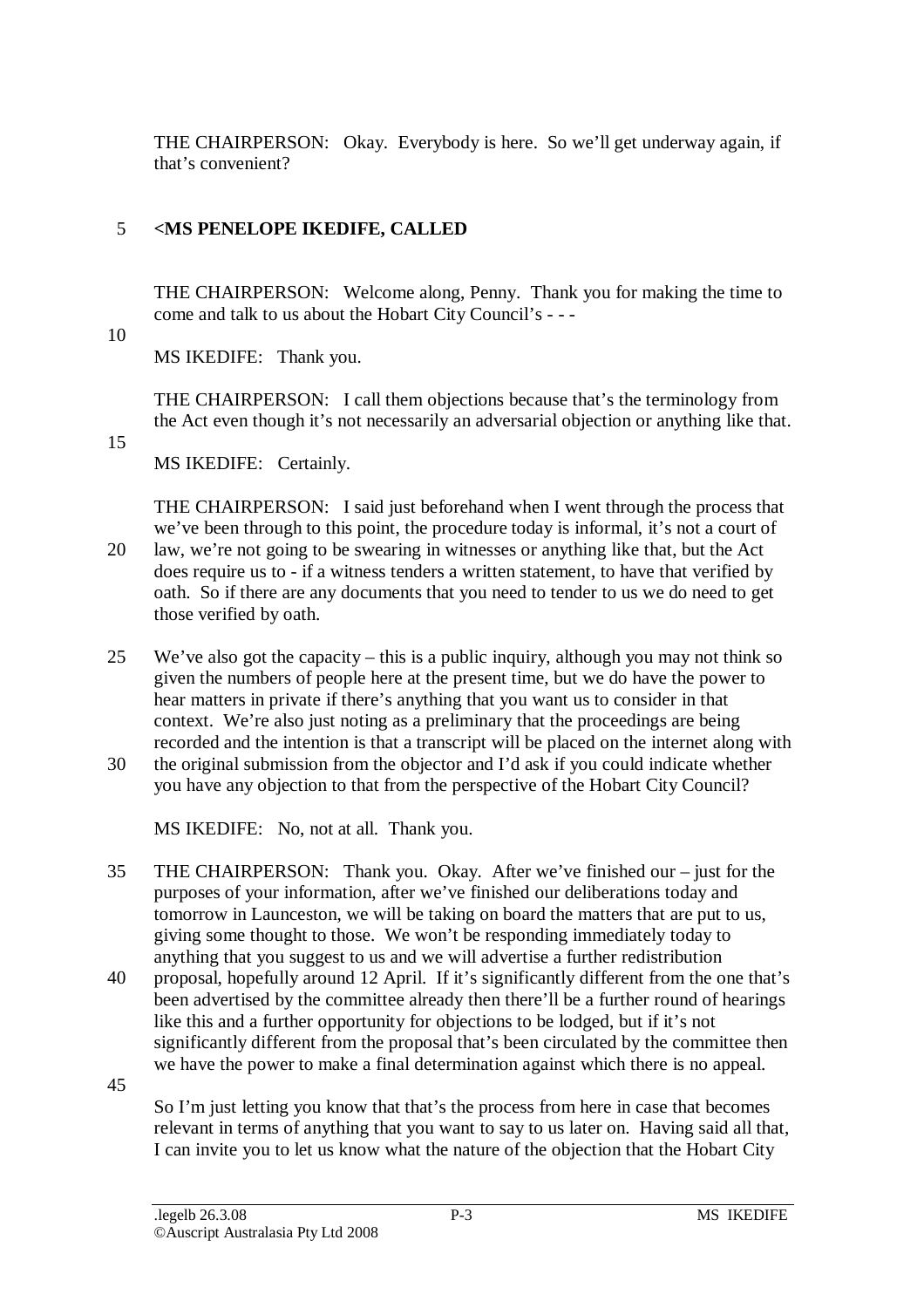Council is making and to take us briefly through it. We've obviously read the submissions and you don't need to read all of that and you could expect that once you've had an interrupted go to outline what it is you're on about that we will feel free to ask any questions that occur to any of us.

5

MS IKEDIFE: Certainly.

THE CHAIRPERSON: So thank you.

- 10 MS IKEDIFE: Okay. Thank you very much. Well, I appear on instructions from the Hobart City Council. Perhaps if I might refer the committee first to the letter from the council dated 13 March 2008. It was submitted after the due date, but it does set out, albeit quite briefly, what the Hobart City Council's position is. The council's submission is that the Electoral Division of Wellington be renamed to
- 15 Hobart to align with other capital cities. In support of this, I can refer to a document, which I don't think is before you, dated 19 February 2008.

It was a letter to the Lord Mayor of Hobart from Mr Wing, MLC, Member for Paterson, in which he attaches a document setting out the electorates that are named 20 after Australian towns or cities in other states. The reason I would seek to rely on

that is to support the submission of the Hobart City Council that it's appropriate that particularly the capital city of the state have named after it one of the electoral divisions and obviously most sensibly the one which falls mostly within its municipal boundaries. As I say, I don't know that you have a copy of that and 25 perhaps I should make one available?

THE CHAIRPERSON: Julian?

MR TYPE: Mr Chair, there is a copy of that document I'm almost certain attached 30 to Mr Wing's submissions to the Tribunal. I do believe that you all have a copy of it.

THE CHAIRPERSON: Okay.

MS IKEDIFE: Thank you. I'd simply refer to that then and to the council's 35 submission of 13 March 2008. I don't think there's anything much I can add to what I've said already, but I'd be happy to take any questions.

THE CHAIRPERSON: Okay. Well, one that occurs to me, perhaps just to lead off, is that I think the intention when previous Tribunals were allocating names to

- 40 divisions was to ensure that so far as possible the different areas had different names so that – because the boundaries of Wellington are not contiguous with those of the Hobart City Council/Local Government area, they ought to be called different things. Do you have any view about that as a principle and whether that ought to apply in this case?
- 45

MS IKEDIFE: Well, I can't say with certainty whether that applies in other states or territories, but my submission is that it's appropriate that if you look at the mass of where the division covers, most of it covers the Hobart municipal area and Hobart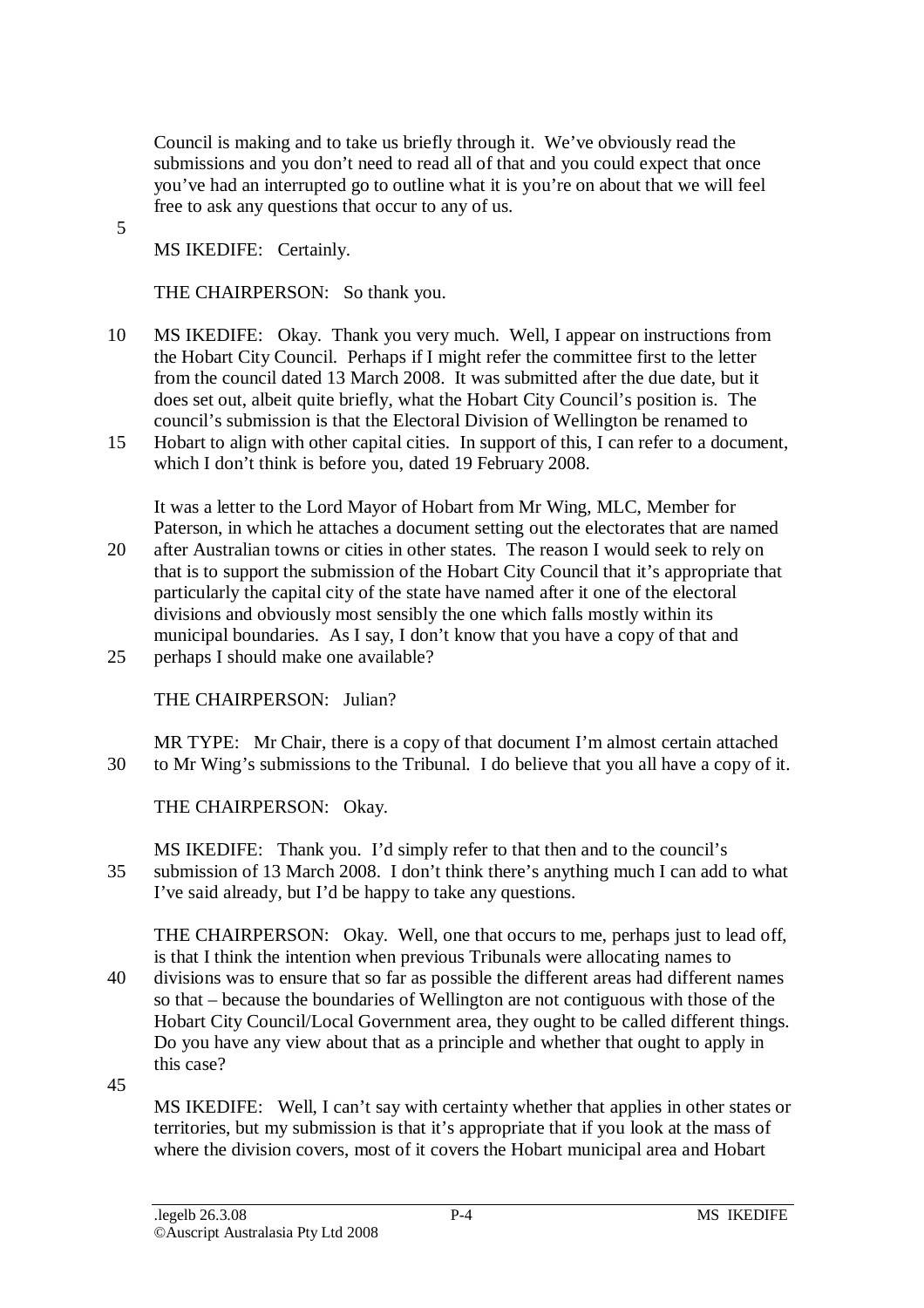being the capital city is obviously perhaps the best known city in the region and it's therefore appropriate and perhaps easiest for electors as well to understand what division they're in if the area follows the name of the capital city that it most closely relates to.

5

THE CHAIRPERSON: Okay. And I suppose the second question, a supplementary one to that; if the Tribunal were to take the view that the principle ought to be continued, that different areas ought to have different names, one of the principles that was applied in terms of determining what those names should be is that

10 significant geographical features that relate to that area should be applied. In the case of Wellington it's because Mount Wellington overlooks the broad area of the electorate notwithstanding that Mount Wellington itself is not actually in the Wellington electorate. So if there were to be that principle adopted and applied does the Hobart City Council have any preferred name other than Hobart for the electorate 15 of Wellington?

MS IKEDIFE: I have no instructions on that point, Mr Chair. I assume that the default position would be that if it weren't to be changed to Hobart then there's no objection to maintaining the name of Wellington.

20

THE CHAIRPERSON: Okay. Thanks for that. Other questions?

MR TAYLOR: Perhaps I could just ask one further clarification. Do you think there would be some confusion from those ratepayers of Hobart who aren't within 25 the Wellington electorate - if it's renamed to Hobart, do you think they would have an expectation that they would be voting at that time and that this may cause some confusion as to when they vote and who, in fact, is representing them in the Parliament?

- 30 MS IKEDIFE: I don't think it would be any greater a confusion than would arise from any other naming of areas. One might assume that because one lives close to the Derwent River one's in the Derwent area. It's not necessarily something that's going to apply to every elector or every elector isn't going to be able to say well, I'm close to the city that's my electorate. But I think it would assist the majority because
- 35 the majority would be covered within the Hobart region and would consider themselves I suspect part of the Hobart general area. Clearly, it wouldn't apply to everyone and might cause some confusion to, I would submit, only a few.

MR TAYLOR: Thank you.

40

THE CHAIRPERSON: Okay. Any other questions for Penny?

MR MURPHY: Penny, you said that mostly within its municipal boundaries – Wellington was mostly within Hobart's municipal boundaries, do you have any feel 45 for the proportions of Hobart ratepayers that are in either Wellington or Nelson?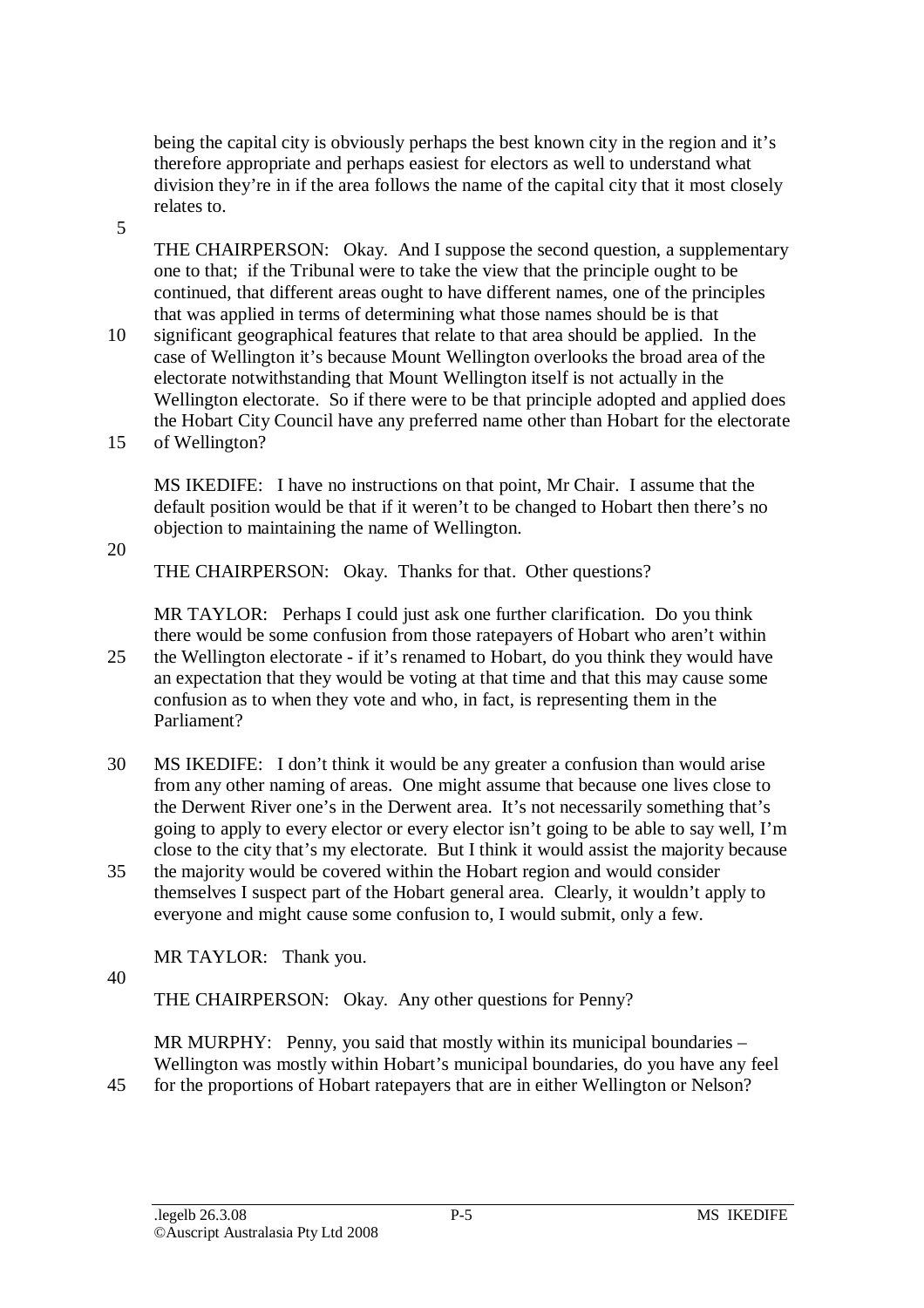MS IKEDIFE: No. I understand there are quite a few in Nelson, but there's no proposal I understand – or no significant change to the proportions of voters who will be moved from Wellington to Nelson under the proposal. So as - - -

5 MR MURPHY: Well, it's just that you sort of suggested – seemed to be suggesting that it was mostly – well, more weight should be given to the name Hobart because there were more people within Wellington that will be in the municipal boundary. That seems sort of an area – that's certainly not the case and I wasn't sure about the relationship between the numbers as well. I just thought you might have wanted to 10 propose that as a supporting argument.

MS IKEDIFE: No, I'm afraid I can't assist on that point.

MR MURPHY: Thank you.

15

THE CHAIRPERSON: Julian, did you - - -

MR TYPE: For the benefit of the Tribunal, the proposed Division of Wellington contains approximately 20,000 Hobart City Council electors, the proposed Division 20 of Wellington contains approximately 12-and-a-half-thousand Hobart City Council electors, and Hobart City Council electors are contained in no other division.

MS IKEDIFE: I'm sorry, the 20,000 were in Wellington and the 12 and a half - - -

25 MR TYPE: In the proposed Nelson.

MS IKEDIFE: Oh, in Nelson. Thank you.

THE CHAIRPERSON: Okay. Any other questions for Penny? No? Just one point 30 of clarification; this has been to a full council meeting and this is a full-council position that's being put to us; am I correct in that?

MS IKEDIFE: Yes, it is and unfortunately that's the reason that the submission was late. The council meeting wasn't until after the cut-off date for the submission.

35

THE CHAIRPERSON: Yes. Okay. Well, just for the record, we've accepted it as an objection and are dealing with it as if it were lodged within time. So council obviously – your presence here today reflects the fact that we're treating it in that way.

40

MS IKEDIFE: Thank you, Mr Chair.

THE CHAIRPERSON: Okay. If there's nothing else anybody wants to raise, I'll say thanks very much for being here and for putting that objection to us. As I said, 45 we will take that on board and give it due consideration in what we decide to do following the completion of this set of hearings.

MS IKEDIFE: Thank you very much.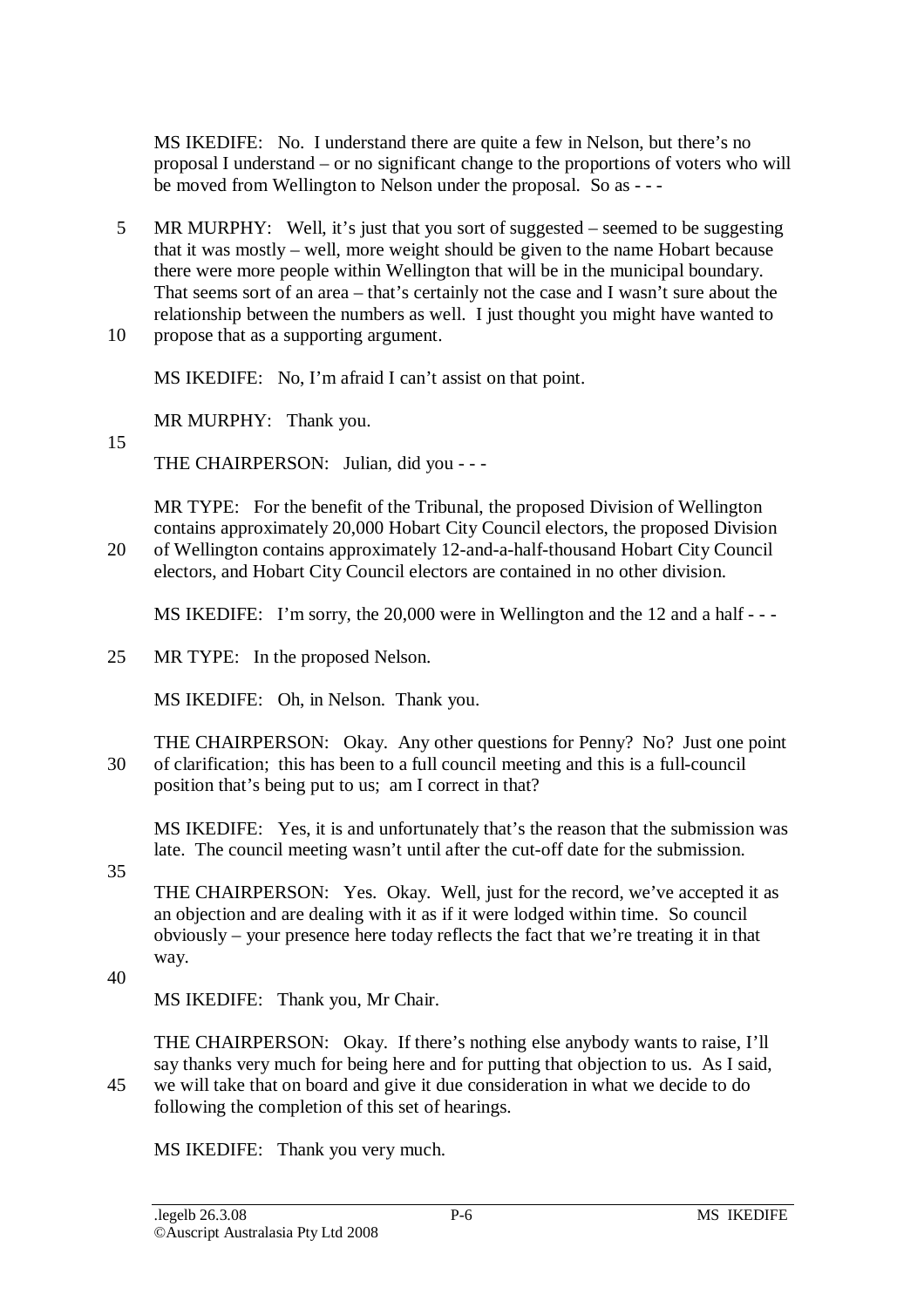### **<THE WITNESS WITHDREW**

THE CHAIRPERSON: Thank you. Okay, I think our next witness is due at 5 11 o'clock - Mr Booth - and therefore we will adjourn till then.

### **ADJOURNED [10.34 am]**

10

### **RESUMED** [10.44 am]

THE CHAIRPERSON: Okay, we'll get under way again. That's the signal that's

# 15 just been given to start recording the proceedings.

# **<MR IAN BOOTH, CALLED**

### 20

THE CHAIRPERSON: Welcome along, Mr Booth. Thanks very much for making the time to both make the submission to the Tribunal and coming along today. We appreciate the effort that you've put into that and it's only through participation of people such as yourself that this process can be a meaningful one. So thank you.

#### 25

MR BOOTH: No worries. Thank you.

THE CHAIRPERSON: There are a couple of sort of preliminary things that I'll just go through so you've got some idea about the way that we're dealing with all of this 30 and where we go to after we've finished the hearings today. First off, this is not a formal court of law or anything like that, it's an informal discussion and we would like this to be as informal as we possibly can make it.

It is required to be a public inquiry, but if there are things that you want to say to us 35 in private there's a capacity for us to do that as well. So if there's anything that you want to put to us in that sort of way we're more than happy to consider an application from you. We will also be recording the proceedings and the intention is that a transcript and your original submission should be placed on the internet so that people can see what's been going on. Do you have any objection to that? Is that 40 okay?

MR BOOTH: No, none whatsoever. That's fine.

THE CHAIRPERSON: Thank you for that. We are not swearing people in to give 45 evidence or anything like that, but the Act does say that if we receive any written statement from you that has to be verified by oath. So if there are any documents that you want to table we do formally have to get you to swear an oath that these are your written statements and so on. If there's no such documents then that's not a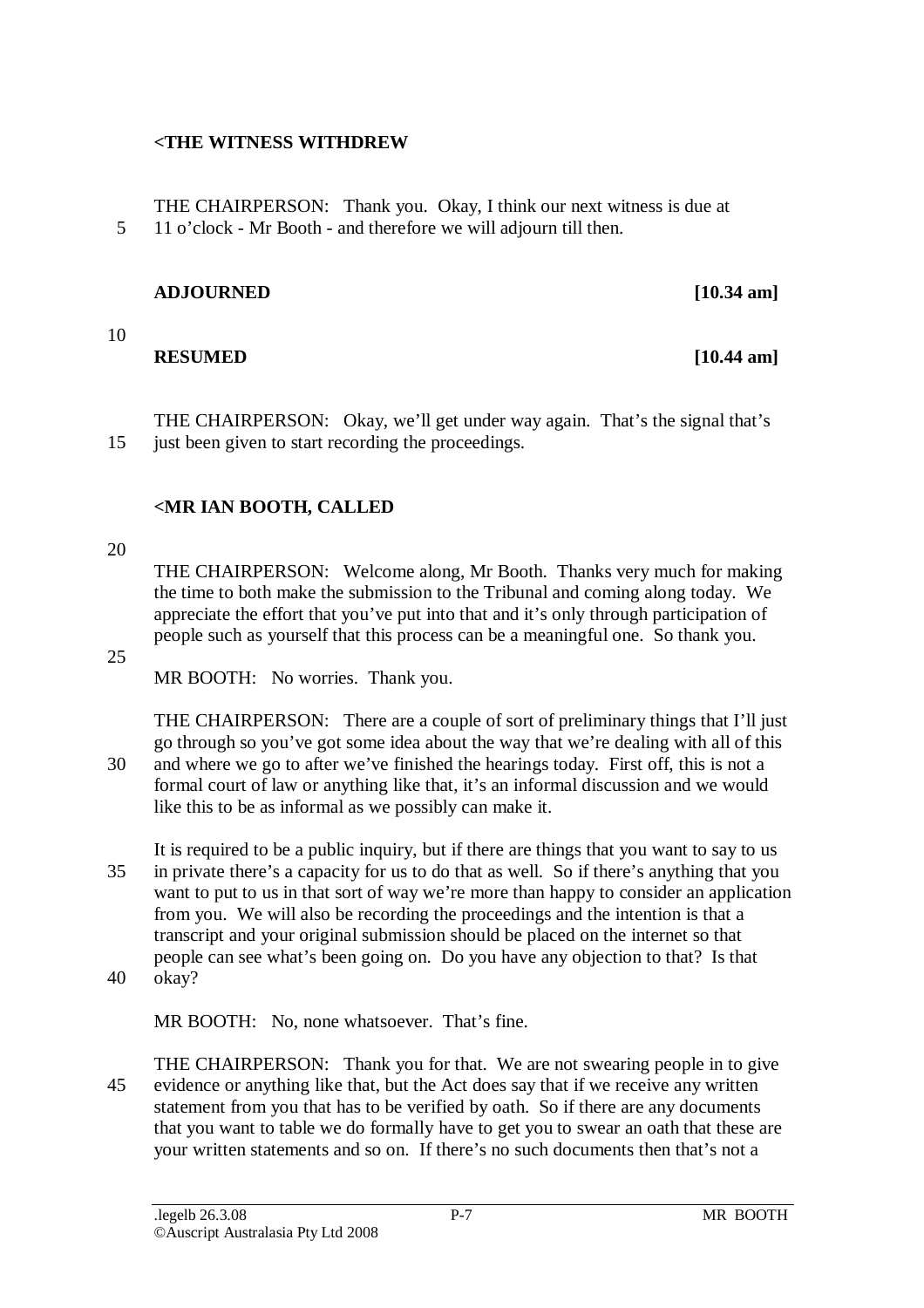problem and we can deal with it informally. After we've finished today, we will take away the things that you've said to us. We won't be responding today about that. We will be publishing a further redistribution proposal and that we're aiming to do by 12 April. The initial proposal that was published by the committee is a 5 completely separate one from the process that we're engaged in now.

This Tribunal is a new body and we're not obliged to defend the committee's proposal or anything, we're conducting a hearing afresh into it. Once we've published that further proposal, if it's significantly different – if we believe it's 10 significantly different from the original proposal then there's a further opportunity for objections – and I call all comments and suggestions objections because that's the terminology that the Act uses, and there's an opportunity for further hearings such as this. If we don't believe that that further proposal is significantly different from the original one then we can go on and make a final determination and there's no appeal 15 against that, that's the end of the process.

So I hope that gives you a picture about where we've got to and what follows from it. I would like to invite you now to let us know – to take us through the matters that you think we ought to be considering. You don't have to take us through all of your 20 submission because you can assume that we understand that and have read that, but if there's anything you would like to highlight in particular, we then give an opportunity for anybody on the Tribunal to ask you any questions about the matters that you're putting to us and give you an opportunity to sum up at the end of that. So with all of that sort of preliminary and background, perhaps I can hand over to you

25 and invite you to present your submission to us in any way that you like.

MR BOOTH: Thank you. That leaves it fairly broad and open and yes, I don't quite know where to start, but I guess at the end of the day I've seen the submission that you've put out and originally I looked at it and I thought I'd like to understand 30 why this change has been made and so from thereon I've accessed your website and

- picked up your redistribution proposal, had a look at it and I've thought to me it doesn't seem to have gone into the depth that it possibly should have done considering the broad parameters under which you've got to operate. I looked back and I thought well, why is this area – why was it originally called Derwent for
- 35 starters and if you look at the broad parameters, yes, it sits within the Derwent Valley and it basically picks up the Derwent River catchment.

I probably should expand to say that I grew up at Ouse, which is part of the area which is planned to be pushed off into Rowallan. I've lived in the Derwent Valley, 40 still live in the Derwent Valley, live at Dromedary at the moment and so I've got a, I guess, feeling for that area. I still go back there. My parents still live there and the people I've grown up with still live there. So yes, I understand the issues that face the Derwent Valley. And I guess I took a little bit of offence to the fact that there was a proposal to shift that part of the valley which is predominantly - as I've 45 highlighted in my submission, which is a southern-based population.

If you look at the three major population centres of Ouse, Gretna and Hamilton, they're only 70, 80, 90 kilometres out of Hobart and from that point of view they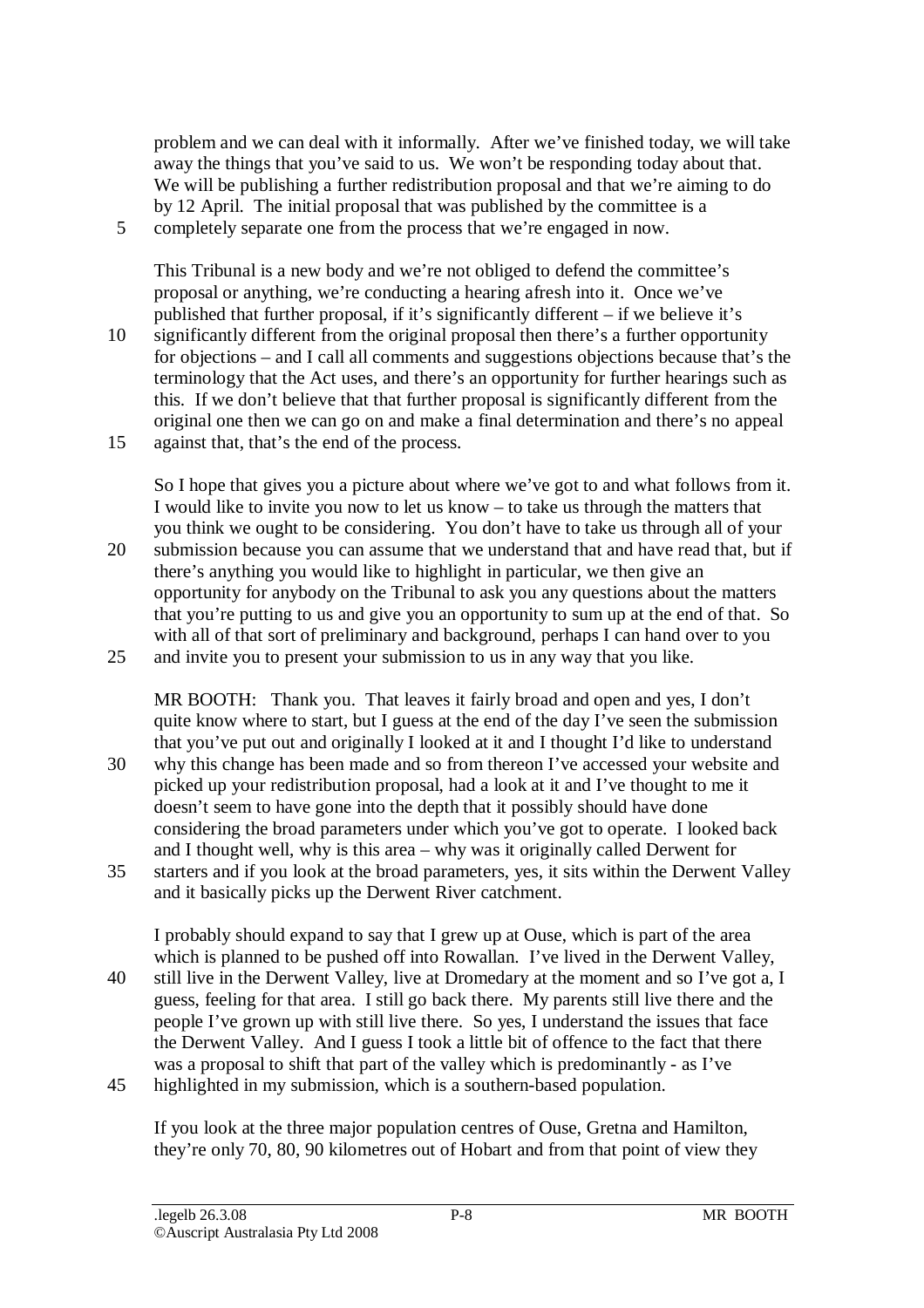don't have a good grasp or the understanding of the issues that face the people in the North and similarly I don't believe that the people in the North would have a similar understanding of the issues that face the people in the South. The Central Highlands is a very broad municipality. I think it's the second biggest municipality – council

- 5 municipality within the state, but if you look at the distribution of people within it, again they're all predominantly in the South, that area across the Central Highlands is very sparsely populated and it's only really populated through the summer and winter with people coming into the shacks, that's the only reason they're there, for the fishing, the shooting and whatever other recreational activities they might 10 undertake.
- 

So that probably led me on then to look at the actual numbers that were in the distribution and I note that there that you've got a scope to go with plus or minus 10 per cent from the quota, which is 23,000 and from your figures I picked up that the 15 piece that you're allocating from the Central Highlands into Rowallan contains about

- 1000 people which is roughly in rough figures 4 per cent. So if you then look at the anticipated growth for Rowallan, was to be plus 2.6 by the year 2011 which is the area that you've expanded out to and minus 1.9 I think for the Central Highlands. So that 4 per cent really doesn't have any effect and sits well within the parameters of
- 20 the plus and minus 10 per cent.

So if the 4 per cent didn't go across, Rowallan would have a growth of minus 1.4, Derwent would have a growth of plus 2.1. So it still fits well within the distribution. The people of the Derwent Valley don't have to – well, particularly that end of – the

- 25 lower end of the Central Highlands don't have to change their thought, get familiar with different people. Certainly, in my voting time, which has been 20-odd years, there's only been two Members from Derwent and I think that's Charles Batt and the current Member, Michael Aird, and suddenly it's going to be thrown to understanding someone else, who – as I say, in there, there will 18, 19,000 people
- 30 from the Rowallan area and another 1000 people to come from the Central Highlands and the power of those 1000 people to actually influence the vote which they – at the end of the day, one person, one vote, it will be very difficult to actually have your say and get your point across just through the sheer weighting of numbers that will exist in that northern electorate.
- 35

THE CHAIRPERSON: Okay. Thank you for that. And perhaps if I could start with a question. We're obliged to apply the same principles as the committee was obliged to apply in making the original proposal. The Act stipulates that the first priority for us ought to be the numbers, if you like, and trying to get as close as

40 possible to the average enrolment for each division and community of interest is the second priority.

I understand from what you've been saying to us that you would say that the community-of-interest issues in this case are so great that the possible small variation 45 – small reduction in getting close to that average which would be required to remove that back out of Rowallan is preferable. So it's preferable that the community of interest should override that numbers issue. Is that fair comment? Have I got - - -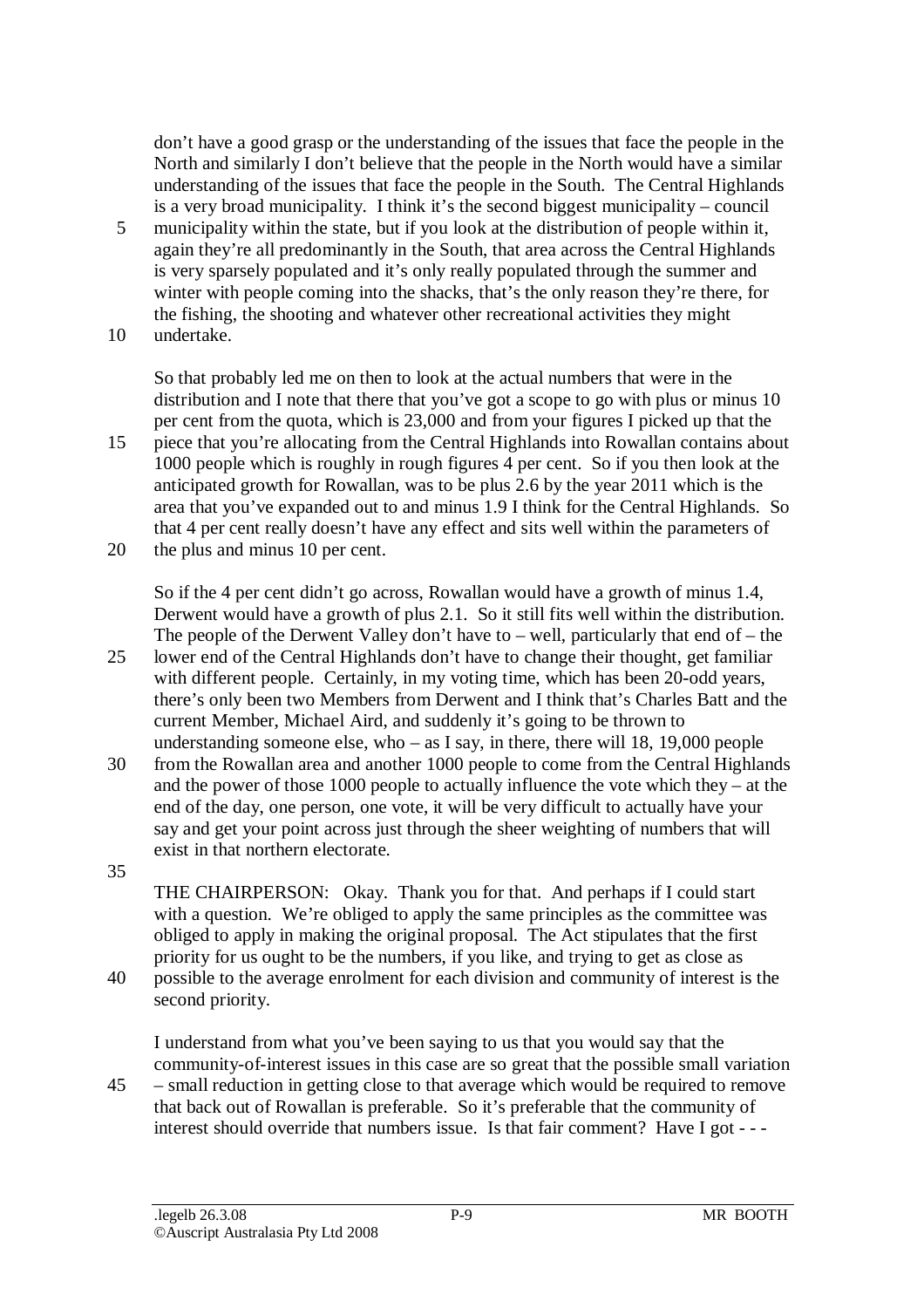MR BOOTH: That's a fair comment, but I don't think it overrides the numbers issue in that the quota you're talking about is roundabout 4 per cent, so it's only going to fluctuate either side of the zero mark by the similar sort of magnitude as what the change would make, in fact, I think it's probably closer to the zero point.

THE CHAIRPERSON: Okay. Good. Thanks. I just wanted to make sure I'd understood what you're saying. Who else has got questions for Mr Booth?

MS GILLAM: Ian, through your submission you refer to Bothwell quite a number 10 of times. Are you not only objecting to the proposal but also suggesting that that's brought back – that area that's presently Rowallan is brought back into Derwent?

MR BOOTH: No, I'm certainly not making that - I would suggest that if in the overall picture of looking at things if there was that option to bring it back, yes, it 15 should be looked at, but I'm not saying that that should be part of your proposal.

MS SH0RT: Could you perhaps, just building on that then, tell us a bit more about the community of interest that Bothwell has with the rest of that area? Like I know, you know, it's not that far from Ouse and Hamilton, but what would the community 20 of interest be? What would attach people from Bothwell to Derwent?

MR BOOTH: Well, very much it's the type of industry that people are involved in. Obviously, that area is heavily agriculture, it's forestry, hydro, that type of thing, and the people that live within each of those communities has very much got the same 25 interest, they work in the same sort of game, which – it's an interesting point. If you look at the Bothwell/Ouse area you're talking about very large farms of five to 10,000 acres whereas the North West Coast which is – yes, it's rural, but at the end of the day that's high-intensity agriculture with 200-acre lots and they grow vegetables and they farm animals and they've got much higher rainfall and the rest of

30 it.

5

I guess you're all aware through the media that the Central Highlands at the moment is drought declared and that's something that's united the people of the Central Highlands. The issues of Bothwell are very similar to Ouse. There are links between

- 35 sporting teams. Bothwell has got a football side which is now called the Central Hawks, but they draw their players from the wider area, through to Miena across to Ouse, through Hamilton, Gretna, players come in that way to play in the country leagues rather than in the SA and FL.
- 40 MS SH0RT: Yes. Okay.

THE CHAIRPERSON: Further questions for Mr Booth? Peter?

MR MURPHY: No, thanks.

45

THE CHAIRPERSON: Liz?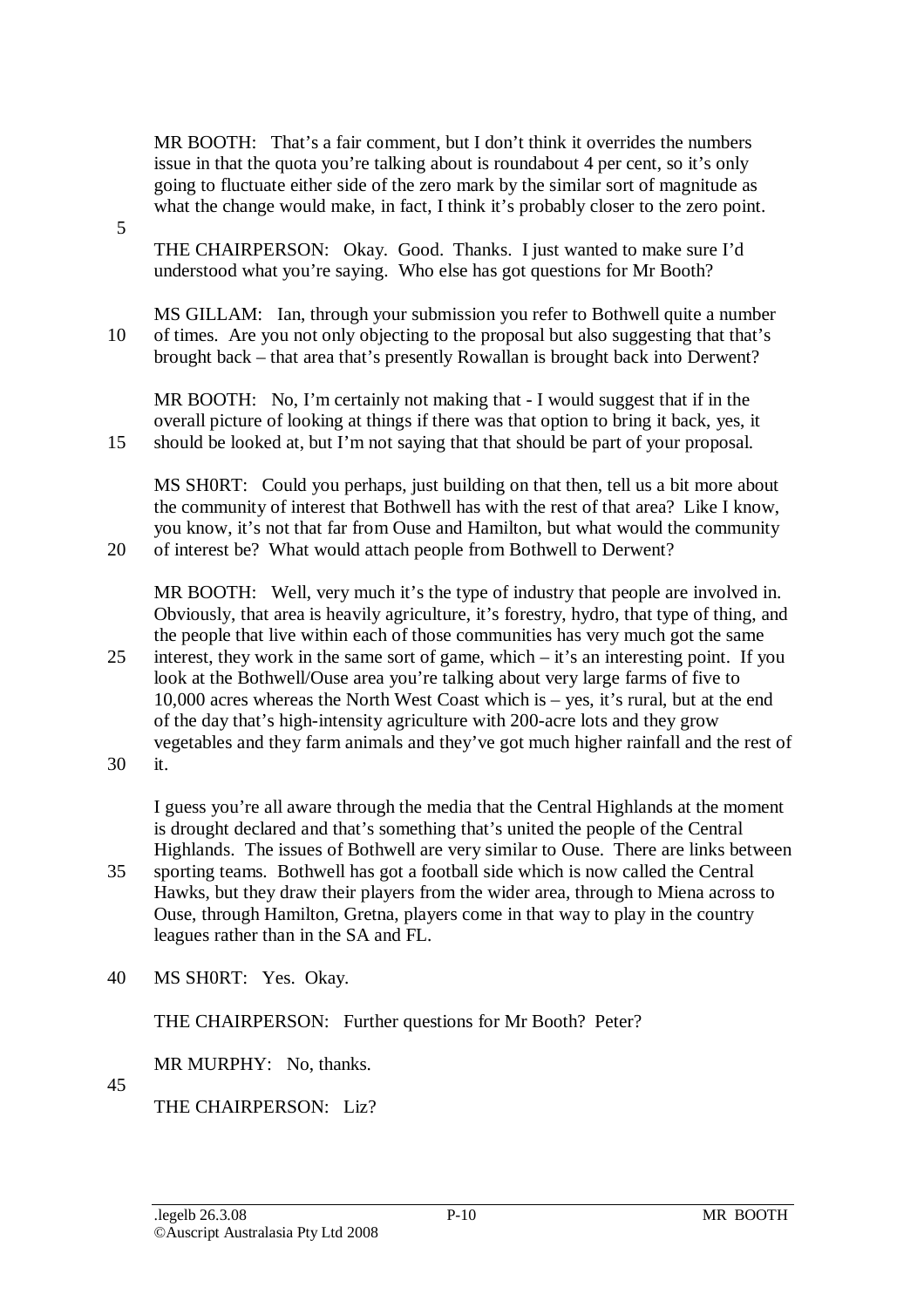MS GILLAM: Oh, just one more thing. In considering this issue, have you talked about it with other people? Do you think it's an issue that's of strong interest to other people that you know?

- 5 MR BOOTH: I've certainly talked about it with people within my own family. I'm also president of the Ouse Cricket Club, so I spend a lot of time in that area, and I've certainly talked about it at that level with people outside of the actual cricket game, talked about and asked whether they've seen the proposal and the rest of it. I guess yes, they were interested in it, but they didn't show any great passion towards
- 10 it and that's probably more a reflection that they live a fairly simple life and it would be a quantum step to be sitting up in front of a panel of five people with two microphones poked in your face.

MS GILLAM: Yes.

15

MR BOOTH: And then you've got the effort of making the submission and understanding the issues and that's probably  $-$  to a lot of people, yes, they appreciate the issues, but yes, it's a little bit difficult to do anything about it and will our voice actually count in the long run, so - - -

20

THE CHAIRPERSON: Okay. Perhaps if I could ask again just about the Bothwell issue. To what extent is there any division between Bothwell and Ouse that is properly reflected in the existing boundaries, the fact that Bothwell is in a different electorate to Ouse, for example? Is there any of that sort of rivalry or jealousy that 25 sometimes happens between two different towns like that?

MR BOOTH: No, I don't think so. I'm not aware of any issues along those lines.

- THE CHAIRPERSON: Okay. But if I understood you correctly you were saying 30 that the community-of-interest arguments and the relationship of Bothwell to Derwent is equally as strong as the relationship of Ouse and Hamilton to Derwent or not quite as strong, or – how would you put that?
- MR BOOTH: Not quite as strong to Derwent, but certainly in the everyday living, 35 Bothwell accesses the wider range of services from southern Tasmania. I guess that's the point I'm trying to get across in that the kids all feed into the Hobart system, health all feeds into the Hobart system. If you want some rural goods, you go to Bridgewater and you pick it up from Elders or Webster's or Roberts, or whoever might be there. You don't head north to pick up those goods. You're
- 40 contained within the 002 phone distribution area, those types of things. So predominantly you are a southern-based population with southern-based issues and an understanding of those southern-based issues.
- THE CHAIRPERSON: And if it were to be desirable to include Bothwell in 45 Derwent as well as the areas that you've principally put to us, is there some sort of boundary between Bothwell and, say, Interlaken and Miena which would form a natural division in your view?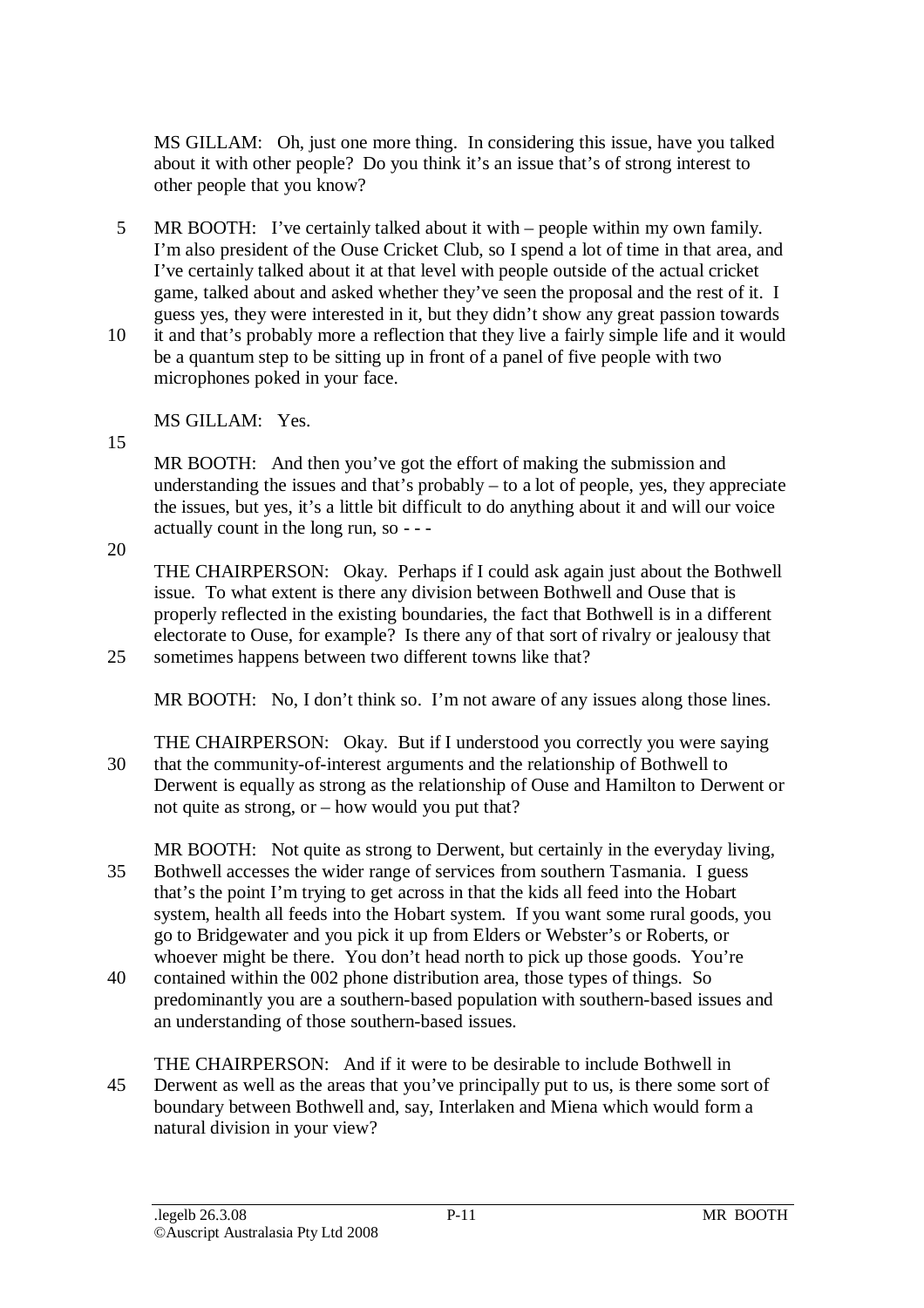MR BOOTH: Well, it's probably – the farmland probably runs out about where the Poatina main road comes in. I guess if you're familiar with that - - -

### THE CHAIRPERSON: Yes.

5

MR BOOTH: Once you get to there, you're basically heading into the shack country and so that becomes your transient population rather than your permanent population. Yes, there are a number of people that live in Miena permanently, but there certainly is no great number of them.

10

THE CHAIRPERSON: Yes. Okay.

MR MURPHY: So can I just clarify perhaps - - -

15 THE CHAIRPERSON: Yes.

MR MURPHY: How do you think having the same Central Highlands Council services being provided to that portion of Derwent is affected by the fact that it's, in fact, in two different Legislative Council electorates?

20

MR BOOTH: Well, - - -

MR MURPHY: Because you - go on.

- 25 MR BOOTH: Yes. Sorry. As far as the Local Government, how they distribute their funding and their workloads and the rest of it, I don't think it's impacted at all upon by – at all by the Local Government or the Legislative Council area that it's in. I don't think they'd sit at the Bothwell municipality and say well, gee, this is going to be in the Rowallan district, we'll do that slightly different to how we'll do it in the
- 30 Derwent electorate and if that's if I've understood your question properly?

MR MURPHY: Yes, no, that's - yes, that's fine. I guess what I'm just highlighting is the rationale for lining up these boundaries was to try and unify things rather than separate them.

35

MR BOOTH: Yes, I noticed that in your submission, but I guess that's one area – and I looked at the wider distribution and I see that something like the Huon picks up Bruny Island and things like that, which is out of the Kingborough Council and quite a few of the others are split across boundaries, even the Elwick electorate doesn't

40 pick up the entire Glenorchy City and the rest of it.

MR MURPHY: Yes, that's true.

MR BOOTH: So I guess at the end of the day I didn't see that as being an 45 overriding factor that would - - -

MR MURPHY: Yes. Okay. Thank you.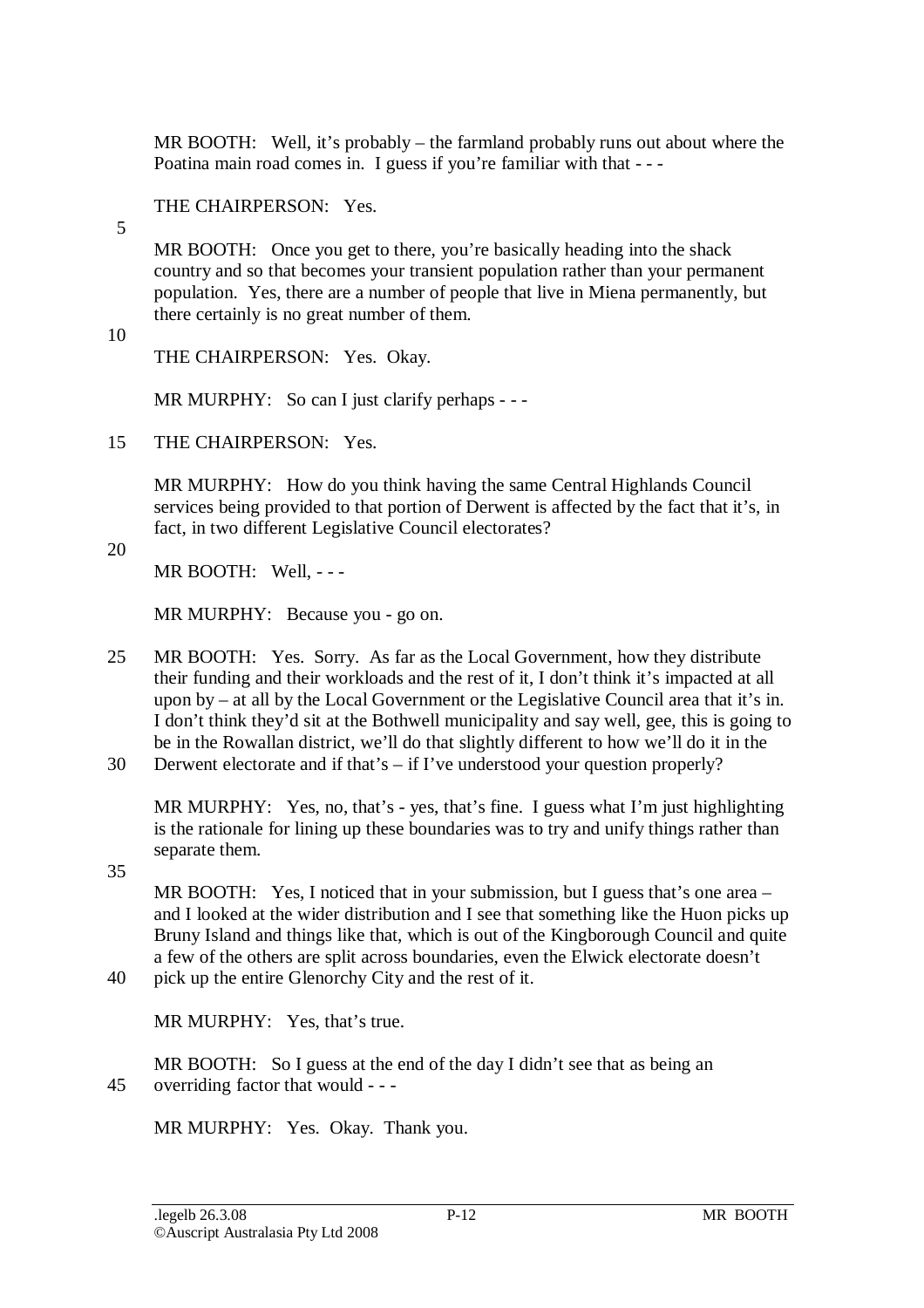THE CHAIRPERSON: Okay. Anybody got anything else for Mr Booth by way of questions? No? Is there anything else that you wanted to say to us by way of summary or closing statement or anything?

5 MR BOOTH: No, other than thank you for the opportunity. This is certainly an eye opener and yes, it's been a pleasure to come in and present my case.

THE CHAIRPERSON: Well, thank you for that and, as I said at the start, we appreciate the effort that you've gone to in putting the submission together and in 10 coming in today. So thank you for that. It's a very healthy contribution to our process, which we greatly appreciate. Okay. Thanks.

### **<THE WITNESS WITHDREW**

15

THE CHAIRPERSON: We'll stop at this point and wait for our next person to come along. We will adjourn and stop recording now then.

20

**ADJOURNED [11.03 am]**

#### **RESUMED** [11.53 am]

25

# **<THE HON JIM WILKINSON MLC, CALLED**

- 30 MR WILKINSON: Thank you for your time. I won't keep you for very long and I thank you for the information that's already been provided, but my major submission to you is that at present with the redistribution we're looking at taking out, if I can call it, upper Sandy Bay, and retaining South Hobart, Cascades, etcetera. I can understand and I think it's logical that Nelson moves further south because that's the
- 35 only way it can go and the area always of concern appears to me to be well, where's the cut-off mark, where are the boundaries, where are the community of interest in relation to Wellington and Nelson?

With respect, I would've thought it more logical, though, if upper Sandy Bay - and if 40 I can call it upper Sandy Bay - remained within Nelson. Back in 1995 when the redistribution of the Legislative Council electoral boundaries were originally looked at - and if I can call that the modern approach because previously there were different approaches, as you know, in relation to boundary distributions, but with the major political debate at the time; one vote, one value, there was a lot of work - an extreme

45 amount of work, as you probably realise, in 1995 for the redistribution of the boundaries.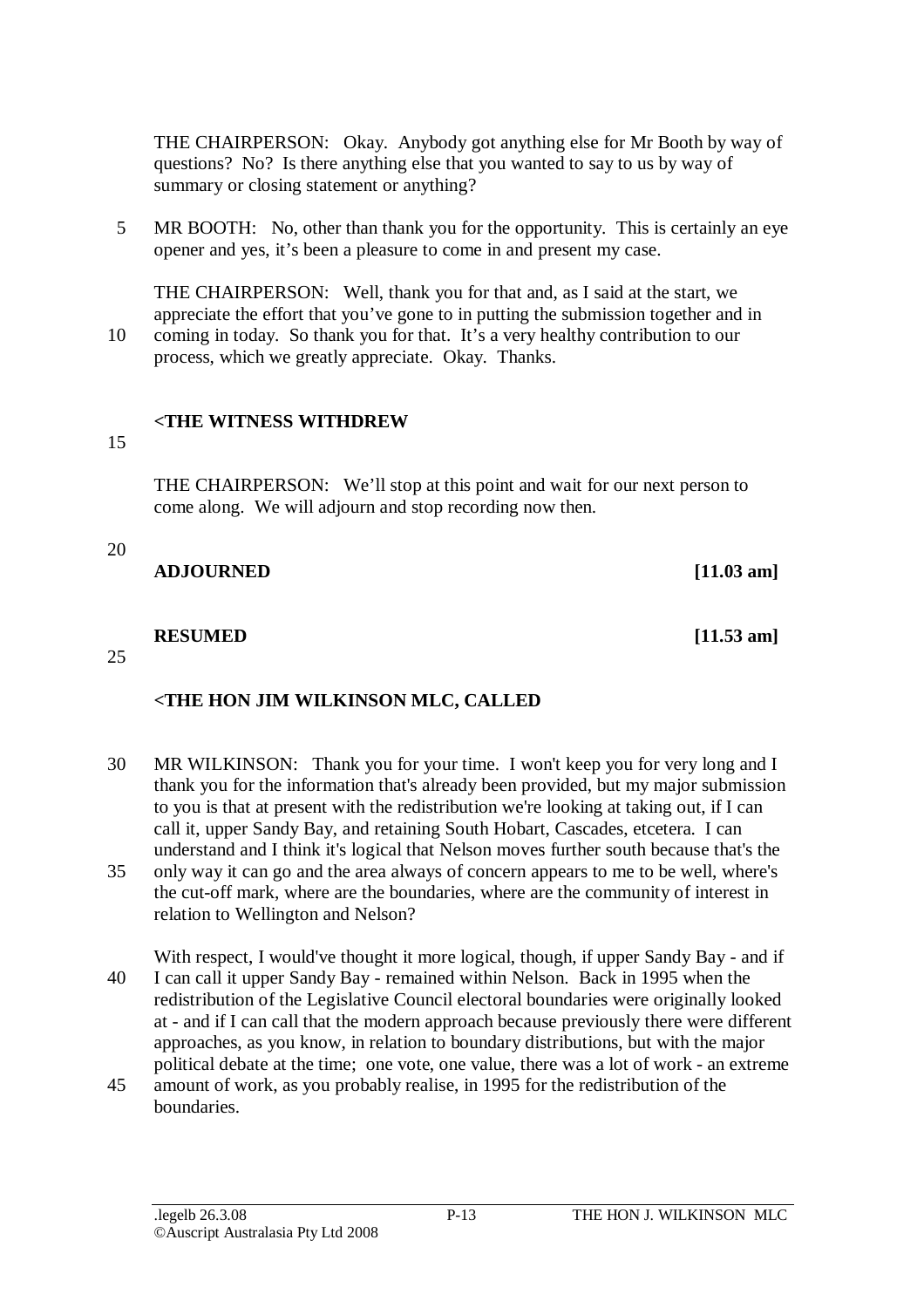And what I picked up from the Parliamentary Library was, at that stage - and I can hand you a copy if you require it, but what was thought to be most appropriate was that South Hobart and Cascades was in the Hobart electorate and the rest further south was in the Queenborough electorate, which included Battery Point. Then what

- 5 happened because of the reduction of numbers from 19 to 15, there obviously had to be some tampering with those and what occurred was South Hobart and Cascades came into the Nelson electorate, Battery Point went out of the Nelson electorate and - Nelson-Queenborough and went into the Hobart electorate.
- 10 Again I could understand that because it was a situation at that stage where with Battery Point that was a community within itself, one could argue, a bit like South Hobart and one could argue it had links and its transport links, road links, etcetera were linked to the city, were linked to Hobart. So it's understandable. But what I think is more logical now is what we could easily do is rather than cut off a
- 15 community, which is what's happening with the present redistribution in relation to Sandy Bay, it would be easier to take out what was previously Hobart's and return it to Hobart-Wellington because everything in South Hobart and Cascades leads into Wellington.
- 20 We look at the roadway, the Huon Highway, Macquarie Street, Davey Street, all leading down into Wellington. We look at the actual communities of interest being pretty well the same. If you look at West Hobart, South Hobart, the community of interest, the demographics are pretty well the same as they are with Sandy Bay. The three are much of a muchness. But in my mind what you're then doing is like you
- 25 were doing with Battery Point is picking up a dormant community, if I can call it that, and putting it back in to where it was and was for a number of years. Therefore when you look at the redistribution proposal in section 13 of that and you look:

#### *In making an initial redistribution proposal, the committee must take into*  30 *account the following priorities -*

And it talks about within four to six - four years, six months plus or minus 10 per cent. The figures if you retained a boundary up Davey Street, Huon Road, it's an obvious boundary. The figures would - and I have here, which I will supply to you, 35 option number 2. When I first gained some assistance from electoral staff, which was appreciative, they gave me option number 2 which meant that the boundary was Macquarie Street, Davey Street, up Huon Road. Pretty well the same as what it was back in 1995. And what then occurred is with the numbers, it's got here current electors, Nelson 22,056, difference from quota point 49 - minus 4.9, should I say.

40 Projected electors 23,307, difference from quota minus 3.2 per cent. So it comes within that variation. I don't know whether you want a copy of this, do you, or - - -

THE CHAIRPERSON: Well, if it's material that's otherwise available to the Commission - it's been prepared by the Commission? Is that right, Julian?

45

MR TYPE: No, I don't have a proposal. I assume, Mr Wilkinson, that this suggestion includes all of Cascades, Strickland Avenue and - - -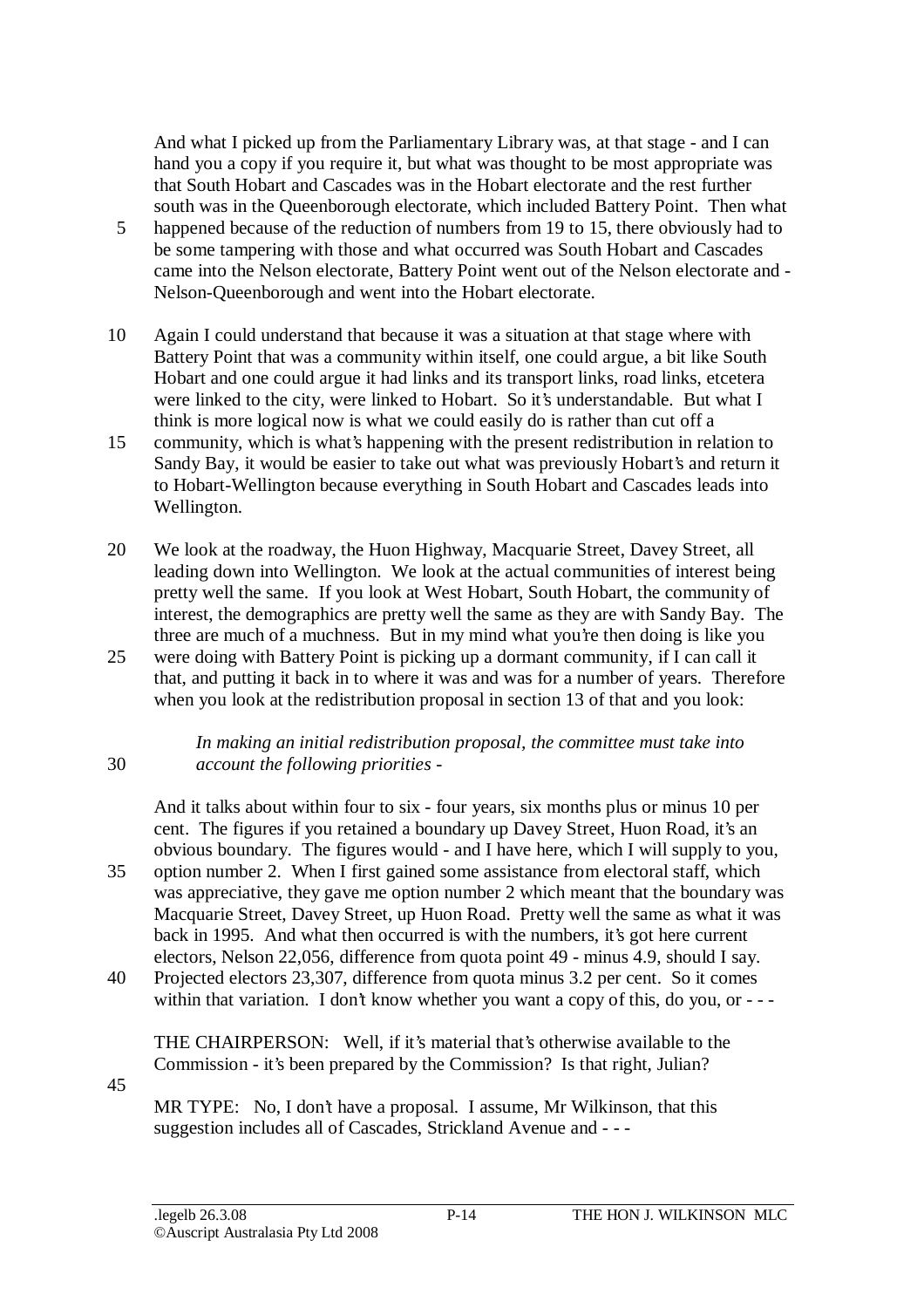MR WILKINSON: And South Hobart.

MR TYPE: And up to Turnip Fields, do you know?

5 MR WILKINSON: Sorry?

MR TYPE: Up to Turnip Fields?

MR WILKINSON: Gee, I don't know.

MR TYPE: Well, does it include Fern Tree or - - -

MR WILKINSON: No, it doesn't include Fern Tree.

15 MR TYPE: It doesn't include Fern Tree?

MR WILKINSON: Not as I understand it.

MR TYPE: Well, perhaps we could take it in as evidence and I'll take a copy of it.

MR WILKINSON: Yes. Sure. All right.

THE CHAIRPERSON: Okay. Now, there's one issue, just under the Act that requires us, if we receive anything from you by way of a written statement it has to 25 be verified on oath.

MR WILKINSON: Yes, yes.

THE CHAIRPERSON: So for the purposes of perhaps tabling that document, we 30 need to get you to verify that.

MR WILKINSON: Sure.

THE CHAIRPERSON: So Bruce - - -

35

10

20

MR TAYLOR: Will we need a covering document or - - -

MR WILKINSON: Yes, I have here:

40 *Please find attached copies of the maps and statistics for the two alternate redistribution proposals discussed on 21 February 2008. Regards, Phil Page.* 

MR TYPE: Oh, that's come from them. Perhaps if I just get a piece of paper for you, you just sign, this is my submission to the thing and sign it.

45

MR WILKINSON: All right. Sure.

MR TYPE: Then we can attach those two forms - --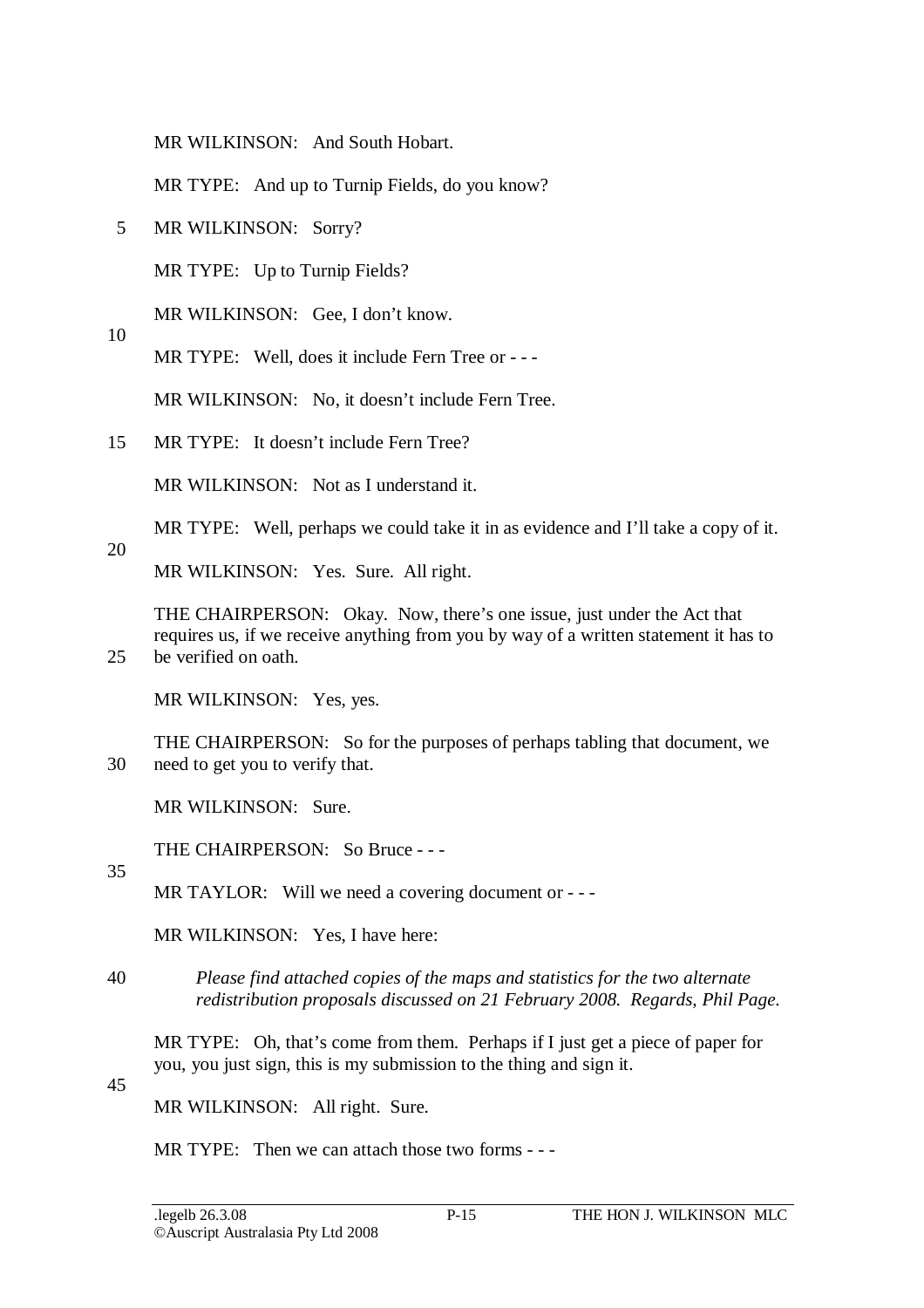MR WILKINSON: Okay. Sure.

MR TYPE: I'll just get  $--$ 

5 THE CHAIRPERSON: Yes, I'm sorry to be difficult about it - - -

MR WILKINSON: No, no, not so, yes.

THE CHAIRPERSON: But I think it's a requirement of the Act, that that's the only 10 way we can take written documents, statements.

MR WILKINSON: Yes, that's fine. That's fine.

MR TYPE: An alternative could be, Mr Chair, that Mr Wilkinson gives us 15 permission to access those records of Phil Page?

MR WILKINSON: Yes.

THE CHAIRPERSON: Okay, well, if that would get around - - -

#### 20

MR WILKINSON: Yes, that's fine. Certainly.

THE CHAIRPERSON: Are you comfortable with that?

25 MR WILKINSON: Comfortable with that.

THE CHAIRPERSON: Okay. Whilst we're on the subject of those consents then, obviously these proceedings are being recorded and a transcript is going to be prepared. Are you comfortable if we publish that transcript?

### 30

MR WILKINSON: Yes, yes.

THE CHAIRPERSON: Are you comfortable if we publish your original submission as well?

35

MR WILKINSON: For what it's worth.

THE CHAIRPERSON: Okay.

40 MR WILKINSON: Yes.

THE CHAIRPERSON: No, thank you, just – but if you authorise the Tribunal to have access to the materials that have been prepared for you from land information then - - -

45

MR WILKINSON: Sure. Well, while we're doing that, there's also option number 1 which just included South Hobart. It's very difficult to see here with these maps because they haven't got the roads on them, but I would understand that you'd be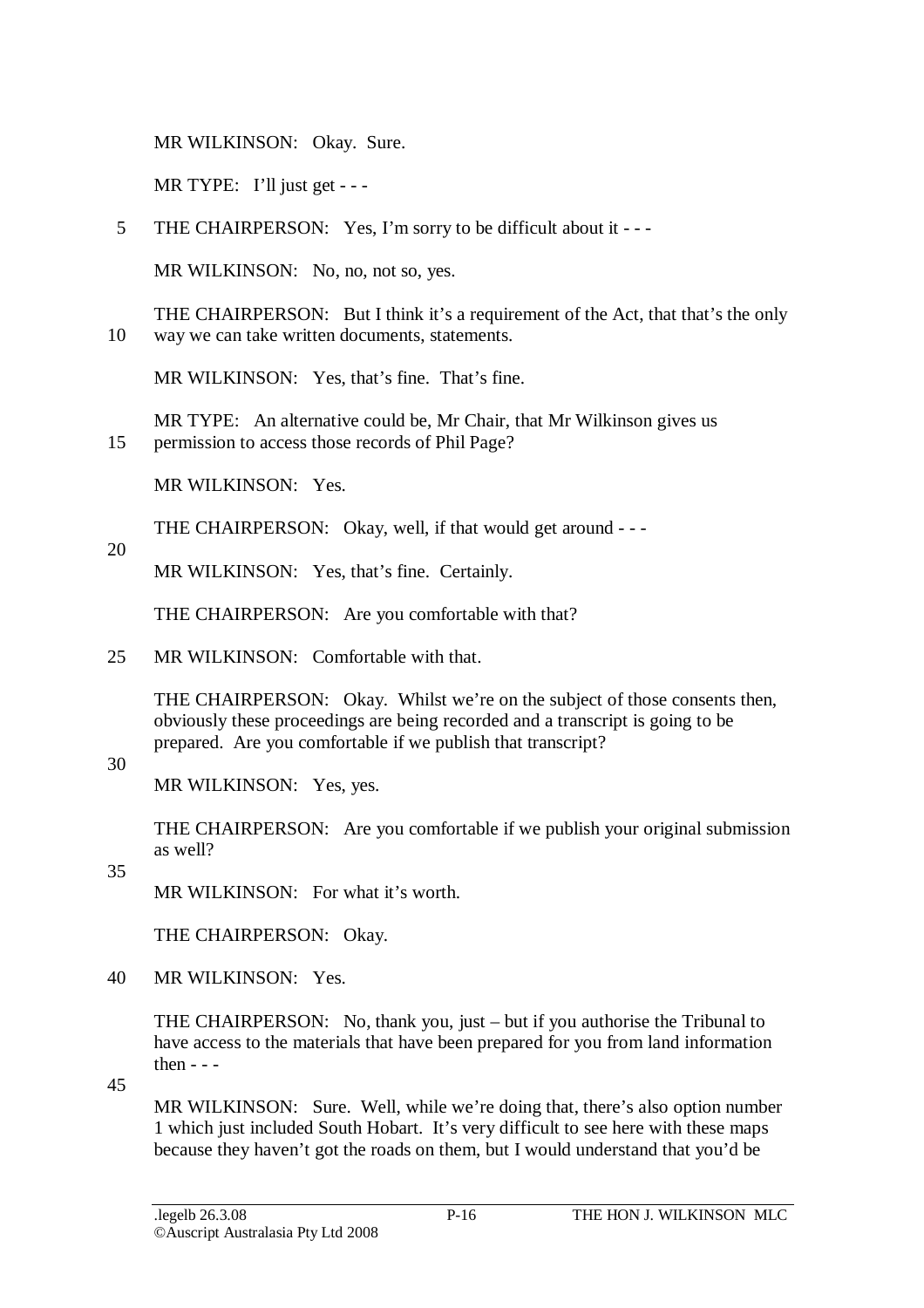able to readily identify those in relation to the information that you have at your hand.

THE CHAIRPERSON: Okay.

MR TAYLOR: Perhaps if you could refer to them in the transcript by their title on the map because then we can get that information from land - - -

MR WILKINSON: Sure. All right. Yes. Okay.

10

5

MR TYPE: Option 1, we have.

MR WILKINSON: All right. You've got option 1, have you?

15 MR TYPE: Yes, exactly, your option's available to the Tribunal.

THE CHAIRPERSON: Yes. Okay. Option 1, we have.

MR WILKINSON: So you still have – you already have option number 1?

20

THE CHAIRPERSON: Yes.

MR WILKINSON: Right. And I've just tendered then option 2. Right. And on thinking about the whole community-of-interest aspect, I would believe that option

25 number 2 would be the most appropriate because what you would be doing is just having South Hobart itself and cutting out your Cascades which would still remain within Nelson. It seems to me more appropriate if you had the roadway just going straight up as it was in 1995, as the obvious delineating point between the two boundaries.

30

THE CHAIRPERSON: Okay. Can I just ask you about that? It's been suggested by others who have applied their minds to this same issue that maybe using Sandy Bay Rivulet as the boundary between Nelson and Wellington might be a preferable way to go. It's a natural feature, you don't have the issues about houses on one side

35 of the road being in one electorate, the other side being in the other unless you go along the back fences as predecessors are sometimes the case. Do you have a view about that?

MR WILKINSON: Look, not really. Not really. If that would be the most 40 appropriate boundary I don't really have any issue with that. I just drew a lot of the submission today from what was going on in 1995 when it was looked at with community-of-interest aspects and which communities remain in which electorates and what would be the most appropriate boundary and that was of course the boundary, Macquarie Street/Davey Street/Huon Road.

45

THE CHAIRPERSON: Yes.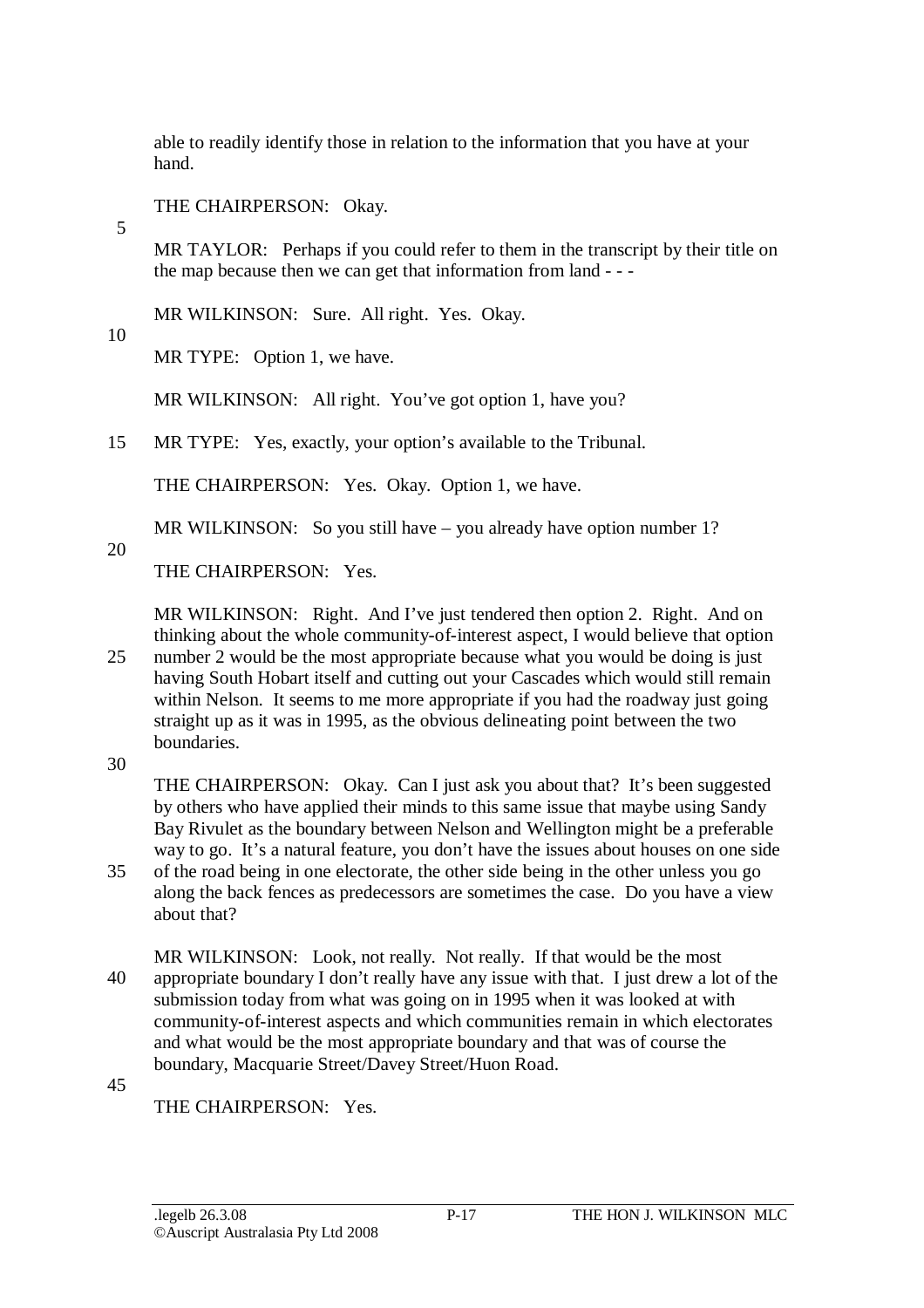MR WILKINSON: Yes, but I haven't got any real issue if it was the rivulet. It's pretty well the same, as you know, and it just stops the one side of the road as opposed to the other side of the road.

5 THE CHAIRPERSON: Yes.

MR TAYLOR: The suggestion of using – Mr Chairman, the suggestion of using the rivulet then includes South Hobart up as far as Hillborough Road and including both sides of Hillborough Road effectively.

10

MR WILKINSON: Right.

MR TAYLOR: Would that fit within your thoughts?

15 MR WILKINSON: Look, I didn't look at that, Bruce, I'm sorry, but again it's the – I'm trying to look for simplicity in relation to the boundaries as opposed to having these dog legs in boundaries and it would seem to me that if the same community of interests are there, the links into Wellington are going to be the same. It's under Mount Wellington as well, so yes - - -

20

MR TAYLOR: Yes. This other proposal would include the Marlyn Road area and the upper parts of Strickland Avenue like in Nelson and there has been some argument that they associate it similarly with Fern Tree, which is part of Nelson. However, the major part of South Hobart up to the Brewery, effectively Hillborough

25 Road, would be in Wellington. Do you have any thoughts about this Marlyn Road area and that, whether it should be - - -

MR WILKINSON: Look, I just thought again going back to '95 when they obviously would've looked at all these issues as well and your Cascades then was, 30 they thought, the top end of South Hobart. They thought there was a real community of interest – well, not a real, but a community of interest between Cascades and South Hobart and as a result the redistribution was as it was. What I'm saying is look, what you do, rather than take something that's been in Queenborogh-Nelson for as long as I can remember, why don't you retain that within Nelson and give back

35 to now Wellington what was previously Hobart's and Wellington.

To me it seems simple, it seems logical, and when you look at all the aspects in relation to community of interests, means of communication and travel within the division, physical features and area of the division, and distinct natural boundaries, it 40 seems to fit in far better than the present one which is saying all right, what we'll do

- is leave South Hobart and Cascades within Nelson, but we'll encroach into Sandy Bay. We'll use the university as the so-called boundary and we'll use this fairly intricate way of going back up to South Hobart, which to me makes what could be easy, with respect, difficult.
- 45

So that's the submission in a nutshell. It's a fairly simple one. I believe that the information I've got, the figures certainly are figures plus or minus 10 per cent. So there's no problem in relation to that. I've spoken with others in relation to it.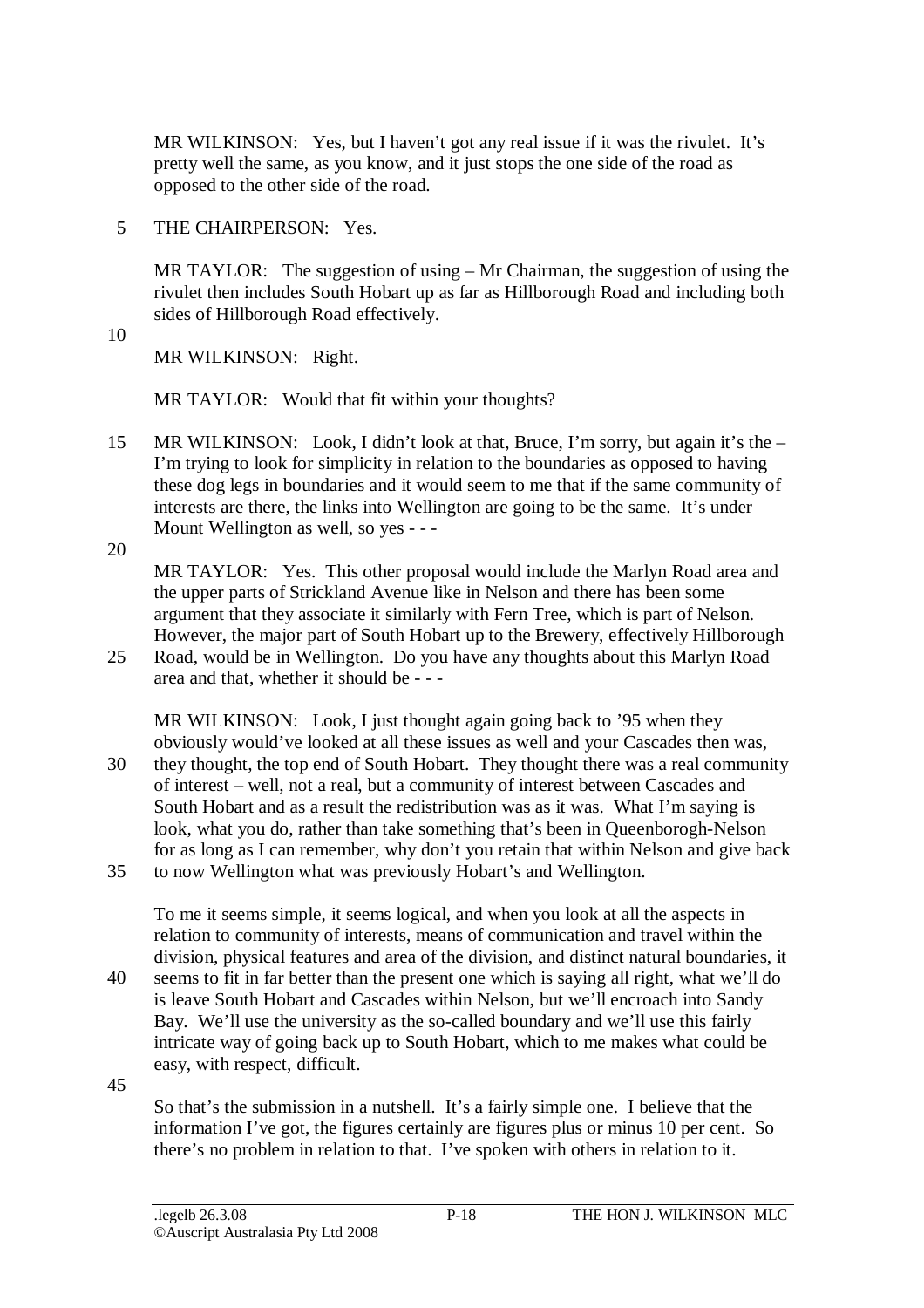They've probably given you a submission as well. Their submission I believe is approximately the same as mine. So that's my submission.

THE CHAIRPERSON: Okay. Thanks very much indeed for that.

MR WILKINSON: All right. Thank you.

THE CHAIRPERSON: Are there questions from any of my Tribunal members?

10 MR MURPHY: No, thanks, I'm fine.

THE CHAIRPERSON: No?

MS GILLAM: I was just going to ask if Mr Wilkinson had any views about the 15 proposed southern boundary into Kingston?

MR WILKINSON: What's got to happen is - I'll be encroaching south for quite some time I would think. In the end  $-\cosh$ , the name escapes me at the moment. There's a bit of a wart at the end of it. Please tell me what it is. Where old Bill 20 Hodgman used to live in Huntingfield - - -

MS GILLAM: Oh, yes, yes.

MR WILKINSON: Yes. I can see in the end obviously Queenborough taking 25 Huntingfield or Nelson taking Huntingfield over, that seems to be obviously where it will encroach into and whether that can be played with, I don't know, but I was saying look, I've got to encroach south, no argument about that. It's just in relation to the northern boundary, if I can call it that, that there's the problem. Far simpler and more I think logical with the submission I put forward as opposed to what it

30 presently is.

THE CHAIRPERSON: Yes. Okay. Okay, any other questions?

MS GILLAM: Not from me.

35

5

THE CHAIRPERSON: No. Okay. The process from here is obviously we take this away and have a think about the things that you and others have said to us. We're doing some hearings tomorrow in Launceston as well. We then publish a further proposal. Depending on whether it involves what we think is a significant change

- 40 from the initial proposal then there's an opportunity for further objections and further hearings if need be. If we don't believe it involves significant change then it becomes a final determination and there's no appeal or anything like that. Just before I let you go, one other issue that's been raised with us in the context of submissions is names of divisions. Do you have any views about the names of
- 45 divisions that we should be taking into consideration?

MR WILKINSON: Hobart and Hobart and Launceston seem to fly to mind. My view is there should be a division Hobart - - -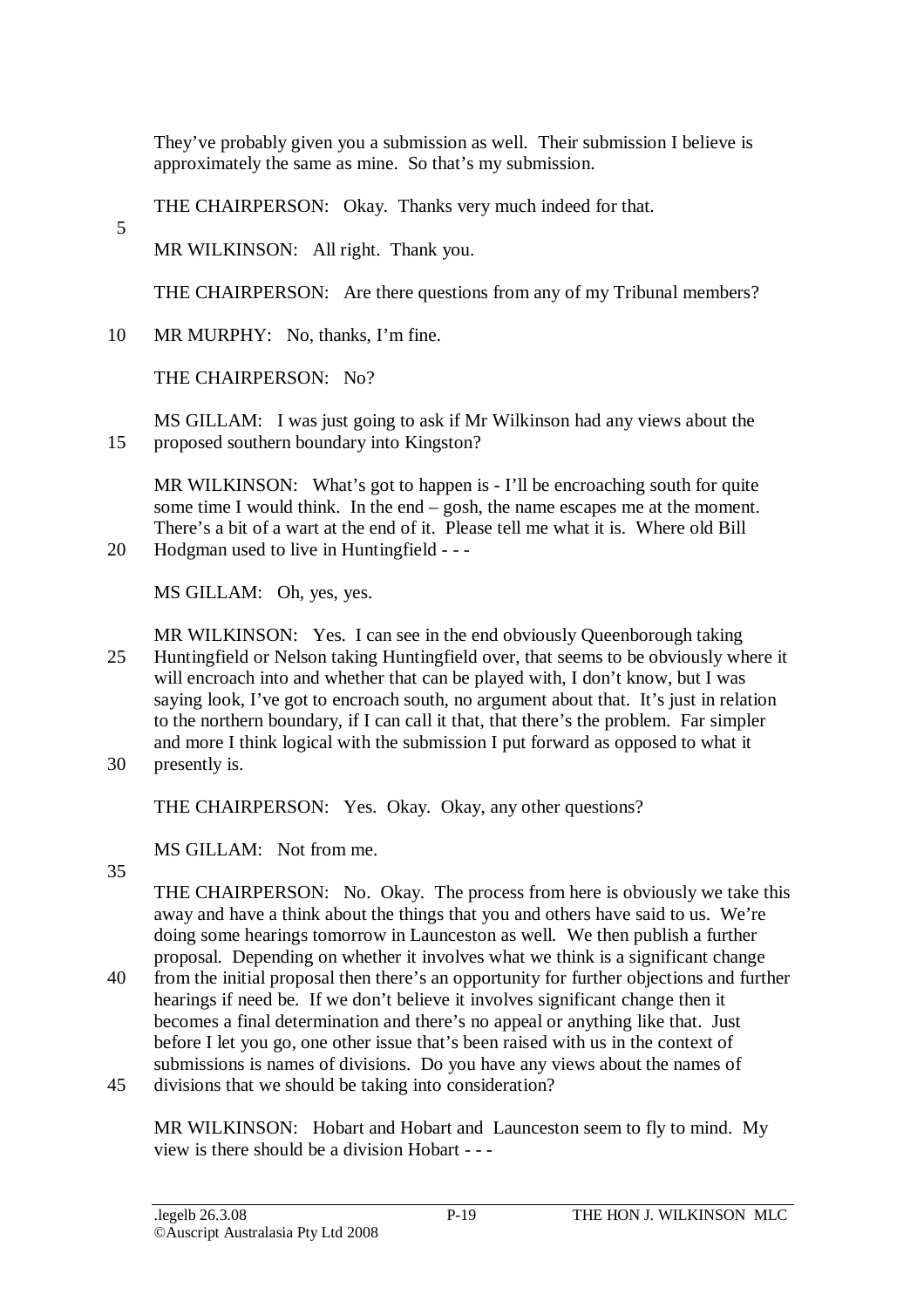MS SH0RT: Why?

### MR WILKINSON: Why?

5 MS SH0RT: Yes.

MR WILKINSON: It's a capital city. My belief is that the capital cities within the major areas should – they should be named just that. I know it's probably a very broad and general view, but that's why I think it should be Hobart. It was Hobart 10 previously. The reason it changed - again one could argue why. Because it's under the mountain you could say therefore it looks at Mount Wellington. But if that was the case, so too Sandy Bay, Kingston, Taroona, Glenorchy, most of the inner areas around Hobart look at Mount Wellington.

- 15 So I think just then what they were doing was looking at areas and probably more concerned with there being a problem with the Hobart City Council elections and Legislative Council elections. That was the major matter I think there. But my view is it should be Hobart. Likewise Launceston, I think that should be Launceston as opposed to Paterson. People keep questioning why Paterson? The electorate is not
- 20 even in Paterson Street, so why use Paterson? I don't know. Don't know. But I haven't looked at that in full other than to say it seems to me stupid you don't have Hobart and Launceston, but I've often been called stupid so that doesn't trouble me either.
- 25 MR TAYLOR: Do you think there's any problem that 12 and a half thousand of your electors in Nelson are in the Hobart City Council and that they might think that their representative is the Member for Hobart rather than the Member for Nelson?
- MR WILKINSON: That was obviously I think the major point in changing it 30 previously. I think people, though, are becoming more educated. It's another debate for another time, but my view is that local council elections should be unanimous. Everybody should vote and it shouldn't be vote only if you want to. I think, though, that now people are becoming far more educated and they are starting to realise that there is a difference, there is three tiers of government and they certainly can pick the 35 council as opposed to the Legislative Council.

MR TAYLOR: So you don't think it would make your job representing them any more difficult if it were named Hobart?

- 40 MR WILKINSON: I don't think so, Bruce. I don't know whether it's because I'm one of the only independents down here, but over 50 per cent of my work would be from electorates outside the Nelson electorate. They might do it to get free legal advice, I don't know, but certainly over 50 per cent of work that I do is from outside the Nelson electorate.
- 45

MR TAYLOR: Right. Thank you.

THE CHAIRPERSON: Okay. Thanks.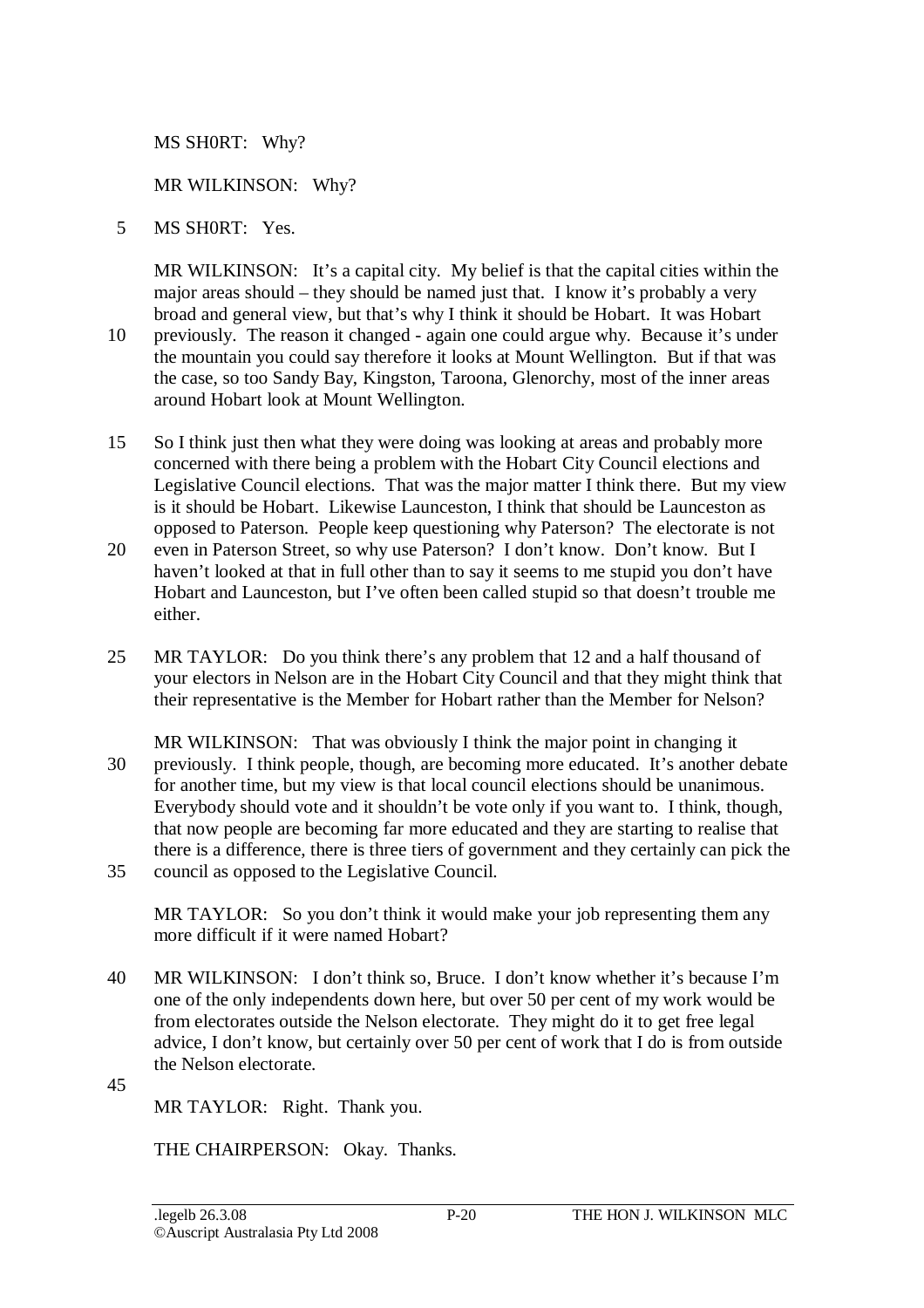MR WILKINSON: Thank you.

THE CHAIRPERSON: Before we let you go, Julian had one thing to raise I think?

5 MR TYPE: Well, okay, I'll speak through you, Mr Chair, if that's okay? I've had a look at Mr Wilkinson's option 2 and one of the submissions before the Tribunal is from the Tasmanian Greens which suggests using Sandy Bay Rivulet as the boundary between Nelson and Wellington. Mr Wilkinson's option 2 does not appear to use the Sandy Bay Rivulet, it appears to use Huon Road. The midline of Huon 10 Road for much of its length.

MR WILKINSON: That's right.

MR TYPE: But also includes Fern Tree which would not be included by the Sandy 15 Bay Rivulet option, but excludes Turnip Fields Road and Grayling Avenue and Clutha Place in South Hobart. I guess that you could argue that they intend to isolate those parts of South Hobart somewhat and the Tribunal may wish to ask Mr Wilkinson again his views on the Sandy Bay Rivulet which would exclude Fern Tree but include those areas as an option to his own option 2.

20

45

THE CHAIRPERSON: Yes, well, if I understood you correctly, you said before that if the Tribunal thought that Sandy Bay Rivulet was a preferable boundary you wouldn't have any problem with that. Is that a fair summary of your position?

- 25 MR WILKINSON: Look, I'm not cast in stone in relation to exactly where the boundary should be. What I'm endeavouring to do is to submit to the Tribunal that the present proposed redistribution is not a simple boundary. There are more simple ways. The most simple way I was believing was as was proposed back in 1995 which was then, as was stated by Julian, straight up Davey Street into Huon Road
- 30 and using that as the boundary, but certainly I wouldn't die in a ditch as to because it would still fit into the numbers I believe, although I haven't looked at that.

But I still believe it would fit into the numbers if the areas that you speak about were then provided back to Wellington as opposed to Nelson. I suppose then the argument

- 35 is, is do we then start to dabble further down south in relation to the numbers and take in your Huntingfield. I'd certainly have no argument about that at all and I wouldn't mind that at all if that was deemed to be more appropriate, but as to the actual boundary lines, whether it be the rivulet, whether it be the roadway, I certainly wouldn't be trying to argue against what you believe to be the most appropriate. But
- 40 as long as it's in that area, I believe is the most appropriate.

THE CHAIRPERSON: Okay. All right. Anything else for Mr Wilkinson? No?

MR MURPHY: No, thanks.

THE CHAIRPERSON: Thank you very much for making the time to make the submission and coming along today, appreciate it. Thank you.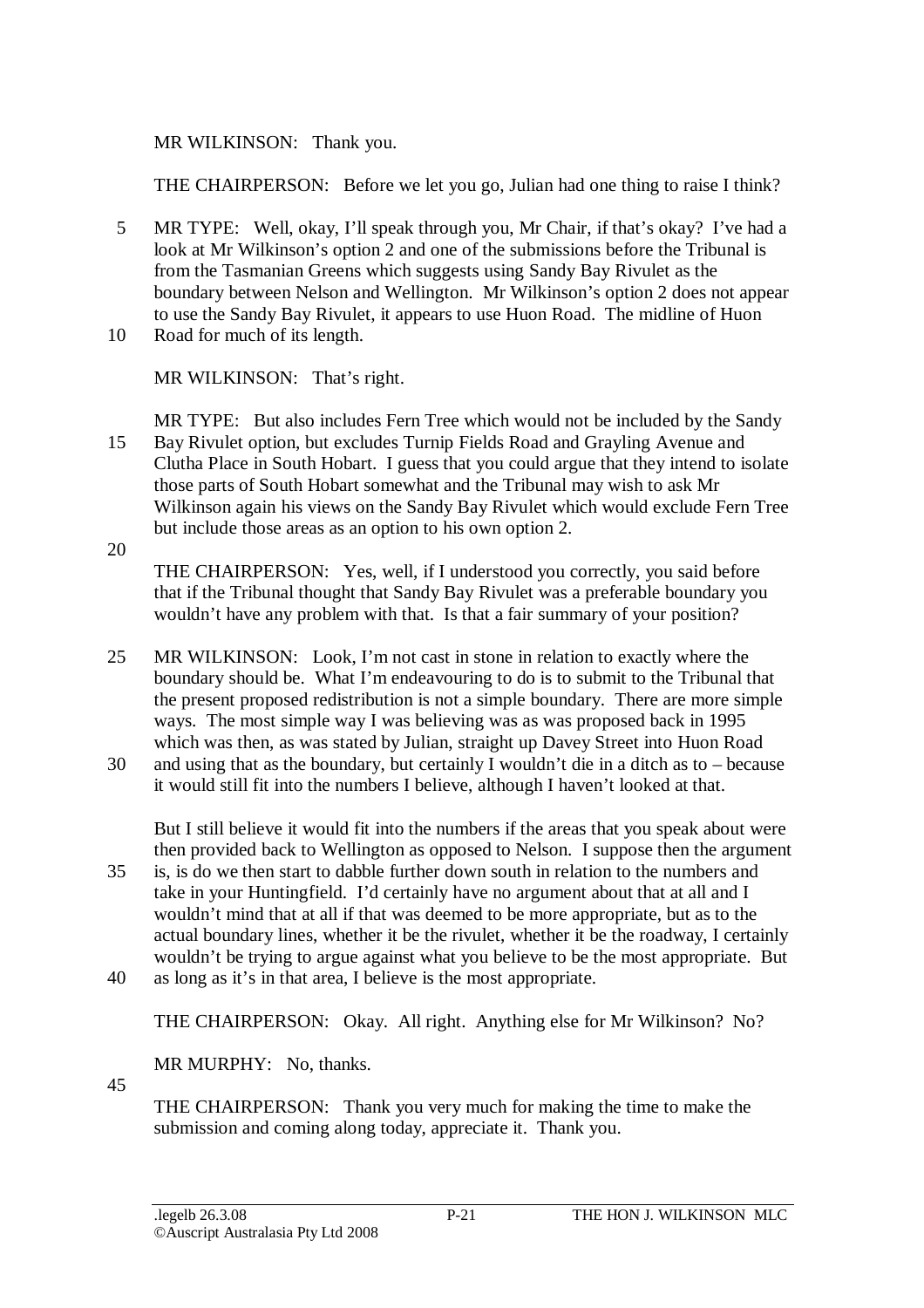MR WILKINSON: Thank you. All the best. Thanks very much. See you later. All the best. Bye.

THE CHAIRPERSON: Well, are you going to take your umbrella?

MR WILKINSON: Yes, I had better.

#### **<THE WITNESS WITHDREW**

#### 10

5

### **ADJOURNED [12.15 pm]**

15 **RESUMED [2.03 pm]**

THE CHAIRPERSON: Okay, we'll make a start.

#### 20

# **<MR JOHN DOWLING and THE HON DOUG PARKINSON MLC, CALLED**

25 THE CHAIRPERSON: Welcome along. Thanks very much for making the time both to put the submission together and for being here this afternoon and thanks also, Doug - I mentioned to John, but thanks for changing your arrangements to get here at 2 o'clock. It's made our lives much easier and we appreciate it greatly. Thank you. I was going to – I think you probably understand the process to this point and how

30 we got to here. The only point that I'd like to emphasise out of all of that is that constituted as the Tribunal we have no attachment to the committee's proposal. We don't see ourselves as defending the committee's proposal, we see ourselves as inquiring afresh into that proposal in light of all the comments and suggestions.

35 The only other point that I'd make by way of preliminary process to this point is that the Act talks about objections and objectors, so I tend to use that terminology even though I'm not interpreting them as being objections in an adversarial sense, they're as much suggestions or comments. Today if we can just note that this is a public inquiry. If there are any matters that you want to put to us in private, we've got the

40 power to arrange that. So we'd like to hear about that first, if there are any such matters. We are organising a transcript and we're proposing to publish the transcript and your original submission on the website, if there's no objection from you to that. Is that okay?

45 MR DOWLING: Yes, that's fine.

MR PARKINSON: Yes.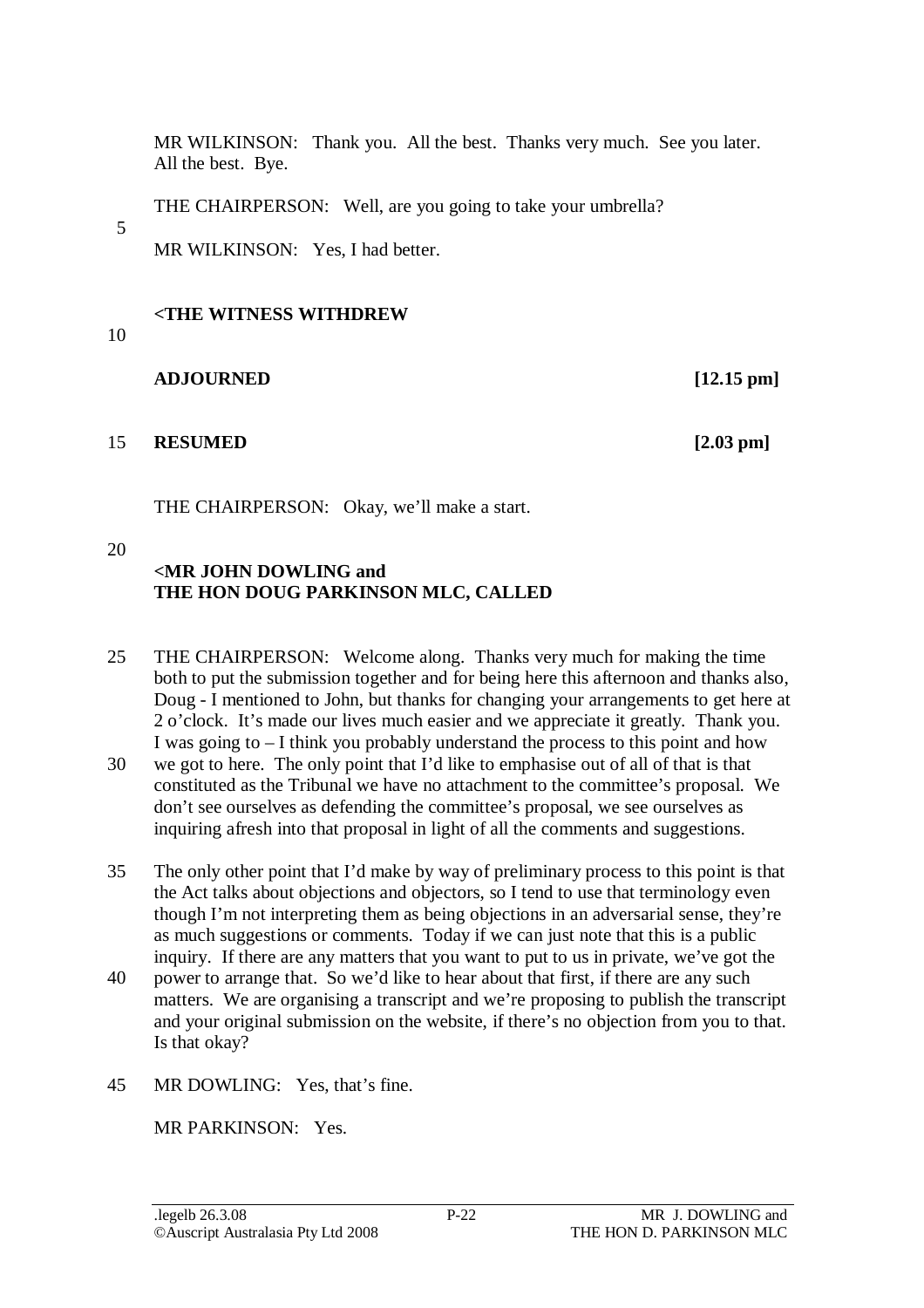THE CHAIRPERSON: Thank you very much. Also we have the power to swear people in, but we're not proposing to do that. The only possible exception is that if we need to take a written statement from you then the Act says that has to be verified by oath. So if there are any documents that need to be tabled, we might ask for that

- 5 to happen. John was asking before you came in, Doug, about the process from here. What we're proposing to do is to deliberate on the input that we receive today and tomorrow in Launceston. We'll then advertise a further redistribution proposal and we anticipate that that will happen by 12 April, that's the date that we're aiming for, although no absolute guarantee that that's the date on which it will appear.
- 10

MR PARKINSON: Okay.

THE CHAIRPERSON: If we believe that the further proposal is significantly different from the Redistribution Committee's one, we state that fact and invite

- 15 further objections, comments, suggestions and provided they're not frivolous or vexatious we have another set of hearings by way of inquiry into those further objections if that's the case. However, we do also have the power to determine that it's not significantly different from the initial proposal and if that were to be the case we would publish a final determination and that's the end of the matter, there are no
- 20 appeals that follow from that determination. So is that all clear? Is there anything else, John, from your point of view?

MR DOWLING: Yes. No, that sounds fine.

- 25 THE CHAIRPERSON: No, that's okay. What we would like to do is treat this as informally as possible, invite you to state what it is you're putting to us and you don't need to go through all the submission, you can assume that we've read that, but if there are any particular matters that you want to draw attention to, we then conduct an informal discussion with questions from all of us and from Julian about issues
- 30 arising from your submission and then give you an opportunity to sum up and put anything to us that you want to do by way of conclusion. So if that's all okay, we'll ask you to present as you see fit.
- MR DOWLING: We'll fire away. Yes, I guess I suppose on behalf of the 35 Tasmanian Branch of the ALP, I would like to speak in general terms and as part of our submission to this Tribunal - Doug will address some of the more specific areas, particularly those around southern Tasmanian, but in general terms – and we understand the work that the committee did and fully appreciate the challenges faced by the committee in testing various scenarios We have a view that we think that –
- 40 again in general terms, that some other scenarios on a state-wide basis could possibly be tested, particularly those in northern Tasmania, to address some of the community-of-interest areas and those revolve around the City of Burnie being split in half, the electorate of Montgomery not taking in all of the Central Coast municipality.
- 45

In fact, part of the Turners Beach area of that community is missing, which is a growth area and then, conversely, parts of Mersey don't include Port Sorell which is in Rowallan, so that sort of – that's an area that possibly could do with further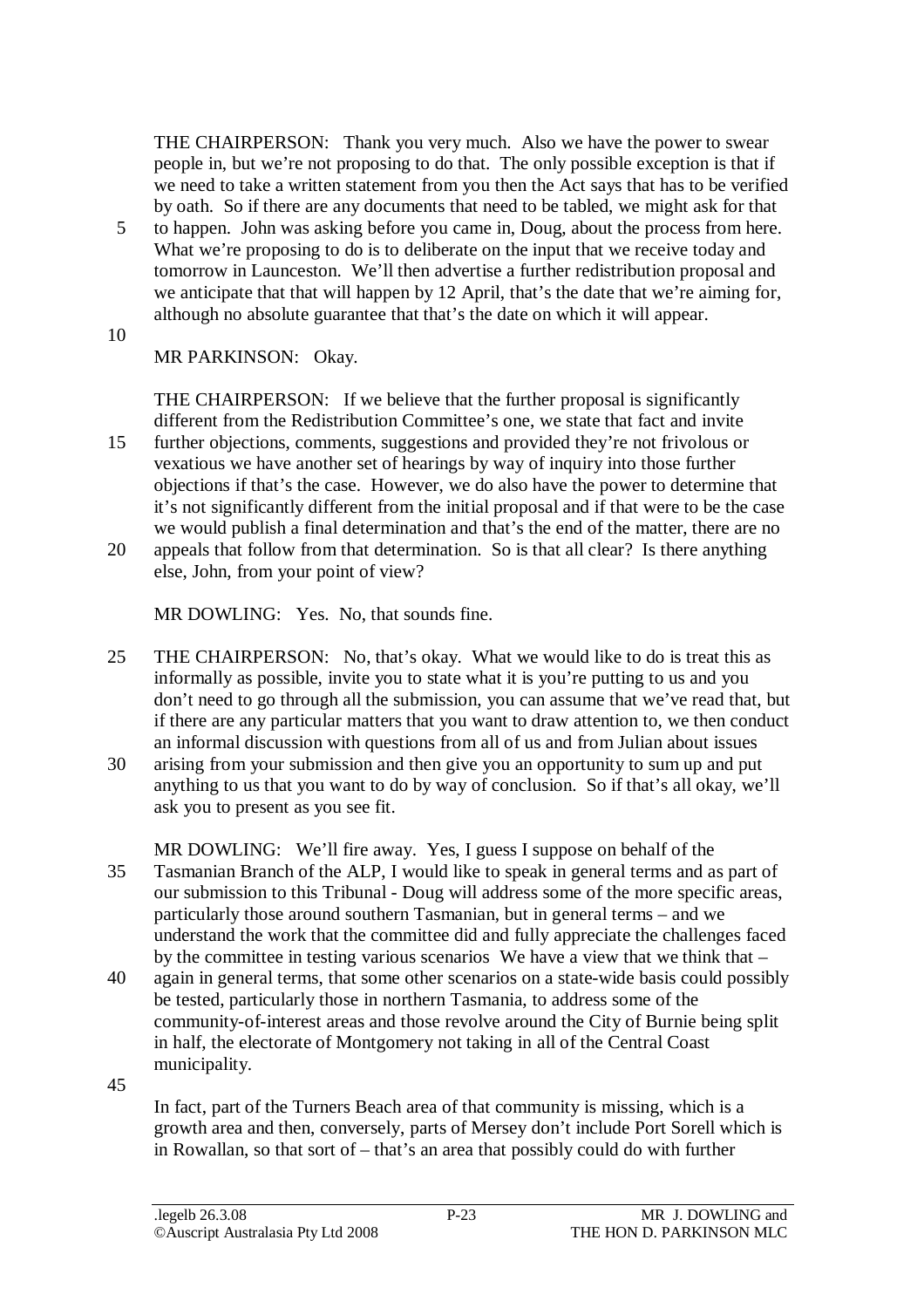exploring. I'm most grateful and appreciative of the opportunity to test the various scenarios which Julian made available to us, which was fantastic. The challenge that I had with that is it was very time consuming, you could put CCDs in but then knowing which CCDs to take out to give the outcomes that you're looking for that

5 conform to the legislative requirements of plus or minus 10 per cent of the ADE - so that was sort of, you know – and I understand the challenges that they faced.

But again we would perhaps be requesting that the Tribunal – as part of our submission that they perhaps review those northern Tasmanian scenarios and see 10 what's possible and what isn't possible. In the sort of central Tasmania – and our submission states that we would like to see certainly a reduction or where possible of these massive Tasmanian electorates, but we understand the geography and the

population base of those electorates are such that there is always going to be some

large electorates. What we're suggesting is that if an alternative scenario is done 15 with Murchison perhaps coming into parts of Burnie then perhaps the West Coast could be picked up as part of Rowallan which would form part of – a similar basis to the Federal electorate of Lyons.

So there may be an opportunity for a reduction from three to two larger rural seats in 20 Tasmania. Certainly, from a party's – or from our perspective, the parts of the Highlands – the Central Highlands/Local Government area going into Rowallan, that was nothing that we saw an issue with at all. In southern Tasmania, we had specific concerns about what was happening with Elwick and we understand that these issues in terms of Elwick and the fact that the population in Elwick is not growing, our view

- 25 is that perhaps the Tribunal could look at moving the boundary incrementally north as opposed to south because the only opportunities for growth in that part of the world are the northern suburbs of Hobart. Certainly, within Elwick we don't believe that there's opportunities for growth there and then by moving Elwick into Wellington which is the proposal, you know, we don't believe that that will meet the
- 30 long-term interests. It might resolve a short-term issue, but it perhaps may not meet the long-term interests.

Also again just by way of overview, we have a view that the electorates of Wellington and Paterson should more appropriately reflect where they are and

- 35 Tasmania being one of the I think it's the only state in Australia that doesn't have electorates named after its capital – its major cities, being Hobart and Launceston. So that's an opportunity for the Tribunal to perhaps make some recommendations in that regard to appropriately reflect the two larger cities in the state. Admittedly, we don't have an electorate of Devonport and Burnie, but in terms of Hobart and
- 40 Launceston there's an opportunity there that we felt the Tribunal may wish to have a look at. That's by way of opening remarks, I guess.

THE CHAIRPERSON: Okay. Well, I guess there's four issues that fall out of that from my perspective. Maybe if we sort of take them in reverse order perhaps, even 45 start with the names because we have had some other submissions about that.

MR DOWLING: Yes.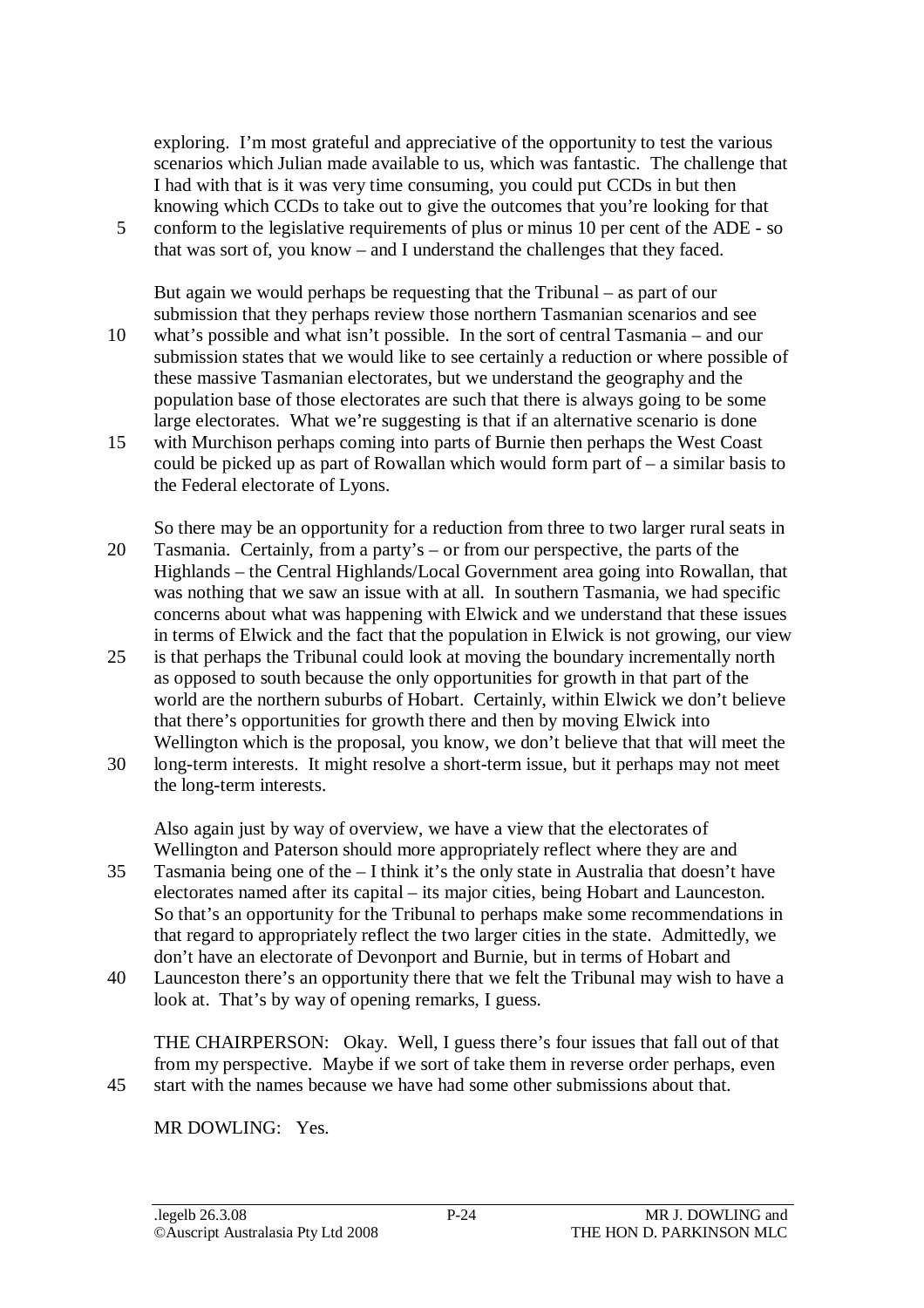THE CHAIRPERSON: I understand what you're putting to us about the desirability of having electorates named after cities. It seems to me that one downside of that is the fact that the boundaries are different for the Local Government area named respectively Hobart and Launceston and the electorate which is proposed to be

- 5 named Hobart and Launceston. One of the issues for us is that that leads to some confusion in the minds of the electorate and one of the reasons for having different names is to try and minimise the extent of that confusion. Do you have a view about that? Is there anything that you wanted to put before us in terms of the importance of that lack of confusion?
- 10

MR PARKINSON: As far as the confusion argument is concerned, I don't see there being any more confusion by changing back to Hobart than there is already with Wellington because Wellington in the minds of the electorate is a mountain and always will be, and of course that mountain is not in the electorate that we're talking

15 about. It's, as we all know, as close to Huon, Nelson, Hobart, and Elwick and Derwent as it is to any one of those seats. The confusion-type aspect is something that – you tend to know more about – this isn't a criticism, but by being the elected member and working in an electorate at the detailed level that we work at. It's more evident when you're playing that role than I think it can ever be from looking at it

20 from the outside. Everybody knows – and I say this to some extent with tongue in cheek – where Wellington, New Zealand, is.

I go to New Zealand and people say, "Oh, you're the Member for Wellington." They say that with tongue in cheek too. So I mean, Wellington is a big name in various 25 parts of the world, including New Zealand, a big name with our mountain, but I think historically I come back to the fact that the seat was established as Hobart. It was Hobart for so long and then it caused confusion when it was changed to Wellington. Not only because there was a boundary change at the same time, but people would say, "Oh, what electorate are we in? We're in Denison, aren't we?" And I'd say,

30 "No, Wellington." "Oh, why is that?"

And the confusion argument has always to me centred around the fact that the Hobart City Council is also named Hobart and the confusion that is there in the minds of the less well informed as between the city council and the Legislative Council and I

- 35 think that's where your main confusion is in this argument. And I think that confusion will always be there in the minds, as I say, of the not so well informed. They will always be confused about whether they're going to a Legislative Council election or a city council election. I get letters from people who want potholes fixed, you know, I get a number of constituent inquiries that should've gone direct to the
- 40 city council for reference. Of course I forward them on, but you will always have an element in the community who are confused in that way.

So I think it's a bigger picture when a decision is made to name an electorate after a capital city and I think – well, I'm positive that Tasmania is the only place in

45 Australia where a capital city doesn't bear a divisional name in one of the divisions of the Houses of the Parliament and I think that should be rectified. And I don't think – if the decision is made not to do that, I don't think it should be made on grounds of confusion because, as I'm trying to say, that confusion for various reasons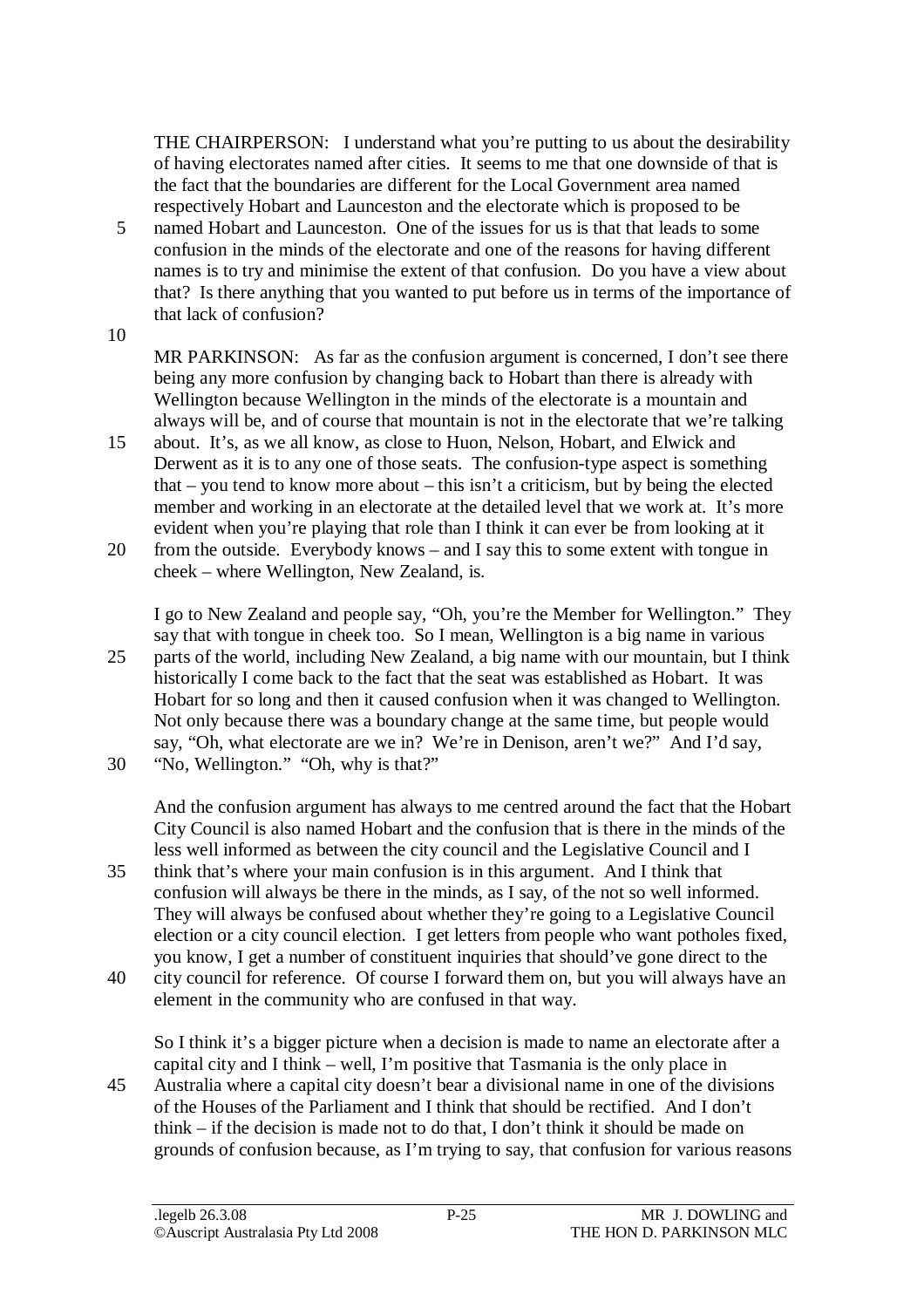will always be there and is there no more because of the name of the electorate, I suppose is what I think is the position. And depending on how your boundaries end up, whether they stay the same or are changed, I suppose if, for example – and I will just touch on it, if, for example, South Hobart came in well, of course the area-type

5 argument would be enhanced I suppose because South Hobart being part of Hobart, but even if it doesn't, I think there are good historical reasons for restoring the name.

I believe it would lessen the existing confusion rather than increase it. I suppose I'm trying to put that to you from practical experience as much as any logical argument.

- 10 Yes, I think as people become better informed as they are these days, people more and more I think are understanding the difference between city council and Legislative Council and I think the name Hobart encompassing the wide area that it does, I don't think it matters that it doesn't follow the city council boundaries because after all they're two separate and distinct institutions and more often than not
- 15 electorate divisions won't follow closely council divisions anyway, there'll always be differences. So that's on the name.

THE CHAIRPERSON: Okay. Thank you. Can I correctly apply those sentiments to Paterson as well?

20

MR PARKINSON: I think so. I think you'd hear much the same argument from Don Wing when you go there, if you haven't already.

THE CHAIRPERSON: I was interested to hear whether your argument was the 25 same as his, I guess.

MR PARKINSON: Yes, I haven't seen his submission by the way, but certainly I've discussed the issue in a general sense with him over the years, ever since the changes were made and we were both amazed – not reflecting on the previous 30 committee, but we were both amazed when those names were changed back then.

THE CHAIRPERSON: Okay.

MR DOWLING: Just another minor point I guess in terms of the confusion between 35 Hobart City Council elections and Legislative Council elections, because they don't occur concurrently at the same time, that confusion would be minimised I would've thought and in other jurisdictions, for example. That was perhaps something the Tribunal may not want to look at is whether there's confusion between the Sydney City Council elections and the elections for the seat of Sydney. In a previous life I

40 actually lived there and I certainly wasn't aware of any such confusion at that time. I could understand how that impression could possibly be thought, but certainly from my experiences interstate that wasn't the case.

MR PARKINSON: Can I just add that when I was first elected in 1994, there didn't 45 appear to me to be much confusion as I moved around the electorate, and I did a lot for that particular election, probably more so than since as far as the doorknocking aspect was concerned. There didn't appear to me then to be much confusion about which electorate people were in back then. People seemed to be fairly easy with the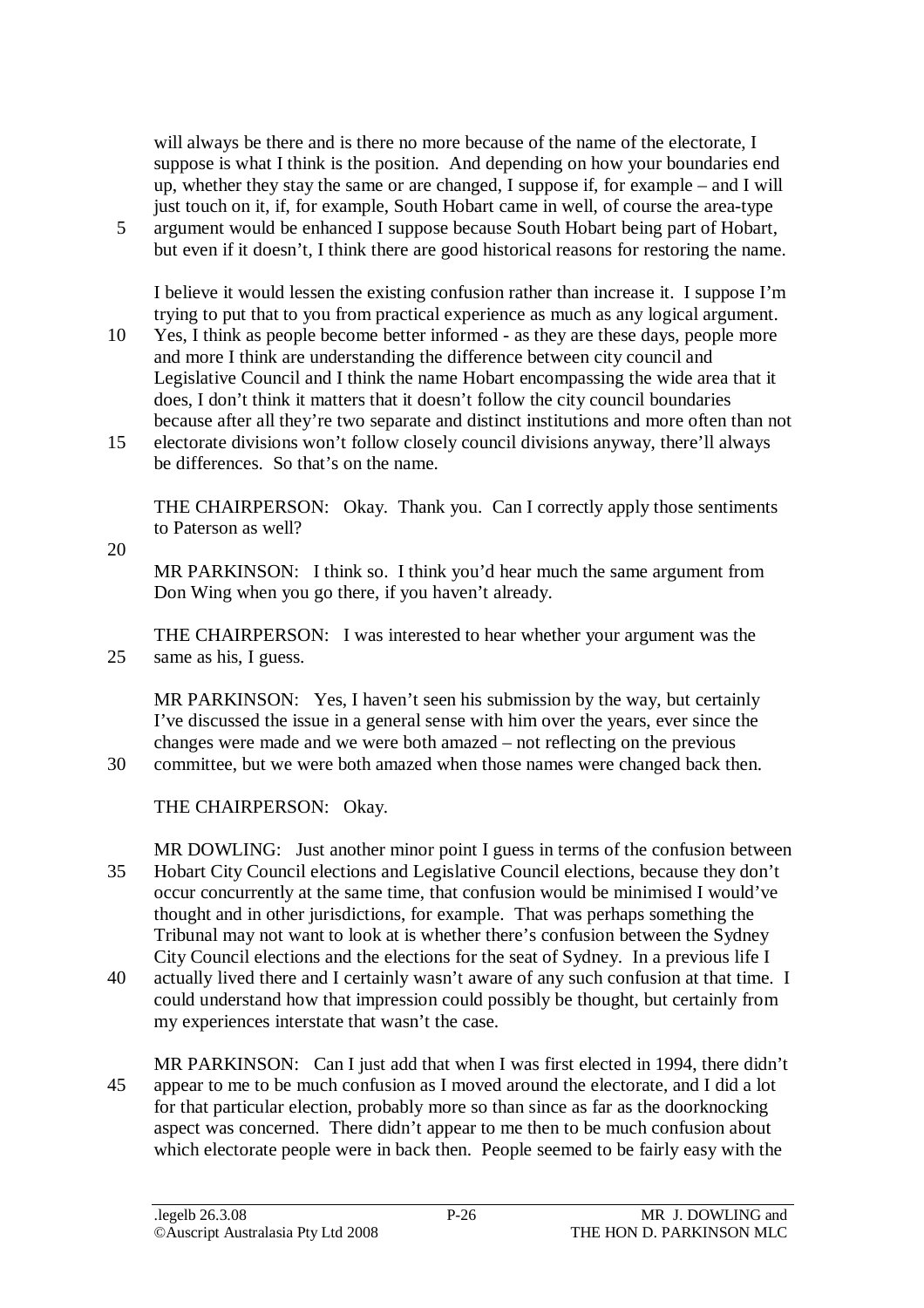idea of Hobart being the election they were going to vote in and the electorate they were in, although I do recall again there being some confusion as to whether it was city council or Legislative Council.

5 THE CHAIRPERSON: Okay. Has anybody else got any questions on the name issue at this point? Yes, Bruce?

MR TAYLOR: Just one thing, Doug, the people that might be more confused might be the people who are actually in Nelson that are Hobart City Council ratepayers that 10 you wouldn't necessarily be knocking on their doors. Do you think there would be a problem with them - 12,000 or so who are, in fact, Hobart City Council ratepayers, but will come running to you as the Member for Hobart if we go back to the other - - -

- 15 MR PARKINSON: Well, it didn't happen previously, Bruce, when I was the Member for Hobart, as I was from 1994 until it was changed. You'll always get the few constituent inquiries on the boundaries, but very few. It didn't happen then and I wouldn't expect it to happen again if the name reverted to Hobart.
- 20 MR TAYLOR: I think we're certainly doing better with advertising our Legislative Council elections now.

MR PARKINSON: Yes.

- 25 MR TAYLOR: I note back before my time in the office actually, one of the Hobart elections we only got 70 per cent or just under I think, 69 or 70 per cent attendance and one of the arguments people were throwing around then was their confusion with Hobart City Council and they didn't think it was compulsory for them to vote.
- 30 MR PARKINSON: Yes.

MR TAYLOR: I'd hope that we've been proving that, but do you see that as a problem?

- 35 MR PARKINSON: I don't really. And I was just going to add too, some confusion – you'll always get some where the actual boundaries are and it's partly caused by ourselves. For example, if we use Salmat as the delivery mechanism and their delivery area will – even though you try and say to them look, leave out such and such streets by name, they can't do it. Their delivery people have just got the routine
- 40 and if you use them your newsletter will go across the boundaries and I've no doubt your office receives phone calls when that happens and there'll always be that bit of confusion around all of the boundaries because they're small electorates and people do move across boundaries for various reasons, but I think in the main I can't see any problems. In fact, I think it would reduce the confusion if it went back.
- 45

THE CHAIRPERSON: Okay. Anything else?

MR TAYLOR: No.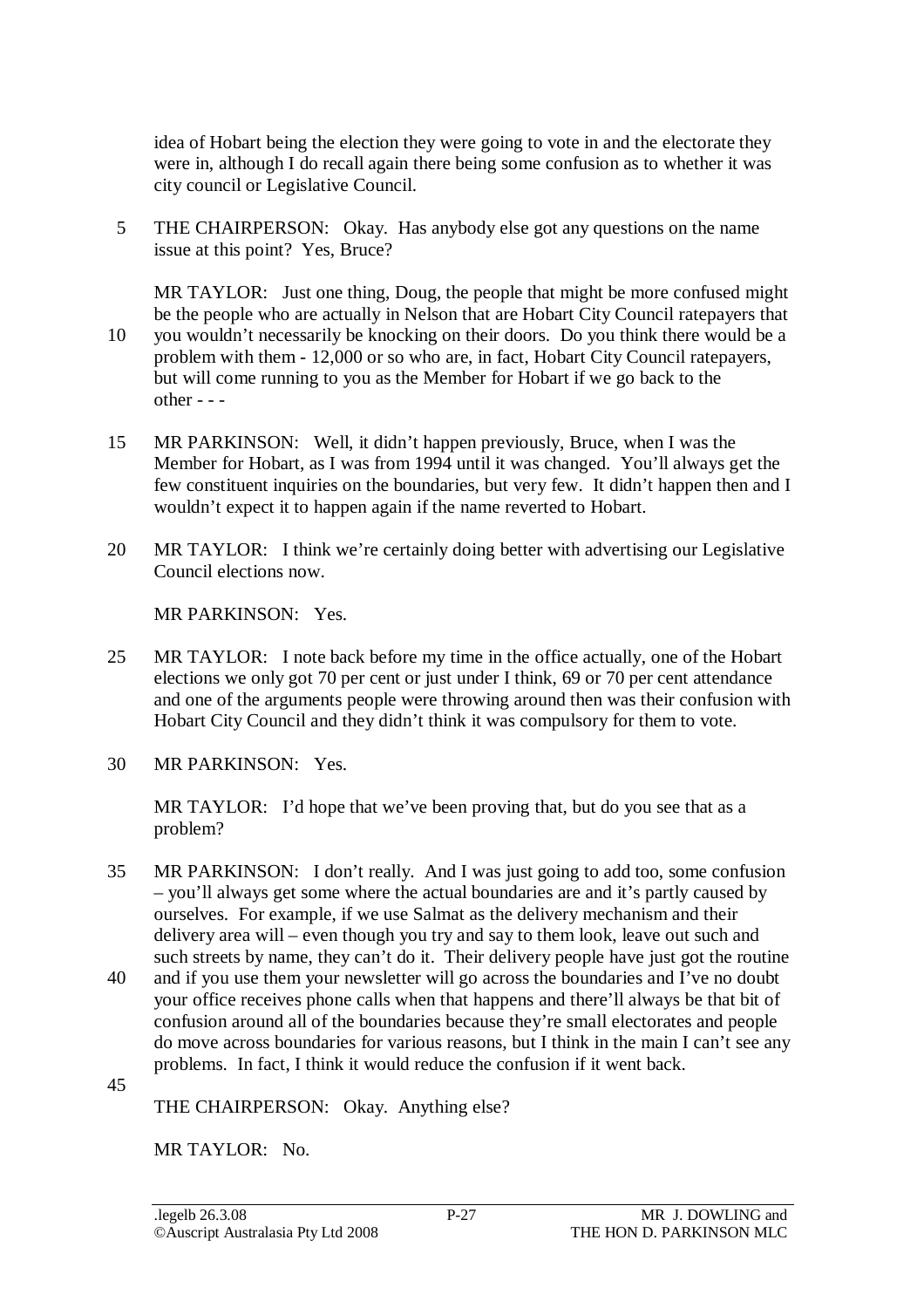THE CHAIRPERSON: We're done on that issue?

MR TAYLOR: Yes.

5 THE CHAIRPERSON: I think the second issue in my mind, if we work backwards through them, was those relating to the boundaries around Nelson and Wellington and Elwick. We've had suggestions that the boundary between - - -

# 10 **TESTING OF AUDIBLE WARNING SYSTEM**

THE CHAIRPERSON: I think we'll just adjourn for five minutes while this goes on. It's a bit distracting for everybody.

15

### **ADJOURNED [2.24 pm]**

## 20 **RESUMED [2.25 pm]**

THE CHAIRPERSON: Okay. We will start again then. Yes, in terms of the boundary between Wellington and Nelson, it's been suggested that South Hobart and

25 Cascades ought to move to Nelson and one proposal is that the Sandy Bay Rivulet ought to be the boundary between the two electorates right up the mountain. I don't interpret that as being greatly inconsistent with the sorts of things that you're putting to us in terms of the southern boundary into Sandy Bay and Dynnyrne, but I'm interested in any comments that you might have about that particular proposal.

30

MR DOWLING: Well, having had the opportunity to actually test that scenario with Julian, it meets the legislative requirements, which is obviously the first requirement under the legislation, but also more importantly it is our submission that that actually meets greatly – well, more greatly meets the community-of-interest

- 35 requirements, that the affinity between the South Hobart community and the Hobart CBD – the South Hobart community and the West Hobart community are greater than that of the Sandy Bay community.
- There is almost a bit of an artificial divide, if you like, between the Hobart CBD and 40 Sandy Bay whereas that divide is not as great between Hobart and heading up Davey Street, up to the South Hobart community. So yes, having tested both scenarios – having tested that scenario, it's our submission that that would be the more logical – if that was to be included in the Wellington – if part of the southern – southern part of Wellington needs an extra area added into it then that should be the priority ahead 45 of Sandy Bay.

THE CHAIRPERSON: Okay. Thank you for that. Is there anything else on that southern boundary - - -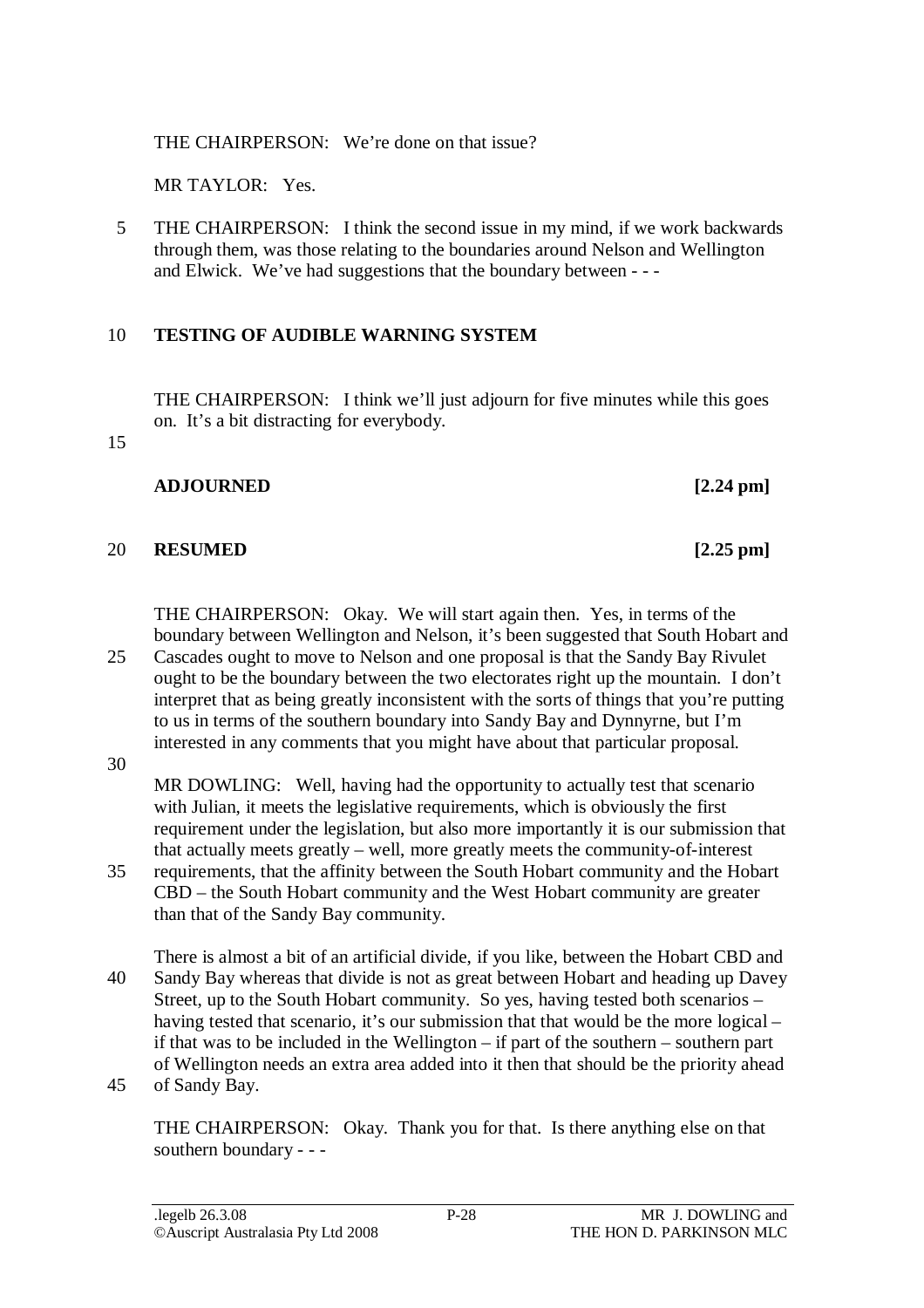MR MURPHY: Can I just clarify that we're talking about the option 3 that you refer to in your submission?

MR DOWLING: Yes, that's correct, yes. The one with the little – that Ewan so 5 graciously printed out for us.

MR PARKINSON: It should also be remembered there I think that South Hobart for a long time was in the electorate of Hobart. Indeed, when I was first elected in '94, I was elected on boundaries which included pretty well all of South Hobart and

- 10 Fern Tree, as I recall, and less of Battery Point than is, in fact, included now. I can't remember where the '94 boundary was, but there was less of Battery Point in the electorate of Hobart then than there is now. Then the first distribution after I was elected changed the boundaries, took South Hobart out and, in fact, put Sandy Bay in and Dynnyrne down as far as Nelson Road, which caused no end of confusion and
- 15 even further confusion when a couple of years after that most of that Sandy Bay area was taken back out of the electorate of Hobart when the boundary was moved back to the Sandy Bay Rivulet.
- So in terms of confusion, there's been heaps of confusion over those years and I 20 guess we're arguing – no doubt you've seen from our submission that our primary argument based on the fact that we estimate population movement will be predominantly to the north, we feel it's more appropriate to move the boundaries predominantly north so the northern boundary when we come to that, that our fallback position basically is that for community-of-interest reasons if we're going to
- 25 have a varied southern boundary then it would be better to vary it by putting South Hobart in rather than expanding the Sandy Bay boundary.

MS SH0RT: Can I just ask what your basis is for saying you're anticipating the growth to be in the North? What are you looking at specifically there?

30

MR PARKINSON: There's a fair bit of guesswork in that because I don't have the – we don't have the benefit of available statistics on that, but it's observation more than anything. Guesswork based on observation as to where houses are being built, yes.

35

MR DOWLING: Certainly, if you look at the northern corridor of Hobart on this side of the river, the only available land is in the northern suburbs of Hobart. There's not much available land unless there's great urban in-field actual development with multi-storey apartments, but the current trend – and there are people more expert

40 than us on this, but the current trend is still for people to build homes on the quarter acre block and the only land available for that is in the northern suburbs.

MR PARKINSON: And over the years, the expansion on the hills has been slow for obvious reasons. It's harder to build and more expensive to build on hills than it is 45 on flat land. So you either go high rise or you go where the available land is.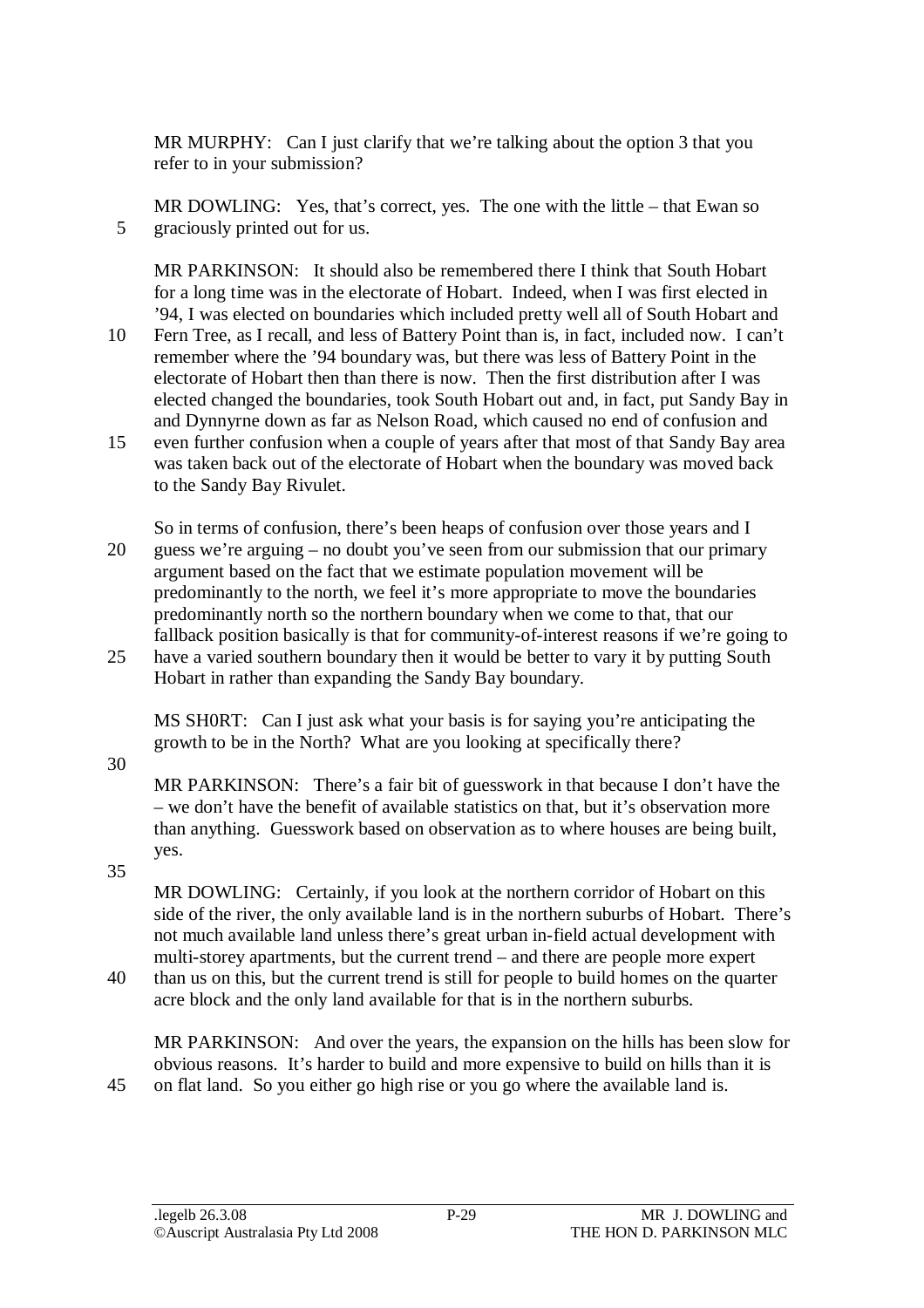THE CHAIRPERSON: Okay. Well, that probably gives a neat segue into the next component of this issue which is the northern boundary, if you like, of Wellington and so on. How would you summarise what it is you're proposing in relation to that?

5 MR DOWLING: Do you want to touch on that, Doug, or - - -

MR PARKINSON: Yes, okay, or do you want - - -

- MR DOWLING: Well, I guess there's a couple of issues, what's proposed is that 10 parts of the northern boundary of Wellington actually go out of the electorate and go into Elwick and another part is retained. Now, if – then, conversely, there's a smaller bit of the southern end of Elwick at Sandy Bay being proposed to actually go into Elwick to compensate for that going, so we're at a bit of a loss to actually understand – and we understand that Elwick has to grow, but we can't understand why that
- 15 growth can't happen to the northern end of Elwick because what the committee has done was take a bit out of Wellington around the Moonah area, but then compensated Wellington for taking that by taking another bit to the south.
- So the simplest proposal for the Wellington electorate would surely be to simply 20 leave it alone and then look at the boundaries to the north of Elwick just to get the best fit. So that's what – you know, that's the overall suggestion because what's being proposed actually is dividing communities between Moonah and Lutana. The catchment for Bowen Road Primary School is both sides of the Brooker Highway and the fact is that – and again you'll see it in our submission further on when we're
- 25 talking about the northern boundaries of Elwick, by dividing places horizontally, I guess you could say, rather than vertically, by using the road rather than some other barrier, you're actually dividing more of communities and we'll be able to demonstrate that further once we discuss the northern end of the electorate.
- 30 But what's proposed with the northern boundary of Wellington as it currently stands is actually dividing communities and we understand that there's legislative requirements plus or minus 10 per cent of the ADE, but we'd be interested – and didn't have the ability to test all those scenarios, is if you simply left Wellington alone – and again the South Hobart proposition was well, if that's got to happen then
- 35 we believe South Hobart goes in, but to actually leave Wellington alone and then explore the northern end of Elwick rather than taking a bit here and then compensating that with a bit at another end of the electorate is not the answer in the long term.
- 40 MR PARKINSON: Just on that community of - -

MR DOWLING: On the specifics – you know the area.

MR PARKINSON: Yes, the community-of-interest argument. It's interesting that 45 looking at the map, the two schools – the two state primary schools, Bowen Road and Moonah Primary School which is just on the other side of Derwent Park Road, those two schools, their catchment areas are obviously in that surround and Bowen Road doesn't come so much into New Town because you've got the New Town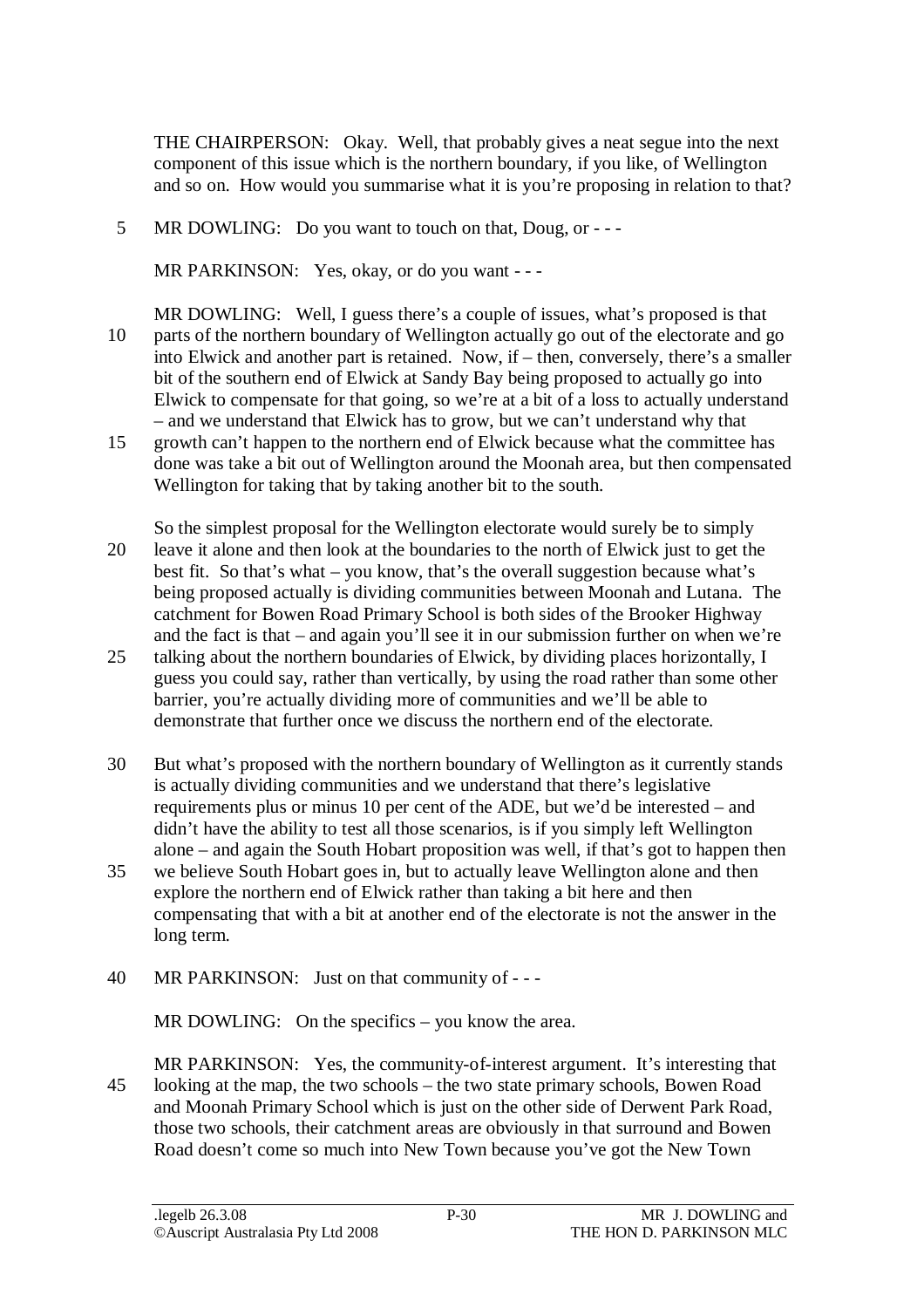Primary School and the Lenah Valley Primary School that mainly catch the students from their area, but of course you'll get some that live in New Town who do go to Bowen Road.

- 5 But primarily the catchment area is between Lutana, East Moonah and West Moonah and that also includes the Moonah Primary School, which of course picks up children from further into Glenorchy as well, but there's – I suppose what I'm saying is that these days it's the schools that provide the big community of interest because of the movement of parents, the school communities and so on, how they work and
- 10 obviously if community of interest is the second of the criterion to be considered then those sorts of things need to be added as much weight to as they can be. I think in the submission we might have mentioned St Therese's as well, a smaller school of course, but the same sorts of arguments can come in there and it was for those sorts of reasons that we thought if the boundaries are going to be expanded then they
- 15 ought to be expanded in that way for those reasons rather than going the other way at all.

THE CHAIRPERSON: Okay. Almost as devil's advocate, why wouldn't you put Moonah and Lutana into Wellington – I'm sorry, into Elwick then? What's your 20 objection to that?

MR PARKINSON: Oh, well, you might, but I mean if you're talking about population movements and where the population expansions are taking place into the future, I think that's how you answer that question.

25

THE CHAIRPERSON: Would you see that there's a significant lack of community of interest between the Moonah, Lutana, and the balance of Elwick, for example?

MR PARKINSON: Not a significant lack, no. No. Less, but – yes.

30

THE CHAIRPERSON: Yes. Okay, anybody else with some questions about this Elwick-and-Wellington issue?

MS SH0RT: Yes, I'm just pondering about the Moonah-Lutana thing into Elwick as 35 well. Moonah is part of the Glenorchy LGA, isn't it? So you would imagine that there is some community of interest there, but - - -

MR PARKINSON: Oh, there is, but on your first criterion, the numbers, as I understood the committee's reasons, it was Elwick which had caused the problem.

40 So their numbers have gone above 10 per cent anyway. So we're not looking at adding numbers into Elwick per se, we're looking at taking numbers out and I think that's where the problem arose.

MS SH0RT: Yes.

45

MR DOWLING: Excuse me, hadn't Elwick gone down and then had to grow a bit?

MR PARKINSON: No, I thought – am I wrong, I thought Elwick - --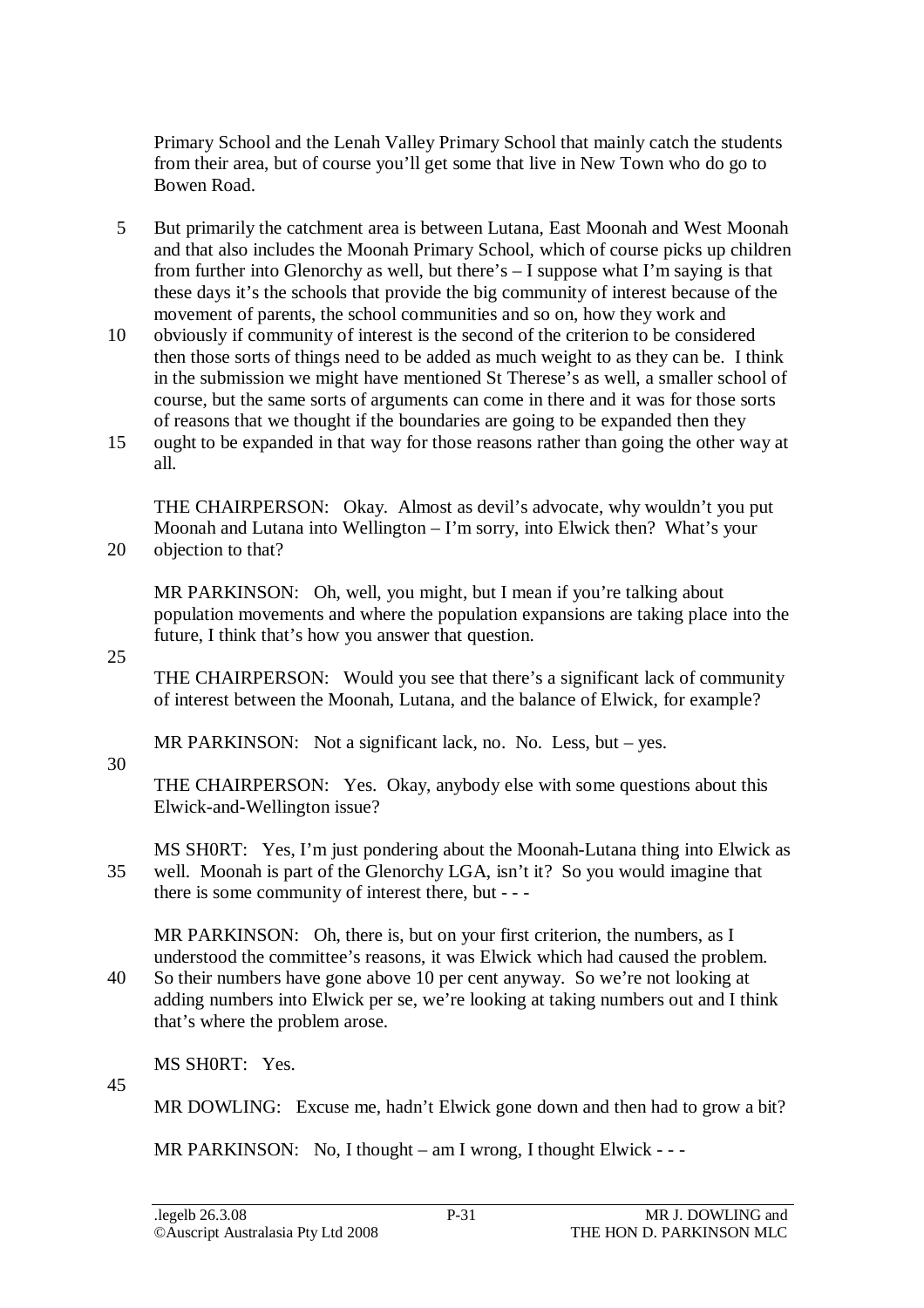MR TAYLOR: The other way round, if I remember.

MR DOWLING: Yes.

5 MR TYPE: Page 13, Elwick - - -

MR PARKINSON: I see. Elwick had gone down, had it?

MR DOWLING: Yes.

10

MR TAYLOR: Is currently minus - - -

MR DOWLING: Yes, Elwick had gone down and that's always been the issue.

15 MR PARKINSON: Oh, yes, okay. Yes, Derwent - - -

MR TAYLOR: So the question is if – as was mentioned there, if you did want to look at Glenorchy Hobart as a simple boundary that would boost Elwick, but as Elwick is proposed to be reducing it would make it high in the short term but

20 proposed to reduce. So we haven't suggested that, but we would be interested in your thoughts on that.

MR DOWLING: Yes, well, that was the point I was going to make, Bruce, in terms of if that was added to Elwick that may meet a short term – it might solve the

- 25 problem in the short term, but longer term I don't believe that certainly a large amount of that land around Lutana would be zoned industrial. I'm not sure where there would be any residential development into the future and, in fact, I've no doubt similar to the rest of Elwick the population would be slowly declining in that area, so I can't – this is only – I can't provide any evidence to actually support that, but
- 30 certainly the view and the view of the committee was that longer term Elwick is trending down, geographically those areas are similar to the rest of Elwick, and they will trend down over time as well.
- So it may be a short-term fix, but then by taking that area out of Wellington then 35 you're going to have to look for other parts to boost Wellington's numbers so they meet the legislative – I would be suggesting, to meet the legislative requirements, which is the number 1 priority of the task at hand. So it might be robbing Peter to pay Paul, so to speak.
- 40 THE CHAIRPERSON: Yes, well, I think that's the nature of the game that we're in.

MR DOWLING: The game, yes, I understand that, but you may not get the fix if that scenario was pursued, that that may not lead to the longer-term fix. You would 45 need to do the statistical projections to actually support that case and then what would that - - -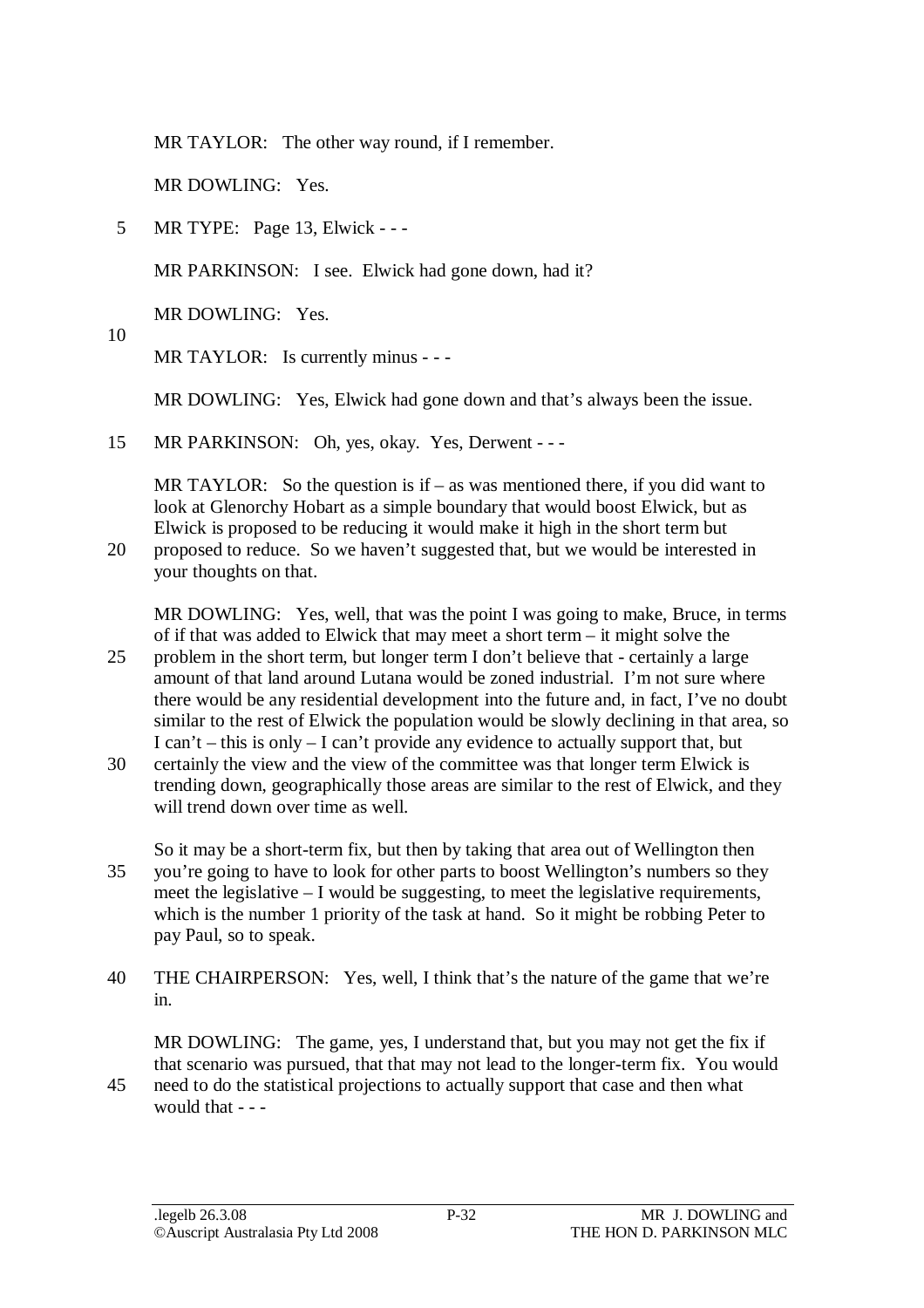THE CHAIRPERSON: Yes. No, I'm interested in your thoughts about it, conceptually I suppose and not in terms of wanting to hold you to what the mathematical consequences might be or anything like that.

### 5 MR DOWLING: Yes.

MR PARKINSON: Certainly, there's far more community of interest, in my view, between Lutana, Moonah, New Town, Lenah Valley than there is the other way.

- 10 MR TAYLOR: I think that the committee's thoughts were that it's given that the southern boundary is either where we put it or where you suggest with the swap between South Hobart and Sandy Bay. You then go to the northern boundary, Wellington – sorry, Elwick needs to acquire something more and we need to take something out of Wellington as well as something out of Derwent. So there has been
- 15 a divider of two saying we've got Moonah and we've got Lutana. Moonah is probably the closest as far as community of interest with the remainder of Elwick and therefore that's been chosen.
- Lutana is a discrete suburb by itself. Sure it does have community of interest with 20 Moonah, but if something's got to go that it was better to take Lutana as a discrete community and associate that with Wellington to, in the short term, rectify the balance and it may be that in the future, Moonah itself has to revert to – sorry, Lutana also has to be absorbed into Elwick in the future to make up the numbers if Elwick continues to decrease. But that might be something to be addressed in nine years'
- 25 time depending on how the population movements with in-field housing and the like have gone. So we had to make the choice. So if you're looking as those two, what is your preference, Lutana or Moonah, or what other proposal do you have to address that problem of topping up Elwick?
- 30 MR DOWLING: I think just it was part of our opening remarks, the aim sort of just to build on what we've been talking about is that there's been a proposal – the committee has come up with a proposal to remove part of the northern end of Wellington into Elwick to help prop up Elwick and to compensate Wellington for the loss of those numbers, they've had to then move into Nelson and so without having
- 35 been privy to the data to test the scenarios as to what it is, whether it's plus or minus 10 per cent of the ADE in 2012, I'm not sure, but just looking at the size of the maps it would seem that there's a bit of robbing Peter to pay Paul happening in Wellington. What we were suggesting initially is that the growth in Elwick should be happening at the northern end of the boundary into the Claremont area, and again
- 40 that's part of the Glenorchy City Council/Local Government area.

MR TAYLOR: The difficulty with that is, though, that we haven't started with Elwick or with Wellington, we've started with Huon, which is high and that had to go somewhere. Its only option is to move up and that has created a buffer through

45 the division. So we haven't started and - tried to address the particular problems in Wellington or Elwick, it started from the bottom, we've worked our way up, and this is how we've had to incrementally move it through to try and improve the one vote, one value, the equality of the electorates as best we can. So that's why there's been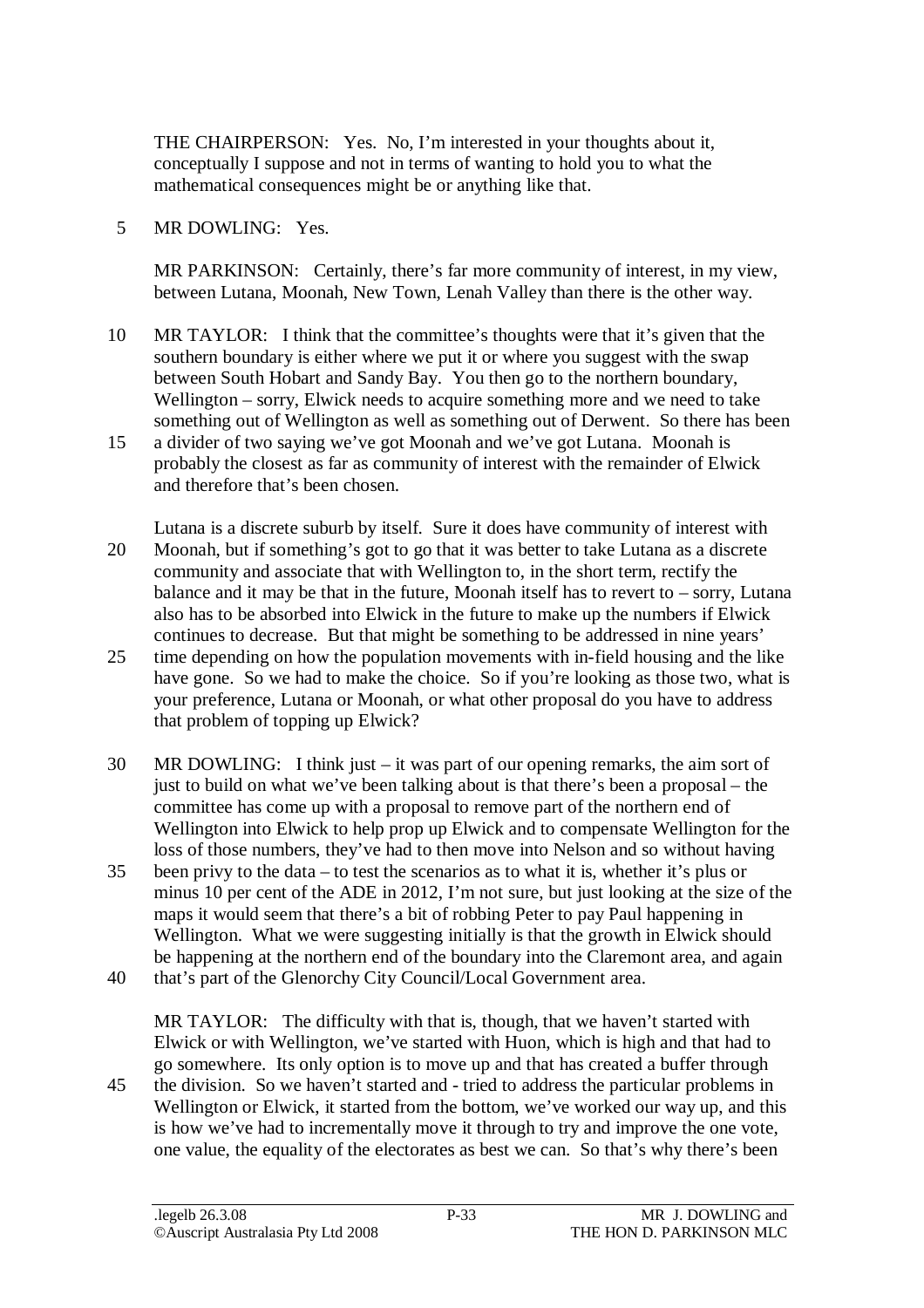this moving - of taking a little bit from one end and moving up through the other divisions.

MR DOWLING: So you're saying there was a problem with Huon as it currently 5 stands, Bruce?

MR TAYLOR: Yes, yes, that's where our problems basically start from, that Huon  $has - -$ 

10 MR DOWLING: They're 4 per cent above currently – or as of 30 September last year and if nothing happened they'll be 6 per cent above that?

MR TAYLOR: We've got nowhere else to go with Huon, so we had to take some of Nelson and to compensate, because Nelson was a reasonable size to start with, we 15 had to then take a little bit off the top of Nelson.

MR DOWLING: Oh, so you've taken some in Nelson?

MR TAYLOR: So that's how the boundaries have evolved, if I'm right - - -

MR DOWLING: Yes, that wasn't made clear in this document.

MR TAYLOR: Julian, as adviser, that's basically how it's ---

- 25 MR TYPE: Well, yes, I mean, you can really start the redistribution at Murchison, Apsley, Huon, or Rumney, but you cannot start it from the inside out, you can begin at Huon or you can finish at Huon, but the implications are the same, you can't deal with Huon somewhere in the middle because obviously - just because of its nature.
- 30 MR DOWLING: Yes.

MS GILLAM: I think whilst in your submission you make the comment:

*Further growth in the southern divisions may be hampered by access and*  35 *traffic limitations on the southern outlet –* 

I think on the same basis that you make the comment about growth in the northern suburbs, there's still an awful lot of growth happening down there?

40 MR DOWLING: Yes. Yes, I guess the only comment I make in respect to that, Bruce, is that issues surrounding Huon weren't made clear in the document where the submissions were required from.

MR TAYLOR: Yes. Okay.

45

20

MR DOWLING: There's certainly references to Elwick and Derwent in the document, but there's no specific references as being – as the committee or the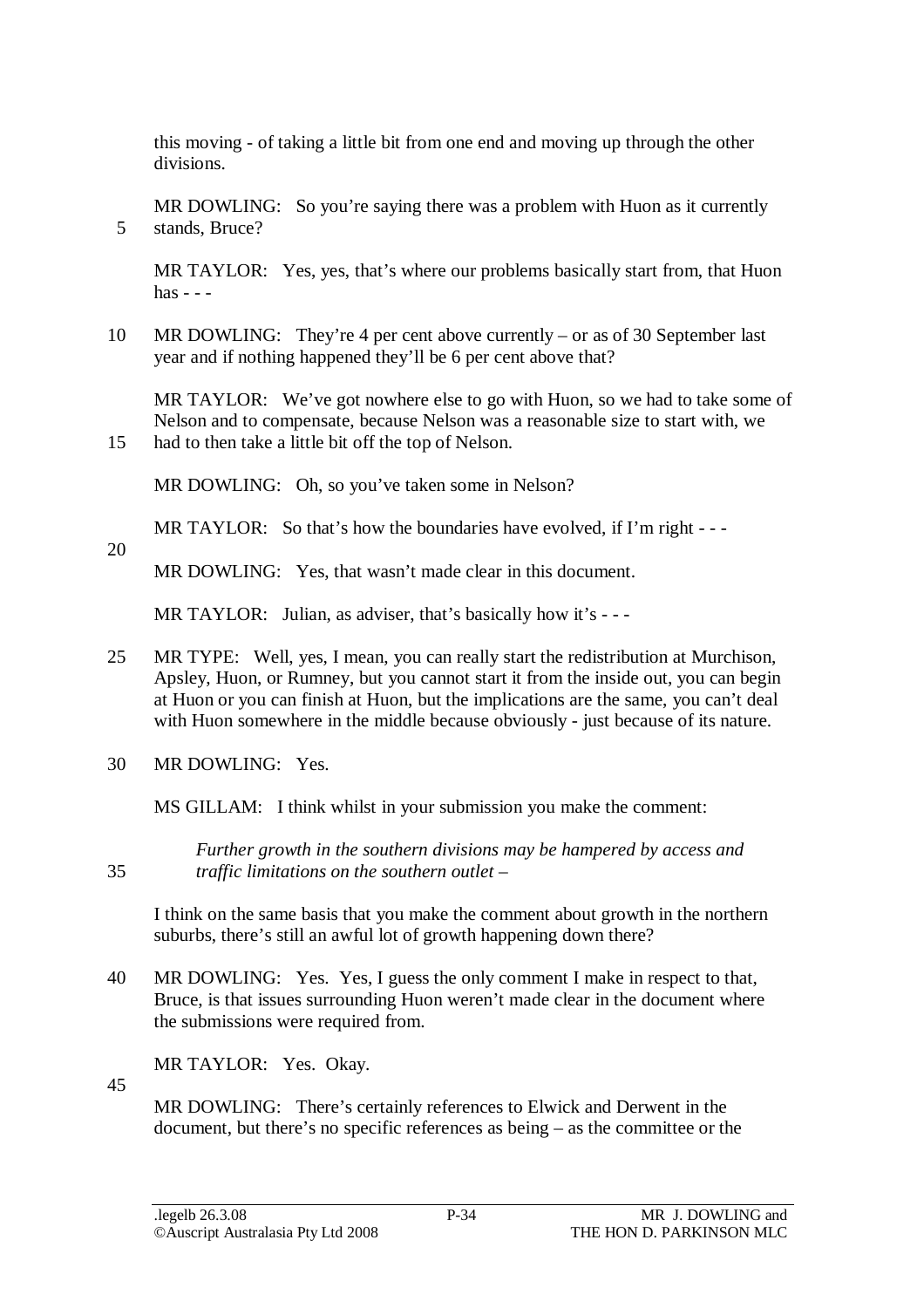Tribunal being confronted with issues surrounding growth in Huon that need to be taken into account, so that's - - -

MS GILLAM: The last comment on that, page 12?

5

MR DOWLING: Yes. Yes:

*Heading for plus 6.2 per cent, Huon exceeds the balance of Kingston Beach and Kingston with very minor exceptions to Nelson to its north.* 

10

It's a minor - in terms of – without putting something in bells and whistles in front of casual readers of the document or even intent readers of the document, it certainly didn't alert us in our submission that there was a significant issue in Huon that we needed to take into account with our submission.

15

THE CHAIRPERSON: Okay. Well, what are the ramifications of this in terms of your suggestions about the northern boundaries of Elwick then? What did you have in mind and what would you – if the Huon issue wasn't there, what would you see as being a sensible way of dealing with Elwick's decline in numbers?

20

MR DOWLING: Well, again it would be our submission that rather than use the Brooker Highway as the divide, with Elwick having to move north – and it's our submission – and again we would need to go back and have a look at the scenarios, but it's apparent from the data there that Huon still meets the legislative

25 requirements. By using the Brooker Highway as a divide it actually disenfranchises quite a number of communities, all the sporting clubs, for example, the schools on either side of the highway.

If you moved it incrementally either through Box Hill Road, Abbotsfield Creek, 30 Abbotsfield Road, that would be reduced, that community of interest, disenfranchising those communities would actually be reduced because the Abbotsfield – just say, for example, it fell under Box Hill Road, the Abbotsfield Primary School community in the main wouldn't be affected and the Roseneath Primary School community certainly wouldn't be affected.

35

The Holy Rosary School would not be as affected as what it currently is  $-$  as is currently proposed. As is currently proposed, all those school communities and sporting communities and the community-of-interest argument in that part of Claremont are essentially split in half. If you move the boundary, as I said, you

- 40 know, vertically rather than horizontally, if you moved it that way that actually that disenfranchising of communities would be a lot more minimal than is currently the case.
- THE CHAIRPERSON: Okay. I understand what you're putting to us there in, as 45 you say, trying to move the northern boundary of Elwick so that it runs more horizontally rather than vertically.

MR DOWLING: Yes, that's right. Yes, because - - -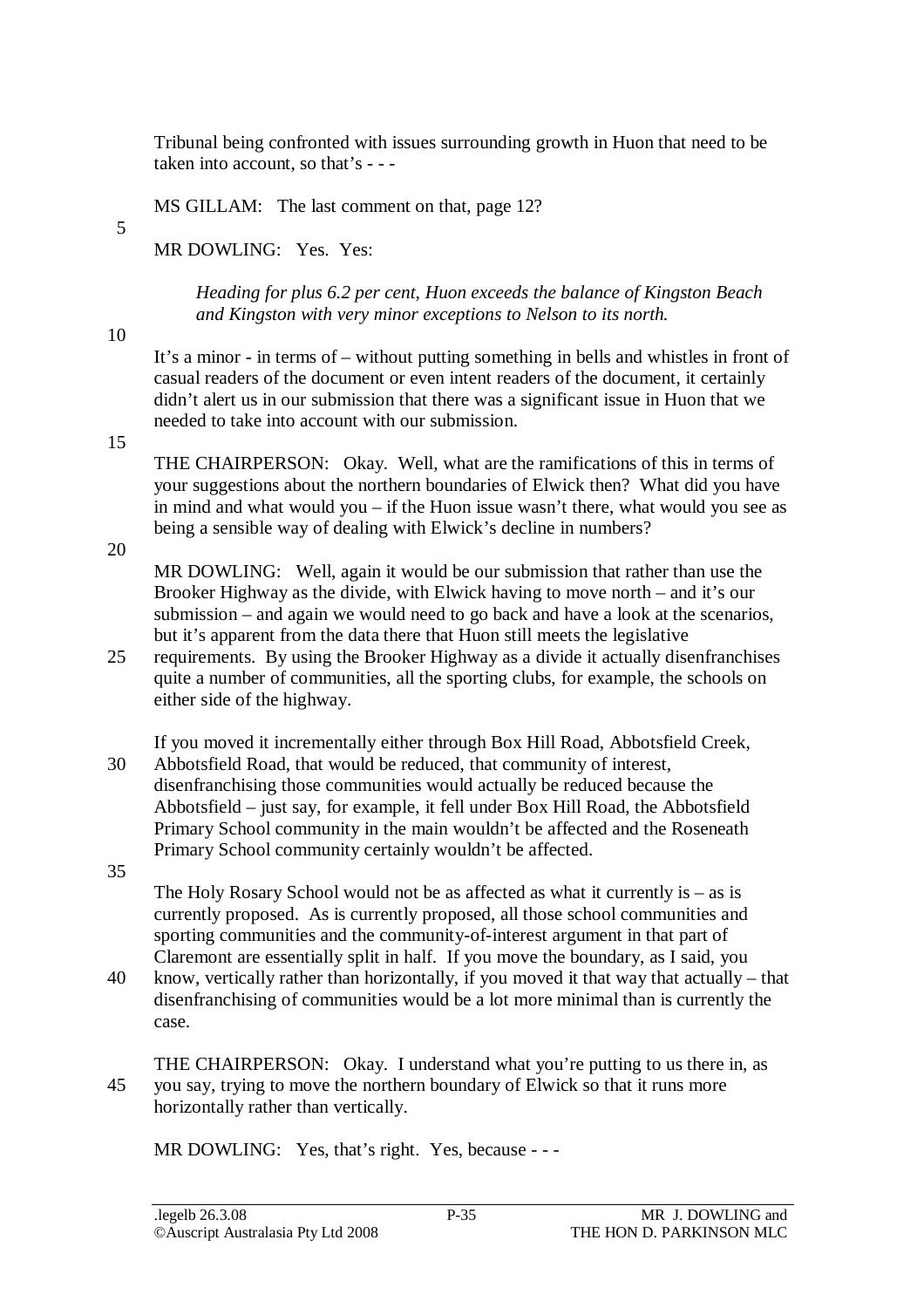MR PARKINSON: There's the assumption that the Brooker Highway is this huge divide and it's not really looking at community of interest.

# THE CHAIRPERSON: Sure.

MR DOWLING: The Abbotsfield Primary School, for example, their catchment would be – you know, you could draw a radius around that and it would be that area whereas if the divide was Box Hill Road then – you know, then clearly that issue is resolved or Abbotsfield Creek – you know, that's our submission in that regard.

10

5

THE CHAIRPERSON: Yes. I guess, to put my cards on the table, my preference is to pick features like rivulets rather than roads just because they seem to me to be clearer and easier to define, but - - -

15 MR DOWLING: Yes.

THE CHAIRPERSON: Anybody else got any questions?

- MR PARKINSON: Just coming back to Bruce's question as Moonah versus 20 Lutana, I mean, if it came down to a straight decision on one or the other well, I think we would probably agree that the community has got it about right, if that's the decision to be made, but we're of course arguing that that shouldn't be the decision – the question.
- 25 THE CHAIRPERSON: Yes. Okay. Is there anything else in relation to the Elwick and Derwent issues anybody wants to ask? No? All right, well, let's move on to the third of the four issues which was, as I understood it, the issue surrounding the large rural electorates, if I could call them that, the proposal that we should look at trying to reduce two of those – reduce the three of those to two. You want to just take us
- 30 through how you think that might be achieved?

MR DOWLING: And again without having the actual ability to test the scenarios and the numbers, but we certainly think it's something that's worth exploring, is perhaps – and just trying to think numbers at the same time as to whether Murchison

- 35 the size of Murchison could actually be reduced and then as I alluded to earlier, then moving the north western Tasmanian electorates, like adjusting their boundaries east, and then as a result of that seeing whether it's possible to put the Port Sorell community into Mersey and then leaving the rural areas so the large – so, in essence, you would end up – and it's a thought more than a proposal, but I think it's a thought
- 40 worth exploring and I've got no doubt that the committee may have looked at it, but I don't know to what level, and the difficulty I had testing the scenarios was actually fitting in all the bits and pieces around to actually – and having the time to actually make that fit.
- 45 Now, if Murchison, in essence, only included the Circular Head municipality, parts of the Waratah and Wynyard municipality, and the coastal fringe – you know, whatever, you know, the cut-off point is, whether it's the Arthur River, that could then allow Murchison to take in the City of Burnie because one of the real flaws is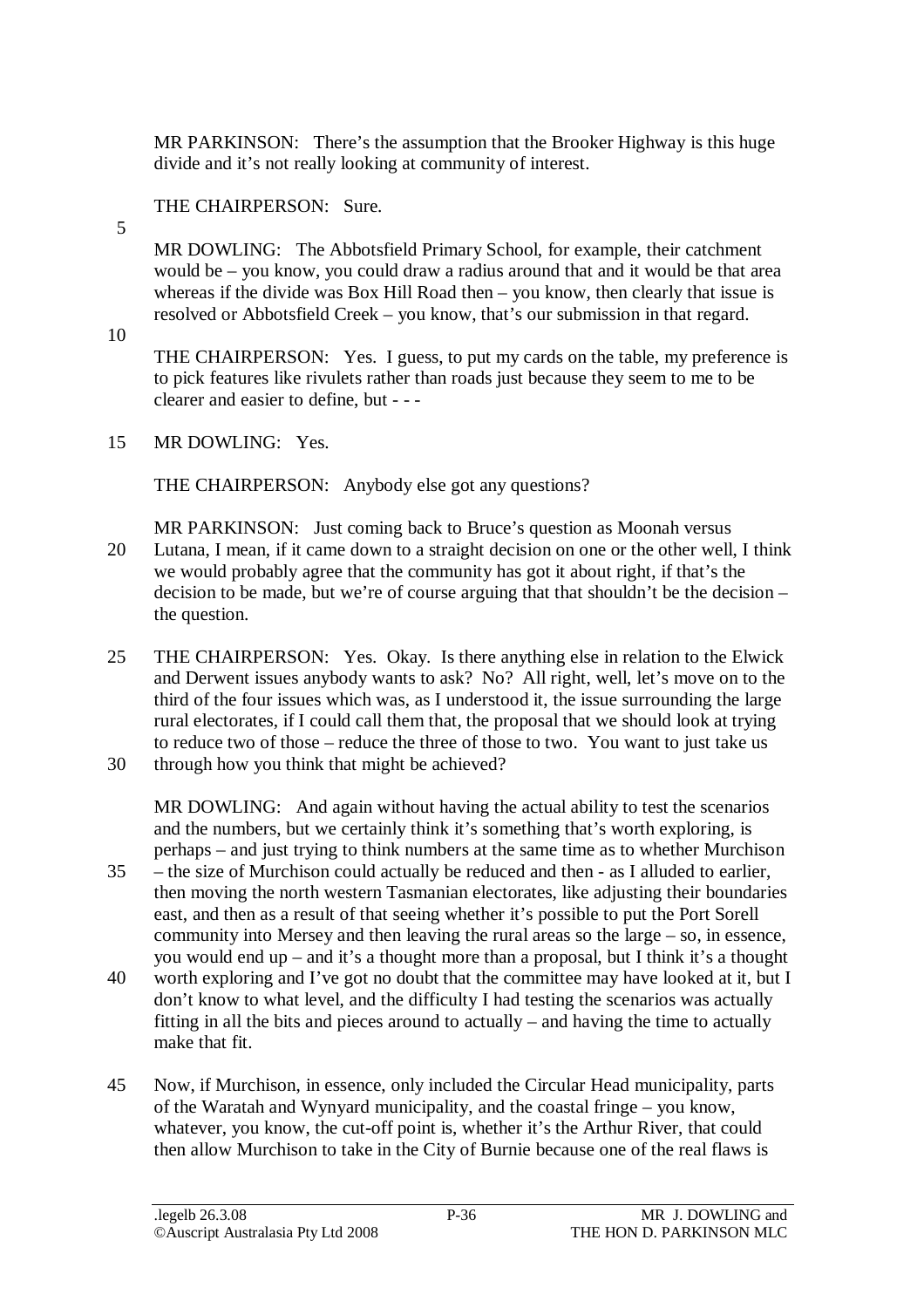the City of Burnie is essentially cut in half. That boundary could move slightly east to possibly Round Hill or Wivenhoe or some point on the Bass Highway there. That would allow Montgomery to move east to actually take in the Turners Beach area which is currently in Mersey and that is a growth area. Then Mersey may be able to 5 move east to take in the Port Sorell community.

THE CHAIRPERSON: Okay.

MR DOWLING: So, in essence, it reduces three – if it was possible, that 10 proposition would reduce three larger rural electorates to two and, admittedly, one Member would have a very large electorate. There's currently a Federal Member which services that whole area other than parts there or parts of Circular Head.

THE CHAIRPERSON: So if I understand you correctly, you would be suggesting 15 that the parts of Murchison which are excised from the existing division should be joined to Rowallan?

MR DOWLING: Yes, joined to Rowallan, yes. And then - obviously, you know, that may put the numbers in Rowallan above the legislative requirements, then to 20 resolve that if Murchison is down – would obviously be down a bit, there may be the opportunity to take in all or part of the City of Burnie into Murchison. Montgomery would then be down. So then move Montgomery to include the Forth/Turners Beach area, which is part of the Central Coast municipality and then similarly that would

- allow Mersey hopefully to take in parts of Port Sorell, which would and, you know, 25 like it's apparent that there are issues there in terms of community of interest and clearly, you know, the number 1 principle is the legislative requirement, but it's a scenario that – that's our submission that we believe it's worthy of actually exploring and testing to see whether it actually works or not.
- 30 THE CHAIRPERSON: Okay.

MS SH0RT: I have heard very recently, in fact, the Mayor of West Coast publicly stating that his links are with Burnie - - -

35 MR DOWLING: That's correct.

MS SH0RT: That there's, you know, that real sense of community with north - with the workers travelling in and out, you know, for their shops and so forth.

- 40 MR DOWLING: Yes, that will be the West Coast Council's submission as part of the Federal redistribution and currently they are in the Federal electorate of Lyons. What Murchison currently – the links are with the Burnie Port and the City of Burnie because of the mining industry and the export of the mining produce - - -
- 45 MS SH0RT: And many of the workers live in Burnie, they just come in and out for their shifts, don't they, four days on, four days off sort of - - -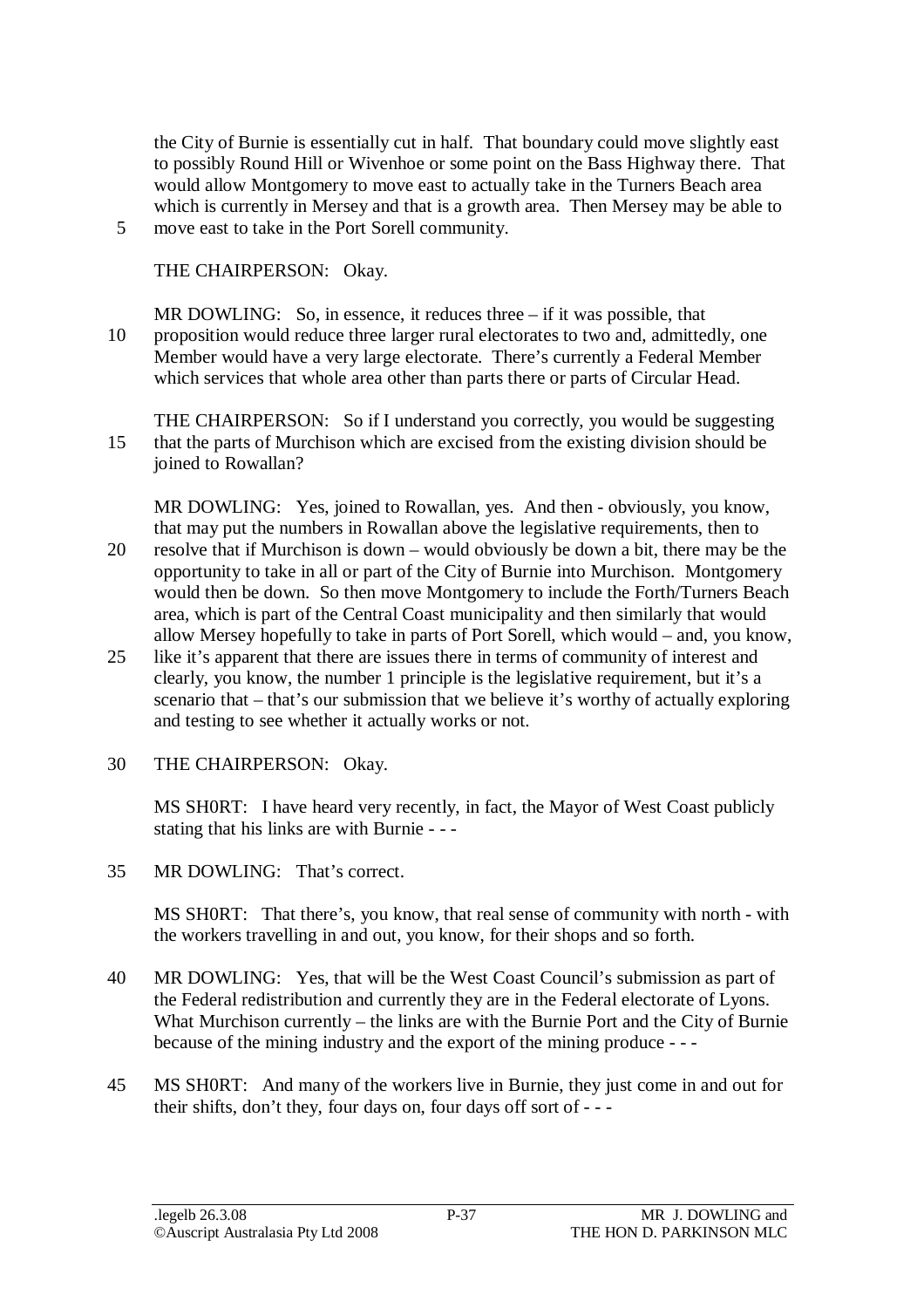MR DOWLING: Well, many of the workers live right along the North West Coast, from Port Sorell right through to Circular Head. They commute from a whole range of – Darryl's submission is that the West Coast Council should be part of the Braddon electorate as part of the Federal redistribution because this – what we're

- 5 talking about here is probably one, two, three different electorates. It would be my submission that that would hold less weight in terms of an argument because the – certainly the West Coast and - in a different form you may find, you know, people supporting the West Coast Council area being part of Braddon as part of a Federal boundary, but there's no way Murchison can go into both Montgomery and Mersey.
- 10 It's not just Burnie that Murchison has that affinity with because the mine workers do live right along the North West Coast not just in Burnie.

MS SH0RT: Yes.

- 15 THE CHAIRPERSON: Sure. But on the face of it, one of the risks of adopting what you're proposing for us is that the obvious community of interest which is reflected in the existing Division of Murchison and which is reflected in the West Coast Council's submission to the Federal redistribution would be lost.
- 20 MR DOWLING: Yes, although - -

THE CHAIRPERSON: Or downplayed perhaps.

MR DOWLING: Yes, although I'd say it would be arguable that there is minimal 25 community of interest between the community of West Coast and the Circular Head community. The Circular Head community, as the Tribunal would know, is largely a rural-and-primary-production community and the West Coast community is a minerals and minerals processing and resource-based community. Certainly, the submission that the West Coast Council will be - I've no doubt will be making as

- 30 part of the Federal redistribution is very relevant, but as the boundaries currently are – and that's very hypothetical, as the boundaries currently are, the West Coast community forms part of the Federal electorate of Lyons and all we're simply suggesting is that the Tribunal explore the possibility of what is currently occurring, current practice, just seeing whether that's possible or not to fix what I believe are
- 35 greater issues in terms of the community of Burnie being divided, parts of the Central Coast community not being included in Montgomery, and Port Sorell not being included in Mersey.

THE CHAIRPERSON: Okay.

40

MS SH0RT: Well, why is it important for Port Sorell to be in Mersey, what's your  $- -$ 

MR DOWLING: Well, the whole community of Port Sorell commute to and from 45 Devonport. It's basically a satellite suburb of Devonport.

MS SH0RT: Yes, that's what I thought.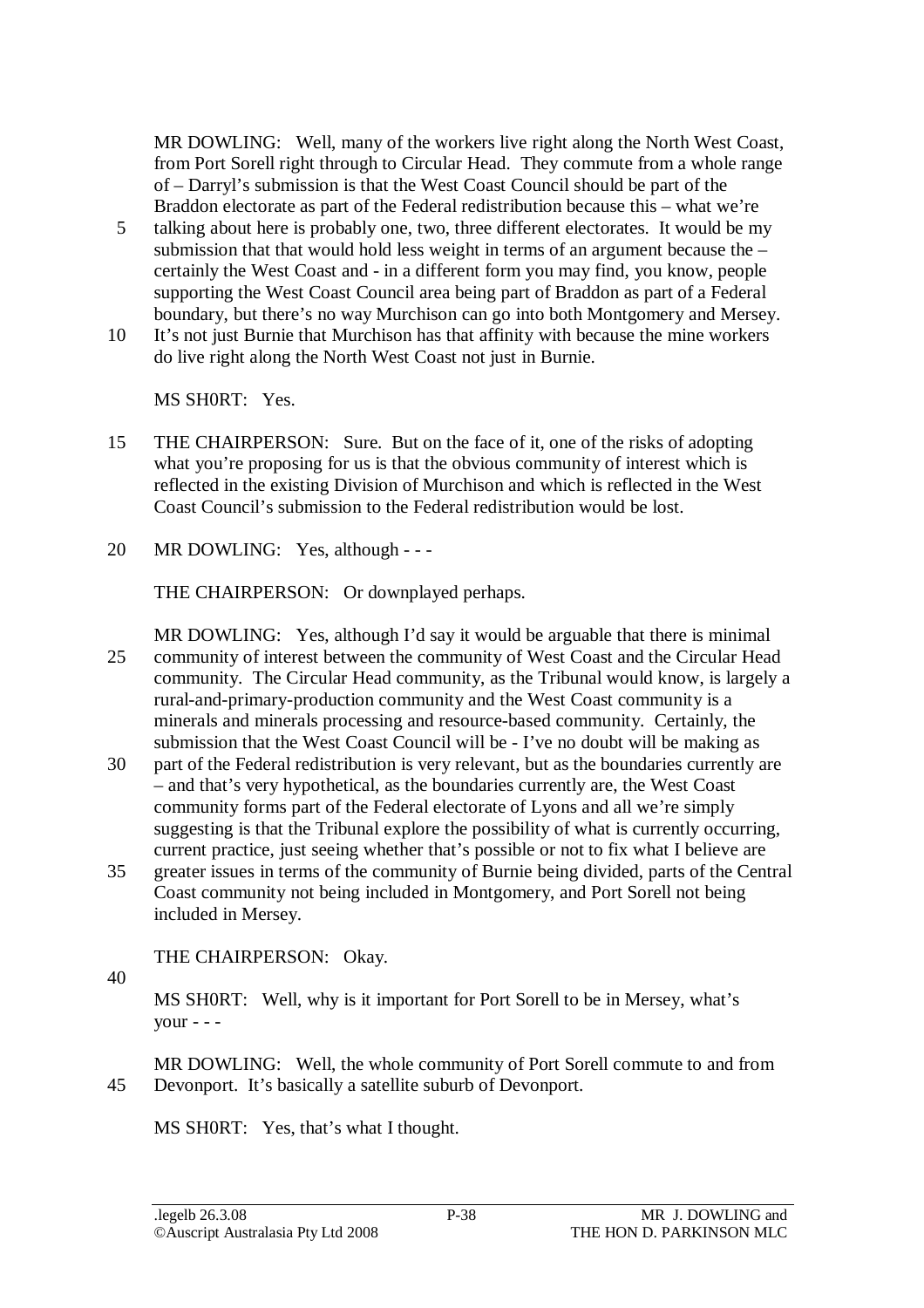MR DOWLING: Yes.

MS SH0RT: It used to be a holiday place, but - --

5 MR DOWLING: No, it's not any more.

MS SH0RT: Not any more, yes.

MR DOWLING: No, it's a satellite suburb of Devonport and there's no school 10 there, the high schools are in Devonport, the shopping, the employment, everything is in Devonport. It's just a nice place to go home and live.

MR TAYLOR: Could I just explore the numbers a little bit, Richard, if that's all right?

15

THE CHAIRPERSON: Yes, by all means, yes.

MR TAYLOR: Looking at the numbers in Murchison, West Coast has just under three-and-a-half thousand electors. Now, if you move those out of Murchison that 20 would only allow you to gain another three-and-a-half thousand electors in Burnie as part of Murchison. Now, there are – in Montgomery there are currently 10,000 people basically from Burnie city. If we took three and a half out of that, that's going to probably make it a more even divisor of Burnie whereas at the moment we're on the western side, that would only put a divisor into the middle of Burnie 25 which would I don't think achieve your objective - - -

MR DOWLING: Yes.

- MR TAYLOR: And I know your objective, I think the original panels all wanted to 30 try and keep these Burnie and Devonport and that as units if possible, but our problem with numbers and having to start from corners in an island state mean that we necessarily have to start up at that corner and work our way down and so, as I say, three and a half thousand would simply take it closer to the middle of Burnie, as I understand it.
- 35

MR DOWLING: Yes. Yes, I guess, Bruce, you know, it's a suggestion that we believe, you know, people should take the time to actually explore and the City of Burnie boundaries will obviously include communities such as Ridgley, Highclere – and admittedly they are smaller communities and our submission would be that

- 40 rather than, you know, including Ridgley, the Highcleres, the Stowports, down to Heybridge, and those areas, it's actually more the urban area of Burnie that is currently divided with the line going down Shorewell Creek. So, you know, what  $\Gamma$ m –  $\Gamma$ m not suggesting that – and clearly the legislative requirement is the number 1 thing that has to be met. So, you know, all we are suggesting is the Tribunal
- 45 explore to see whether it's possible to include those urban CCDs of Burnie - -

MR TAYLOR: So you would see Murchison stretching round and taking up the hinterland and just leaving the City of Burnie - - -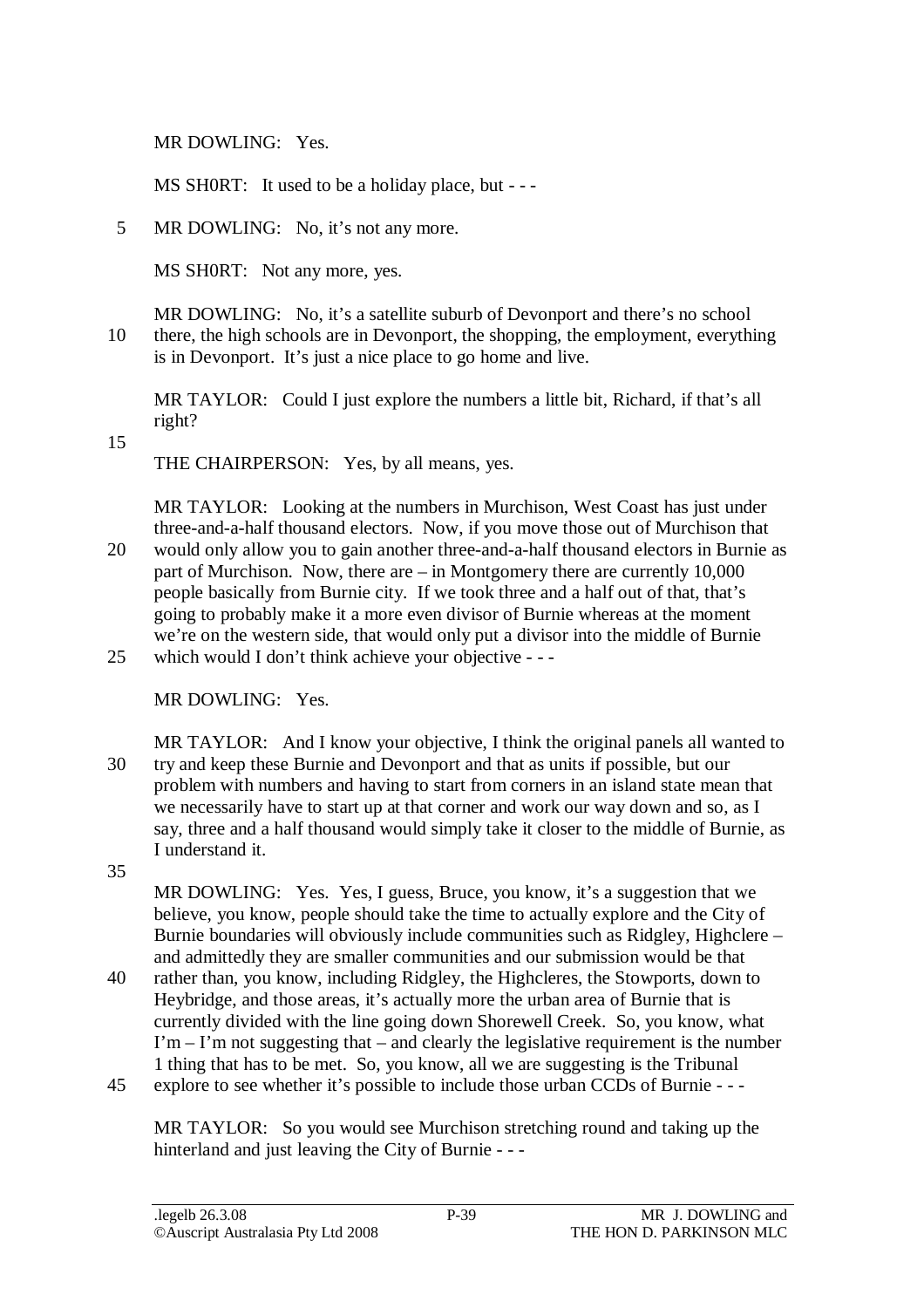MR DOWLING: Yes, well, I would see, if possible, Murchison running from Circular Head along the coast, including the townships of Wynyard, Somerset, and into – so it's more that coastal – you know, coastal-community fringe as opposed to the whole rural parts of those communities – the whole rural parts of those areas.

5 But you would almost draw a line I guess from the Circular Head municipality, find a dividing line through the Waratah/Wynyard community and then around behind the City of Burnie leaving those rural-type areas outside of the electorate.

MR TAYLOR: It would be a matter of saying, do they have a greater community of 10 interest because they're hinterland or do they have a greater community of interest because they associate with Ulverstone, Burnie, Penguin, whatever?

MR DOWLING: Yes, but I think it's worth actually having a look at to actually see whether it's possible or not and if it can be achieved then perhaps that's something 15 that could be considered in a positive light. We didn't have the – we certainly had the facilities available, probably not the time available, to sit and spend hour after hour in front of the computer, you know, testing those scenarios, but it's certainly something that's possibly worth considering – that's worth exploring, to see whether those issues can, in fact, be resolved a bit better than as is currently proposed.

20

THE CHAIRPERSON: I guess I should let you know that one possible complicating factor is another proposal that's been made to us regarding the balance of the Central Highlands municipality. Rather than adding that to Rowallan as the committee's proposed, the preference is to leave the existing boundary for Derwent

- 25 there so that places like Derwent Bridge, Tarraleah, Ouse, Hamilton, remain within Derwent. If that were to be the case, it may be that there's greater community of interest between the West Coast and that electorate rather than Rowallan. I'm not sure what the West Coast Council would say about that, but they will probably still maintain a greater community of interest with the North West Coast.
- 30

MR DOWLING: Yes, I'm sure the West Coast Council would argue a greater community of interest with the North West Coast.

THE CHAIRPERSON: Yes.

35

MR DOWLING: Certainly, from my perspective I find it difficult to comment on other people's submissions having not been privy to them.

THE CHAIRPERSON: I understand that, yes. Does anybody have any other 40 questions about the suggested redistribution along the North West Coast, in particular?

MR MURPHY: Well, I'd be just interested to know what sort of drove the suggestion. Have you had lots of representations from people suggesting that this is 45 a good idea or is it – where does it come from?

MR DOWLING: What drove the suggestion is that the community of Burnie is currently divided, the Central Coast – the Turners Beach community which has the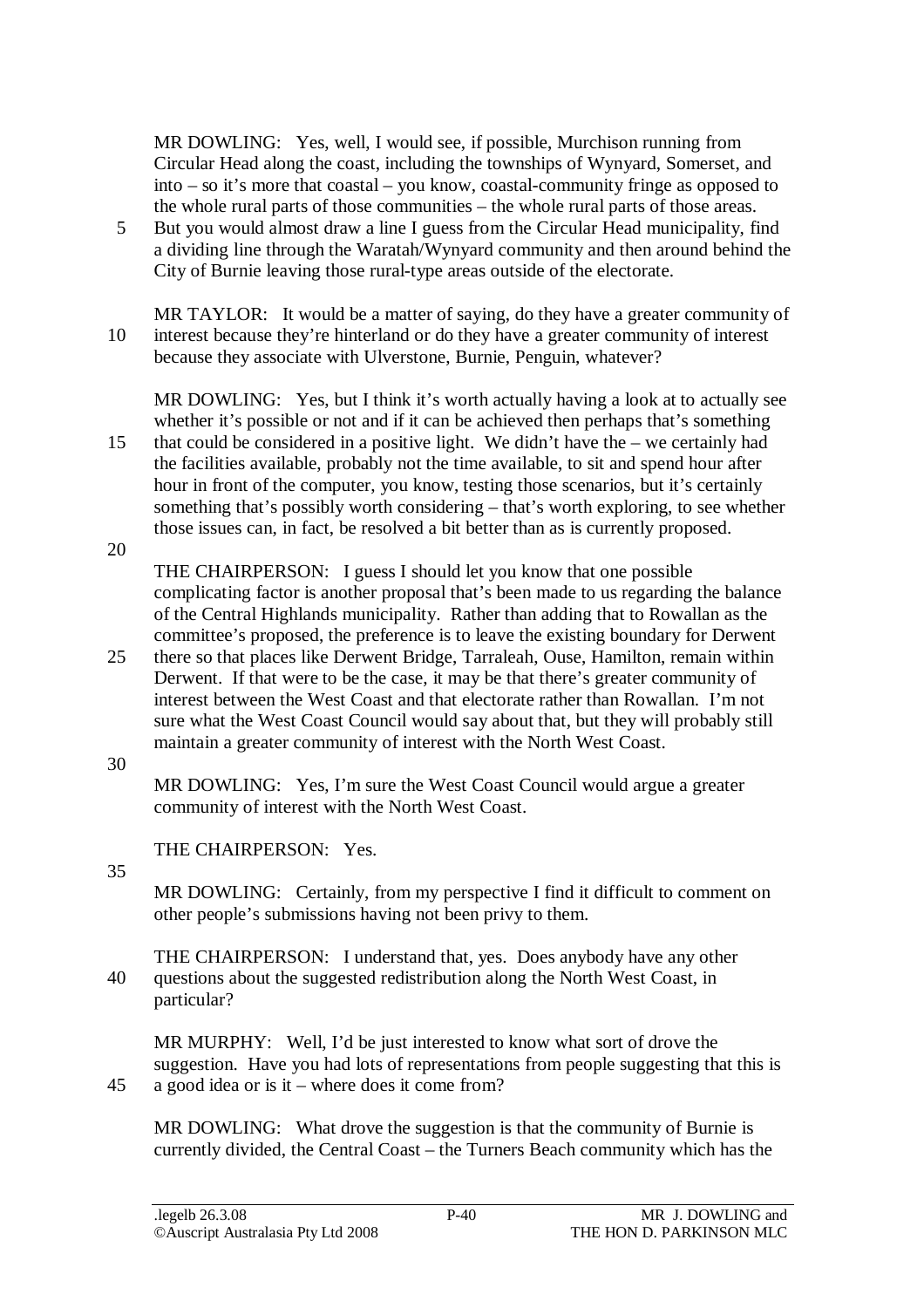natural affinity with Ulverstone is currently excluded and, conversely, the Port Sorell community is excluded from Mersey, so - and to be perfectly frank with you, it's from previous experience. Doug has his experience as a Member of Parliament, I've worked in that community for about 12 years in this area - or in the political area,

5 and that is an issue that the community has – that those communities have that they – well, they are divided, there's those three distinct areas that aren't included.

The people of Turners Beach, for example, cannot understand why the people of Ulverstone vote for Montgomery and yet they're voting for Devonport and,

- 10 conversely, the people of Port Sorell can't understand why they aren't voting in Mersey when their counterparts in Latrobe from the same municipality are and then it's even more confusing in Burnie, if you live one side of Shorewell Creek, you vote in Murchison and the other side you vote in Montgomery.
- 15 THE CHAIRPERSON: Yes, I guess the only answer to the people in Turners Beach and Port Sorell is the community of interest is priority number 2 not priority number 1.

MR DOWLING: Yes, I understand - - -

20

THE CHAIRPERSON: Because I understand what you're saying about those - - -

MR DOWLING: No, it's true, like, you know, yes, and fully appreciate what priority number 1 is and it just takes it back to my original point, what we're 25 suggesting is just something that perhaps could be further explored to see what's

- possible and what's not possible. If it's possible then why not consider it in a positive light, if it's not possible, as Ned Kelly would say, "Such is life".
- THE CHAIRPERSON: Okay. Well, I think we've I actually had two separate 30 issues; one being the big rurals and one being the North West Coast. I think we've successfully rolled them up together and dealt with those. So are there any other questions from Tribunal members or anything – Julian, from your point of view is there anything you wanted to clarify at this stage, you've got enough to - - -
- 35 MR TYPE: Well, I did do some modelling on the ALP submission, which I could share with you if you want?

THE CHAIRPERSON: Well, it's probably helpful for that to be in the public domain at this point. Is it at that sort of stage where we can - - -

40

MR TYPE: Oh, yes.

THE CHAIRPERSON: Yes?

45 MR TYPE: Yes. The proposition is basically simple, it's an anti-clockwise movement around the four North West divisions and we start off by adding Port Sorell to Mersey and taking Turners Beach and Forth away from those as suggested by the ALP. It works okay for Mersey. It gives you plus 5 per cent in 2012 for the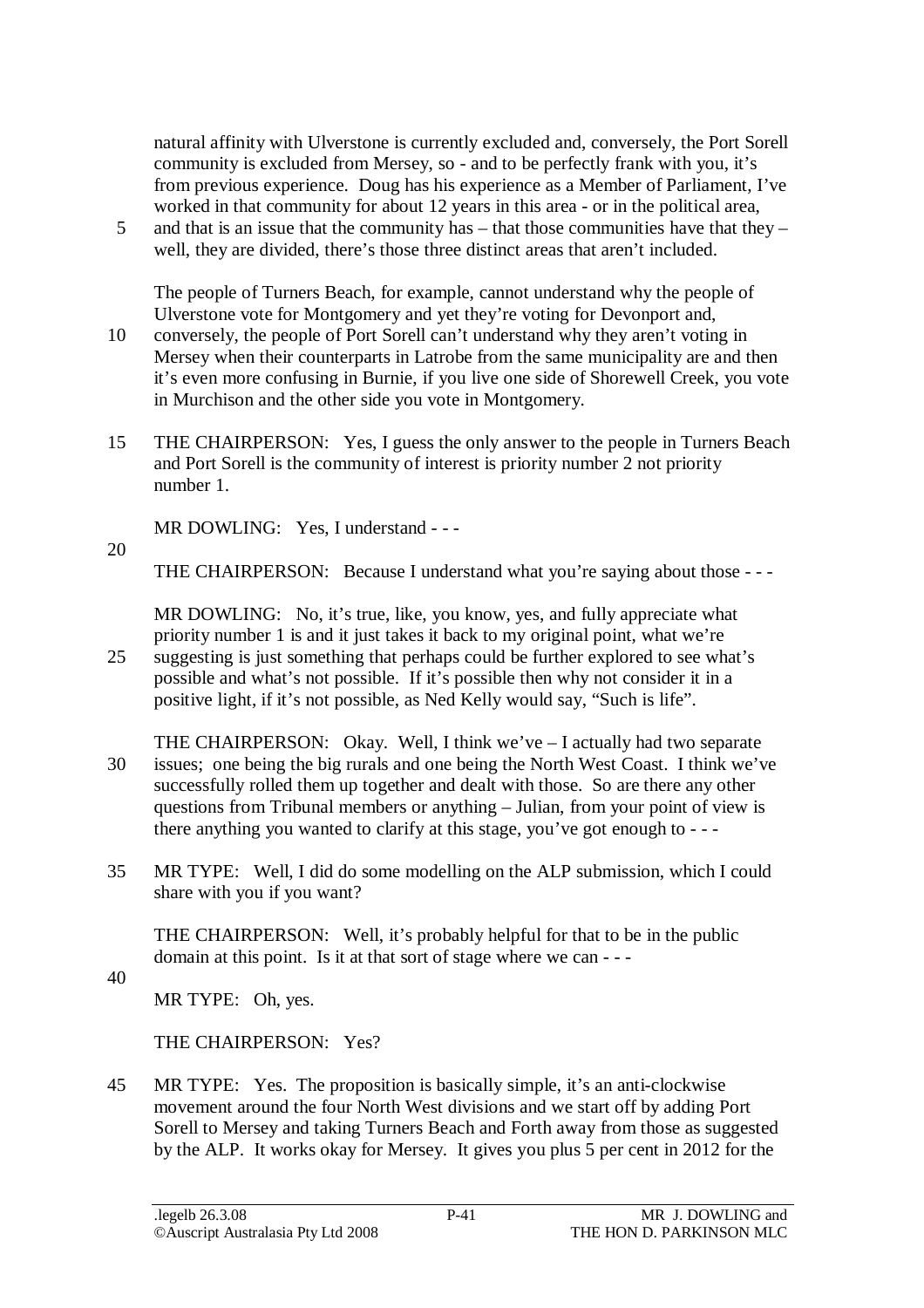Division of Mersey. Moving further westwards, Montgomery gains Forth and Turners Beach and Leith and loses Burnie to the Blythe River as suggested in the ALP suggestion, but retains the hinterland of the City of Burnie. Unfortunately, that moves Montgomery to minus 25 per cent in 2012. There just aren't enough people 5 there.

Murchison, again as suggested, gains the entire City of Burnie, but not the southern hinterland and loses the West Coast to Rowallan. That puts Murchison at plus 23 per cent in 2012. Rowallan gains the West Coast having lost Port Sorell and the

10 remaining rural balance of Latrobe and it moves to minus 1 per cent. So the problem essentially is that you've got Montgomery at minus 25 per cent, Murchison at plus 23 per cent, and the inevitable implication of that is that Burnie remains a city divided. You may change the Shorewell Creek line, but you're going to have to find another line in the City of Burnie that probably is not much better than Shorewell Creek.

15

THE CHAIRPERSON: Okay. Well, there's food for thought for us in all of that obviously. Is there anything you'd want us to take away from that suggestion?

MR DOWLING: If I may through you, Mr Chair, to Julian - - -

20

THE CHAIRPERSON: Yes. Sure.

MR DOWLING: Did you simply test what – yes, no, it's normally there because – there's swings and roundabouts – what, adding Forth, Turners Beach, and Leith into 25 Montgomery and then Mersey and then if you left – so that would put Montgomery too far over then I guess?

MR TYPE: It puts Montgomery way down - - -

- 30 MR DOWLING: No, I'm saying that if you put if it was possible for either to have a two-out-of-three win or a one-out-of-three win in terms of whether – what would happen to Rowallan if Port Sorell was out – that means Rowallan would go too far to  $- -$
- 35 MR TYPE: Rowallan and Mersey work okay.

MR DOWLING: Yes.

MR TYPE: But your proposition cannot unify the City of Burnie, it's ---

40

MR DOWLING: Yes. No, and I accept what you're saying there, yes.

MR TYPE: You're still going to have a dividing line - - -

45 MR DOWLING: Through Burnie.

MR TYPE: Through Burnie, based on your proposition – based on your series of propositions in your submission, just a different line.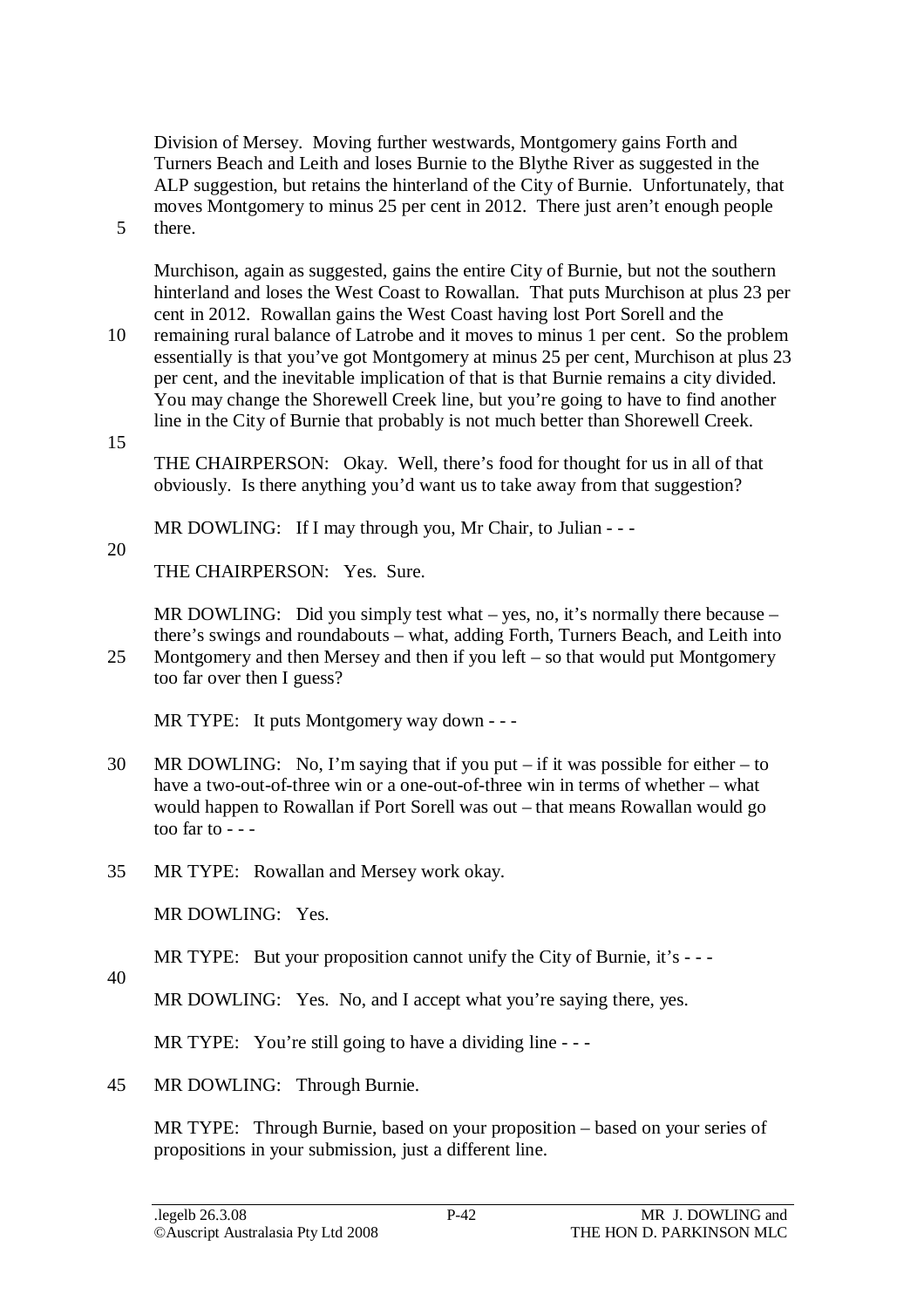MR DOWLING: Yes.

THE CHAIRPERSON: But it would unify Port Sorell and Devonport and Turners Beach and Ulverstone?

5

MR TYPE: Correct. And I could speculate, but this is straight off the top of my head, that the line might move to Mount Road.

MR DOWLING: Yes. A bit further west to Surrey – east to Surrey Road would 10 probably just about do the trick knowing the area quite well, but yes - - -

MR TYPE: But that's when you go to the Blythe River, you have your minus 25 plus 23.

15 MR DOWLING: Yes, I understand that.

MR TYPE: And that's even leaving the hinterland in Montgomery.

MR DOWLING: Yes. All right.

20

THE CHAIRPERSON: Okay. Can we take this any further as far as anyone is concerned? Are we happy to leave it at that? Is there anything from your point of view, John - Doug, that you want to sum up?

- 25 MR DOWLING: It was just a final thing and I know it's mentioned in our submission, but just to  $-$  it's only a very, very small part. If the Tribunal considers and accepts our submission in terms of South Hobart and Sandy Bay there was just a very small area – I think it's called Albuera Street? I might have the pronunciation wrong.
- 30

THE CHAIRPERSON: Albuera?

MR PARKINSON: Albuera.

35 MR DOWLING: Yes, Albuera Road would need to be included - that's just slightly in a different CCD, included in that South Hobart area.

THE CHAIRPERSON: Okay.

40 MR DOWLING: Yes, there was just - - -

THE CHAIRPERSON: All right, well, we'll make a mental note of that.

MR DOWLING: Yes, and it's mentioned in our submission, because there's about 45 20 or 30 residents there that are not – their CCD doesn't quite fit the CCD maps, if you know what I mean.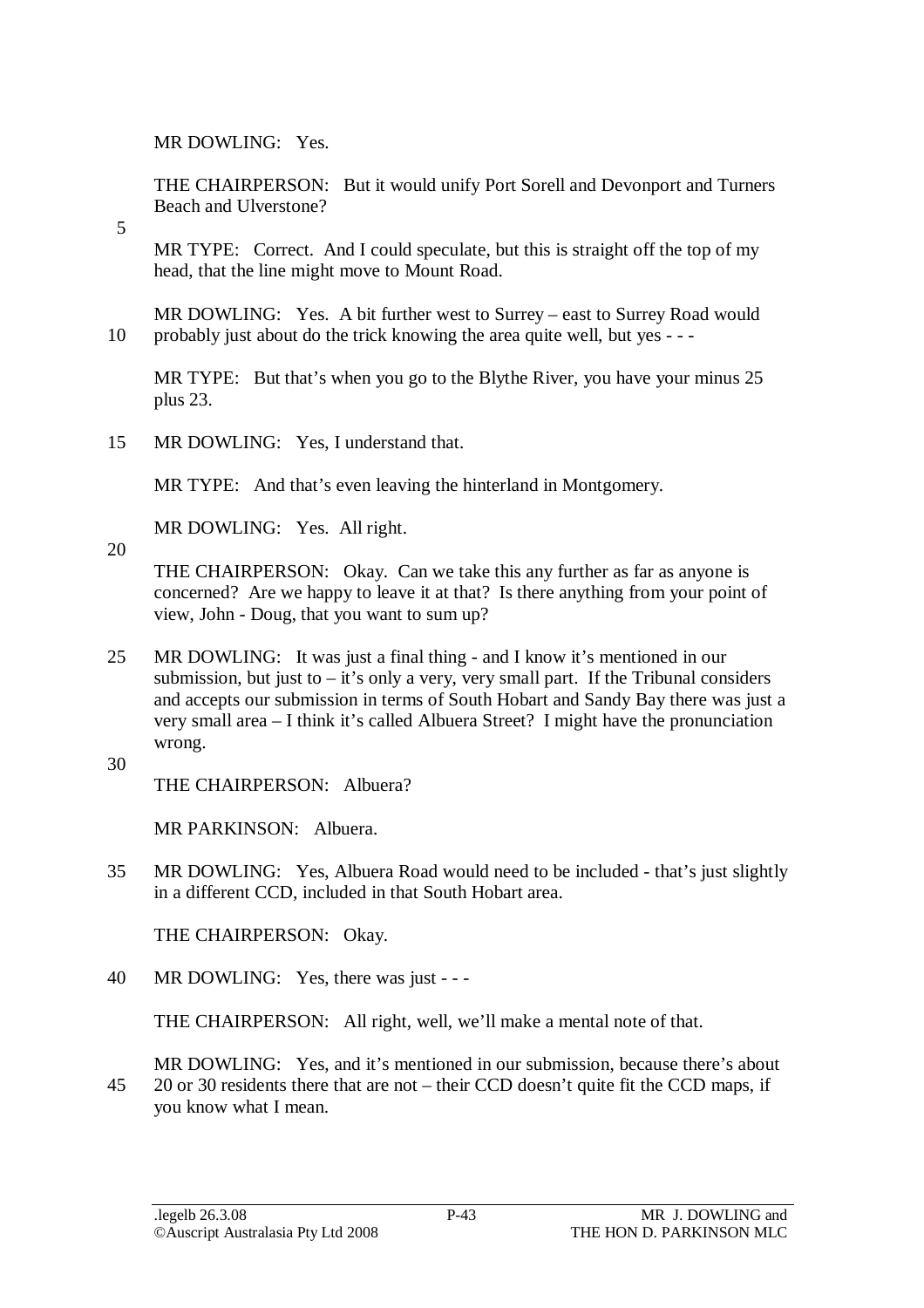THE CHAIRPERSON: Okay. All right, well, thank you very much for that. All right, I think that's brought us to the end. So again thank you for the thought that you've put into the submissions, thank you for coming along here today and changing the time, and the next step for us is to take it away and to apply our minds

5 to what the possibilities might be for the purposes of coming up with a further proposal. Thank you.

MR DOWLING: Thank you.

10 MR PARKINSON: Thanks for the opportunity.

MR DOWLING: Thanks for the opportunity.

THE CHAIRPERSON: Thank you.

15

MS GILLAM: Thank you.

MR DOWLING: Thanks to the Tribunal.

### 20

## **<THE WITNESSES WITHDREW**

THE CHAIRPERSON: I know we've got some other people here, so we might 25 adjourn for a little while just to sort out what's happening next with these people.

| <b>ADJOURNED</b> |
|------------------|
|------------------|

30

## **RESUMED** [3.20 pm]

# **<MR JAMES WALKER, CALLED**

35

THE CHAIRPERSON: Mr Walker, thanks very much for making some time to come along. I'm sorry we weren't able to accommodate you at the time that we thought we might've been able to, but once we'd sorted everything out, I'm glad that 40 you're here.

MR WALKER: Thanks for fitting me in. I appreciate it.

THE CHAIRPERSON: Okay. I won't go through the background of all the process 45 to this point, but I will just say that so far as you're concerned today, there's two things. One is that if you want us to hear any matters in private, we have that capacity. This is a public inquiry, but we can hear matters in private if you would like that. Secondly, we're not proposing to swear people in or anything like that, but

 $[3.12 \text{ pm}]$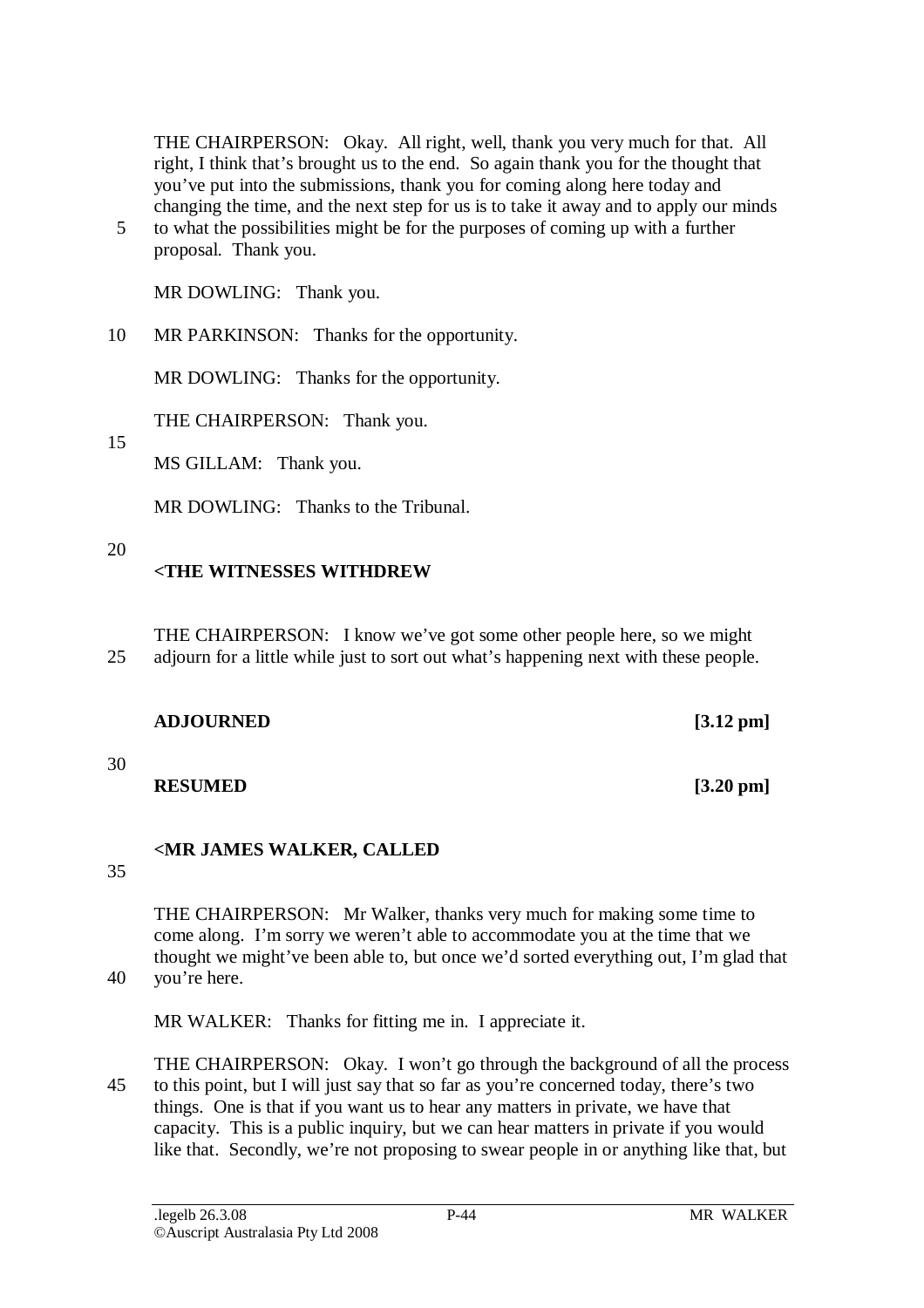if there are documents that you want us to take account of, the Act actually says that they need to be tendered and verified by oath. So bear that in that mind, I suppose

MR WALKER: Okay. I shan't be tabling any documents at this stage.

5

THE CHAIRPERSON: Okay. A final sort of preliminary thing, obviously we're recording the proceedings, there'll be a transcript, and we're proposing to publish that on the internet with your consent and likewise in relation to your original submission, if that's acceptable to you?

10

MR WALKER: Yes, that's fine.

THE CHAIRPERSON: Okay. From here, we will be putting together a further proposal which we're aiming to publish on 12 April. If we're successful in that then

- 15 we need to make a determination as to whether or not it's significantly different from the original proposal from the committee. If it is significantly different then we go through another set of rights of objection and hearings and so on. If it's not then we can make a final determination without any other appeal and so on.
- 20 MR WALKER: Okay. I haven't been here today, but can you let me know if there have been any big quantum shifts in thinking as a part of today's process or - - -

THE CHAIRPERSON: All we're doing today is hearing what people have got to say. We've got some time scheduled to take it away and have a think about the

25 consequences of all the submissions that have been made. The way that things are heading at the moment we will need to make a decision as to whether or not there's a significant difference, but it's quite likely that there will be.

MR WALKER: Sure. Okay. Can I ask how many submissions were received in 30 total?

THE CHAIRPERSON: I think it was 14 - - -

MR MURPHY: Twelve.

35

MR WALKER: Twelve?

THE CHAIRPERSON: Twelve.

40 MR WALKER: Okay. A good thing a whole lot of university students didn't get together and decide to create some mischief.

THE CHAIRPERSON: Yes, true enough. Okay. Now, so far as the opportunity today, perhaps you can assume that we have your documents in front of us, so you

45 don't need to read them all to us, but if there's anything you would particularly like to point out from your submission, we then take an opportunity to ask you questions about it, and give you then an opportunity to sum up.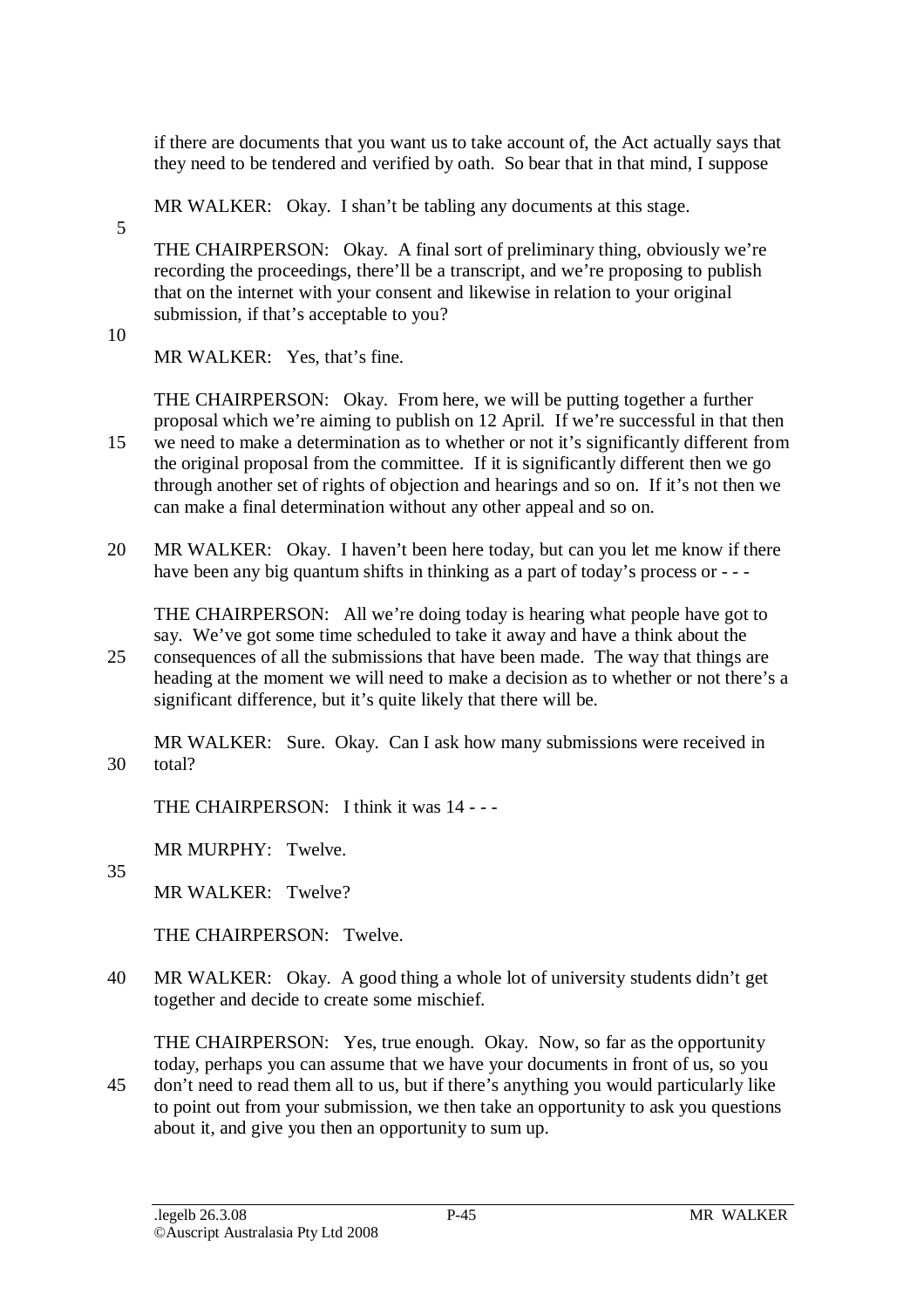#### MR WALKER: Sure.

#### THE CHAIRPERSON: Over to you.

- 5 MR WALKER: Okay. Well, as you can probably see from my submission, it was a fairly brief one and it is specifically just pertaining to Pembroke and not to the other divisions as a whole. I've got a long association with that electorate, sort of having been born and raised here and, you know, I understand that the House was reformed, you know, roundabout 1995 I believe, but up till then the seats were even - you
- 10 know, quite wild with their distributions and historically from my understanding, you know, Pembroke has always been a seat that's had far more – or more people in it than the average and under the redistribution proposals that will continue to be the case. Looking at I think 2012, we take on more people so that by that stage we are – is it 1.6 per cent over the quota at that time?
- 15

THE CHAIRPERSON: Yes, that's right.

MR WALKER: Okay. So I mean, that will mean again – looking at the figures, we're over now at the moment and the distribution is planning to increase that by 20 possibly 500 I think and so we'll be over as soon as the proposed changes go through and we'll get to 2012 and we'll still continue to be over. So my point to make is that there are – you know, that part of the process, ours - and priority 1 at the moment is saying even or as close to even as we can get in 2012 and just to sort of say that I think that some weight should be put on to the continuum of seats being either

- 25 underrepresented or overrepresented and to also point out that it is the projections that are set there are to say that it won't be growing at the same rate as some of the others, but I'm just not sure that that will be the case.
- I've noted that currently Clarence Council has a proposal before I think the Planning 30 Commission to rezone a big section of Gordons Hill Road, which was, you know, vacant parts of a golf course. That's going to be going into – their proposal, as I understand it, is to let that into high-density aged care. That's going to push the numbers up. So my point is to come here to say that these are some factors that I think should be considered and that yes, I would like to see us, you know, as close as
- 35 we can to being neutral and historically given our history of being a seat that's had more voters than the average, I'm just wondering whether it would be the worst thing in the world if we were maybe half a per cent under by 2012 or 2018.
- THE CHAIRPERSON: Sure. Okay. Well, thanks for that. I understand what 40 you're putting to us and I guess the starting point in the legislation is 10 per cent and we would like I guess to get as close as we can to zero per cent.

MR WALKER: Sure.

45 THE CHAIRPERSON: But even saying that, 1.6 is - that's pretty close in terms of – some of the other electorates are further out than that, but - - -

MR WALKER: Yes. No. I note that and ---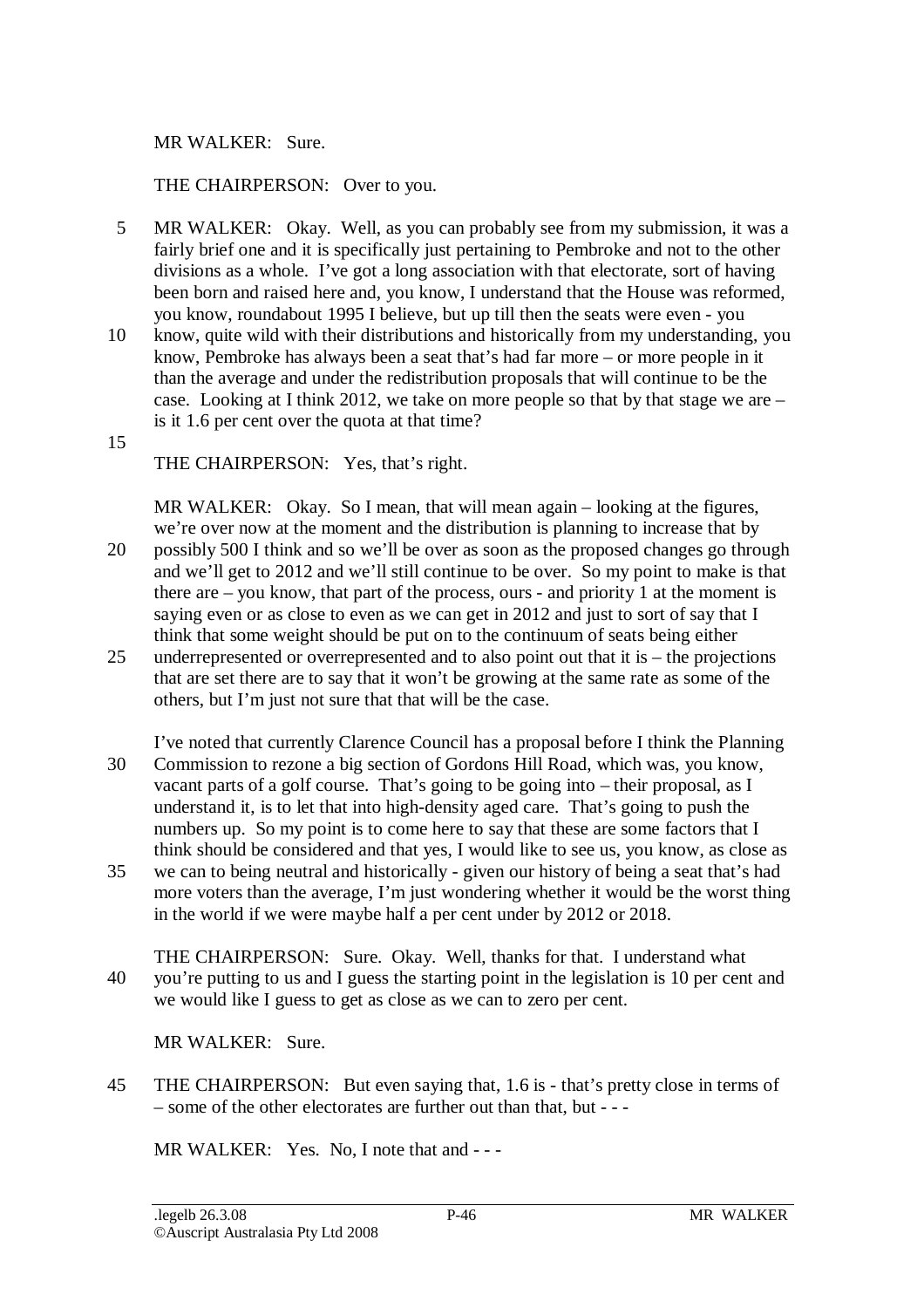THE CHAIRPERSON: Yes.

MR WALKER: I note that. Just the historical history of it being over balanced ---

5 THE CHAIRPERSON: Sure

MR WALKER: Never by what would seem – well, I don't think it's possibly been that radical since '95, but I think the old seat sort of used to take in Sorell, is that correct, or it did go out quite wide?

10

THE CHAIRPERSON: Yes.

MR WALKER: Yes. And I'd just also like to put on note that  $I - you know, I think$ that it has been – the process of trying to put things together, I understand and respect

15 trying to keep, you know, the Clarence areas within the seat and the other aspects I understand and respect, yes.

THE CHAIRPERSON: Okay. Thank you for that.

20 MR WALKER: That's all right.

THE CHAIRPERSON: Any questions for Mr Walker? Anything? No?

MR TAYLOR: You are arguing largely on the basis of the numbers. What are your 25 thoughts about the proposed boundary aside from the numbers, if you like, in that it does propose to go along the hillside? There has been some minor expansion along the top of the hills behind Geilston Bay and Lindisfarne which mean that some houses associated with that area are in Rumney rather than in Pembroke when they associate down into there, so there was some effort to try and improve the boundary

- 30 as far as defining a population group and at the same time I guess uniting Mornington back with what is commonly I think a part of Mornington or the upper part of Warrane, if you like, rather than using the new highway as a boundary, using that natural boundary of the hills in that development that goes out - - -
- 35 MR WALKER: Well, a couple of things. I think that the shaded I mean, the shaded sort of blue area that is part of Geilston Bay, it's an interesting sort of part of the world once you get through that area of Risdon Vale, it is – you know, it is growing really fast and I would imagine that would've been one of the drivers for the big growth in the seat of Derwent, some of the in-field sort of along that road there. I
- 40 can understand that Mornington would feel more Pembroke than Rumney, but I probably suspect that wherever that dividing line is there and you cross it, those people are going to probably feel more Pembroke than Rumney anyway considering that it goes all the way to Nubeena and beyond.
- 45 So yes, look, I can understand why you want to put those groups together and on the basis of where they would associate, I would note and acknowledge the rationale behind it, but again I would just come down and say it's a numbers game, we've always been overrepresented, you know, in the totality of things, it wouldn't kill us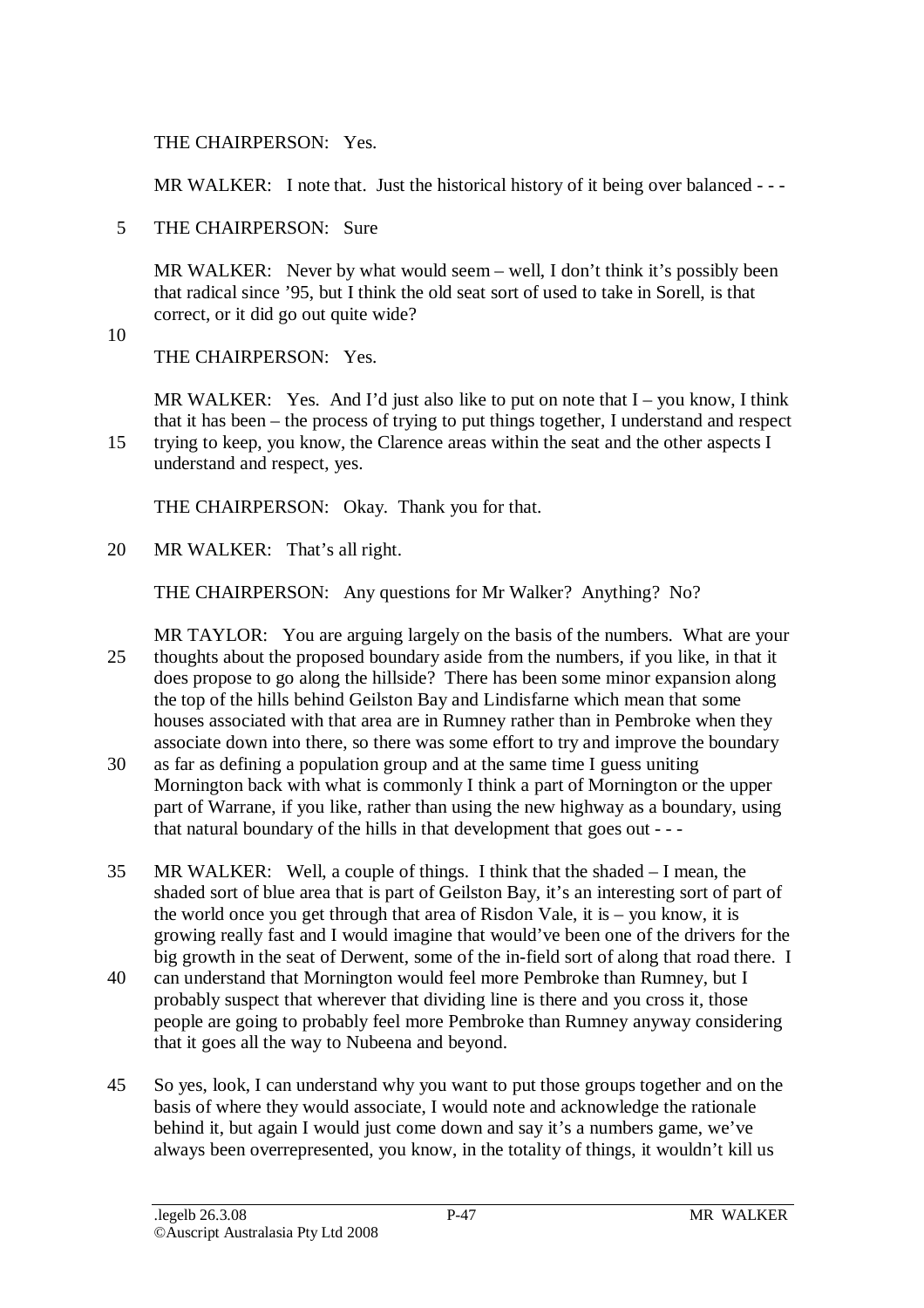to have a per cent below if need be. I don't think we're ever going to be one of those seats that exceeds 10 per cent.

THE CHAIRPERSON: There's one issue that sort of arises from what you're 5 putting to us and that's the extent to which we can rely on things like subdivisions that we're aware of for the extent of projections.

MR WALKER: Sure.

- 10 THE CHAIRPERSON: The process we've adopted up until now has been not to rely on any of that until we actually know that they're definite and those things are happening because the advice that we've had from the City of Clarence is that whilst there is this proposal underway in relation to the Rosny Park Golf Course there is also more significant ones underway in relation to Clarendon Vale and those sorts of
- 15 things as well. So it's a little difficult for us to take these anecdotal matters into too much consideration. I don't know if there's anything you want to add to that, Cassie, in terms of the - - -
- MS SH0RT: Just to say that, you know, the ABS helped out obviously with the 20 population projections and while we don't take into account specific developments like, say, the Gordons Hill Road one, where there are areas of known expansion then that is assumed that it will continue, so in terms of a general trend. So if I take the example of the southern beaches – for instance, Sorell southern beaches, that's an area that's growing. So the assumption would be that that's going to continue and 25 therefore, you know, appear in the projections.

MR WALKER: Yes. Okay. Again, I don't have it quite to hand, but if I could just get that on record the exact – if Clarence remains unchanged, it is going to be half a per cent below the projected average or point 5? Okay, it's less than – the variance 30 will be less than point 5 if we leave it as it is by 2012?

THE CHAIRPERSON: Are you talking about Pembroke- - -

MR TYPE: Minus point 65.

35

MR WALKER: Point 65.

MR TYPE: Minus 0.65 of 1 per cent.

40 MR WALKER: Okay. So you will be under – yes, all right. So the variance will be point 65 of a per cent - - -

MR TYPE: Rumney would be plus 3.33 per cent.

45 MR WALKER: Sure. Yes. Okay. Still within the 10, but I understand why you're wanting to get it more even.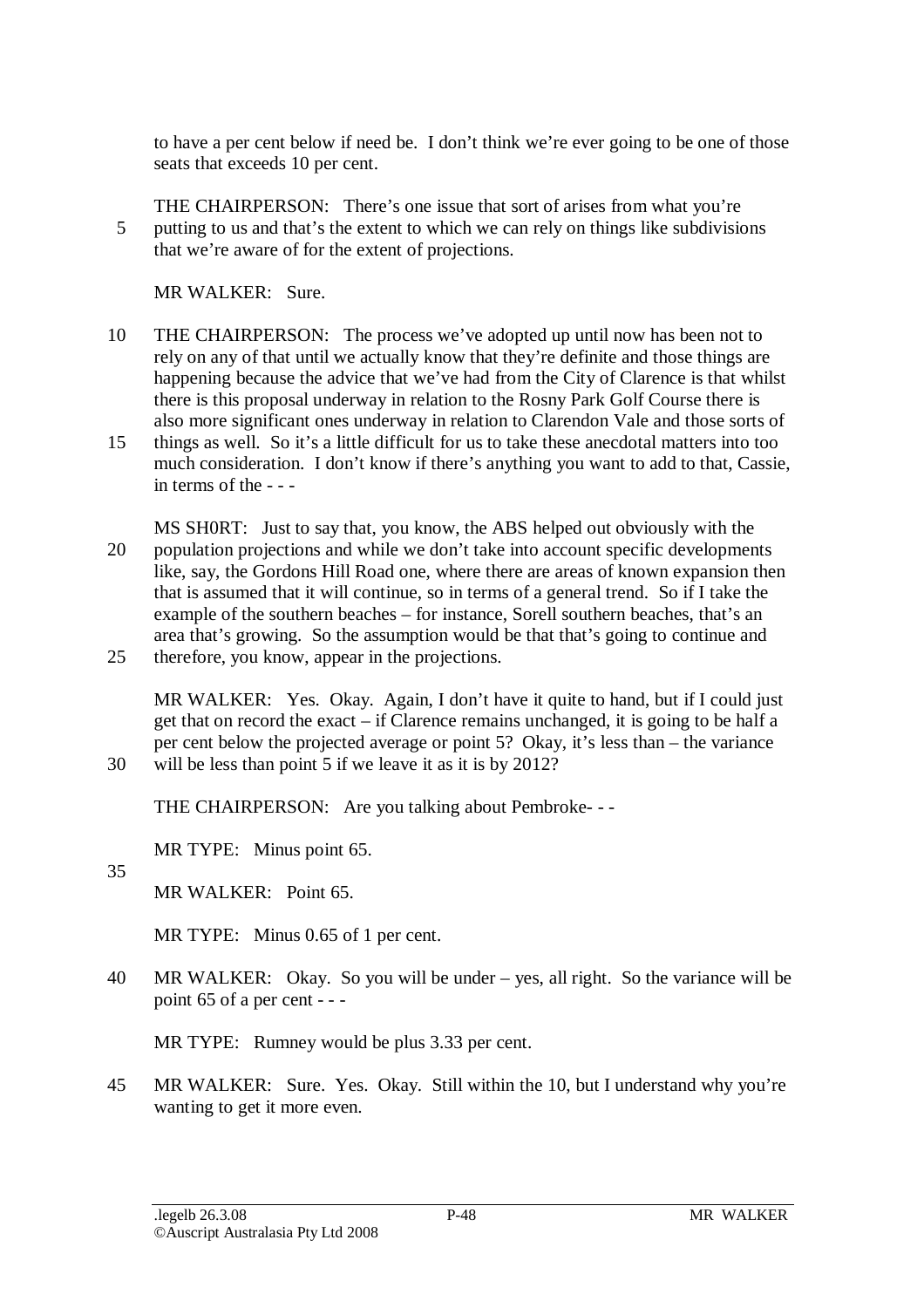THE CHAIRPERSON: Yes. Okay. We're looking at the table on page 13 of the initial reasons for all of that and appendix 1.

MR WALKER: 2012, that's fine.

MR MURPHY: We've got a set of booklets, would you like ---

MR WALKER: Great. Yes. Okay, that's fine. No, look, I think for what it's worth I've made my point and I've enjoyed the opportunity to do so, so  $I -$ you know, I'm 10 happy to take any further questions, but I don't think there's more I can add except that with only 12 submissions, yes, I wonder what sort of mischief people could get up to with things like requesting name changes, etcetera.

THE CHAIRPERSON: Sure. Okay, well, that's for us to worry about.

15

5

MR WALKER: Yes.

THE CHAIRPERSON: Okay. Thanks again for taking the trouble to make the submission and thanks also for being here this afternoon to clarify it for us. We 20 appreciate that and it's good that you've done it, so thank you.

MR WALKER: Thanks.

# 25 **<THE WITNESS WITHDREW**

THE CHAIRPERSON: Okay. Unless there's anything else that anybody else wants to raise at this point - no? Okay, well, we'll adjourn now.

30

# **MATTER ADJOURNED at 3.33 pm UNTIL THURSDAY,, 27 MARCH 2008 IN LAUNCESTON**